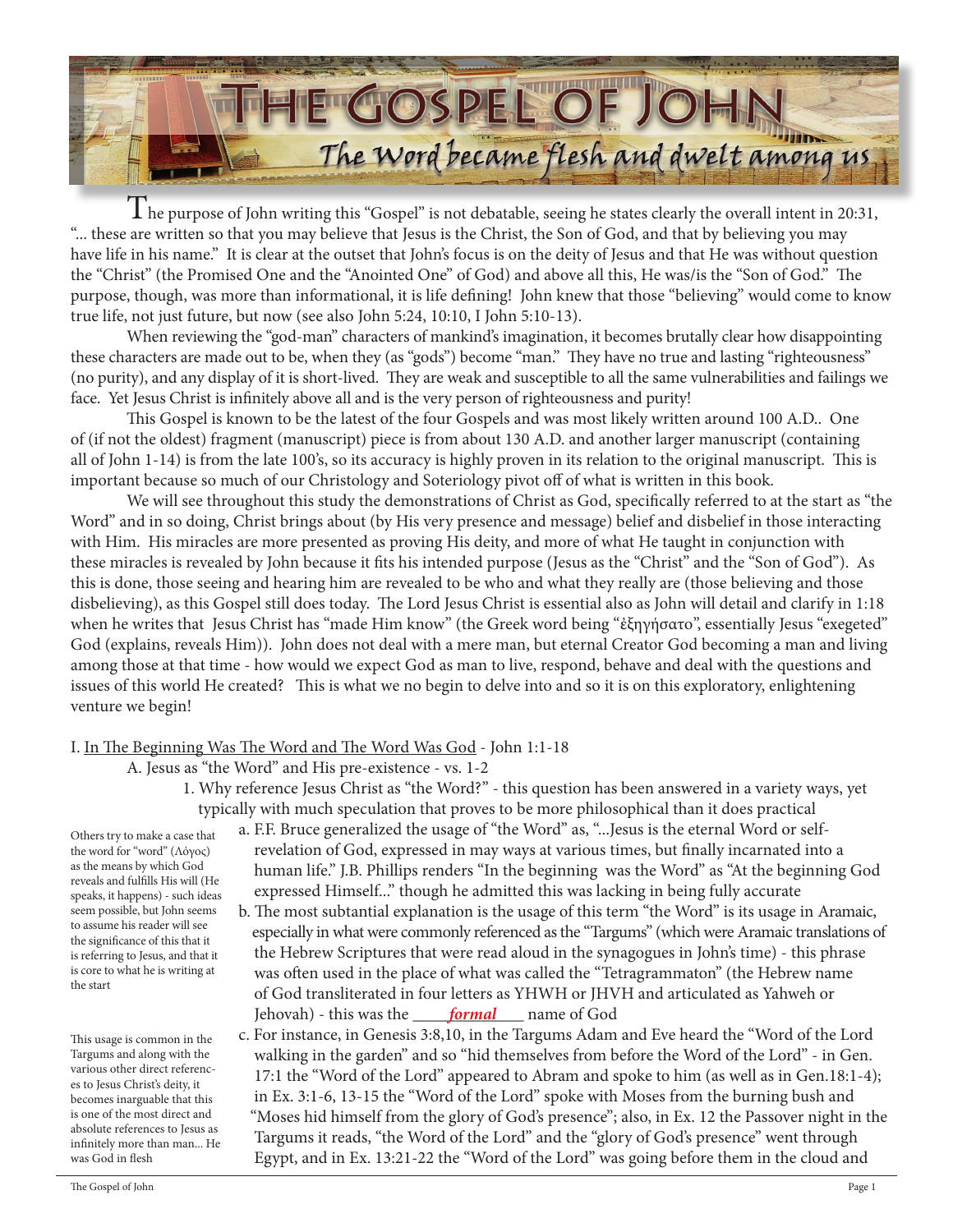It needs to be ever before our eyes the reality of who Jesus adds the highest weight to what He said and did and our need to give it top consideration

Note that John is not defending the deity of Christ- this is actually presumed in light of the way John words this opening

The beginning is apparently playing off of Genesis 1:1 only, rather than describing what came after the "beginning" he is looking to what was before it- ""In Gen\_1:1, the sacred historian starts from the beginning and comes downward, thus keeping us in the course of time. Here he starts from the same point, but goes upward, thus taking us into the eternity preceding time." Vincent quoting Milligan and Moulton

"By exact and careful language John denied Sabellianism by not saying *ho theos ēn ho logos*. That would mean that all of God was expressed in *ho logos* and the terms would be interchangeable, each having the article." RWP Note, "Sabellianism" is modalism (that God is not three distinct persons, just one person taking on different "modes")

So, at this point (with these two verses) we know that before all things (before the beginning) there already was God and with of a new reader unfamiliar with any of this, and his/her fascination with such a personthey would desire to learn everything about them

 pillar of fire - it would be the "Word of the Lord" that would speak from between the cherubim above the Mercy Seat - clearly this is a reference to God, and John's usage of it is a direct eyes the reality of who Jesus reference to Jesus as being God ("one with the Father" as well as "the Son of God") was and Who He is now - this was and Who He is now - this<br>adds the highest weight to what d. These and so many more demonstrate the plausibility of this being the best explanation of John's usage of "the Word" - even without this and other explanations of this term for Christ, to give it top consideration we still see more than enough proof for the <u>sail than the deity and</u> of Christ

- 2. "In (*the*) beginning was the Word" vs. 1
	- a. Realizing the importance of this beginning in this Gospel (and to the entire scope of Christology), each of these initial phrases will be handled in detail
- b. The first few words "Ἐν ἀρχῇ ἦν ὁ Λόγος" are necessary to get right, not just because the first verse of John's Gospel has been used to try to diminish and even take away the deity of Jesus Christ, but because it answers (at the start) not necessarily "who was this Logos?" as way jonn words this opening much as it does "from <u>when</u> was this "Logos"?
- c. In his explanation of this particular wording and the absence of the Greek article before "beginning," Lenski wrote, "In the Greek many phrases lack the article, which is not considered necessary.... But in John's first sentence the emphasis is on this phrase "in the beginning" and not on the subject "the Word." This means that John is not answering the question, "*Who* was in the beginning?" to which the answer would naturally be, "God"; but the question, "*Since when* was the Logos?" the answer which is, "Since all eternity." This thus keeping us in the course is why John has the verb ἦν, "was," the durative imperfect, which reaches back *\_indefinitely*  beyond the instant of the beginning."
	- d. At the time and point that all things (that we know) began (creation of matter, time and space), the "Word" *was already there*, and as seen in Col. 1:15-20, all was created "by Him"
- e. His timelessness (eternality) and His not only being with God, but being God makes it overwhelmingly clear that *all things about Him (especially His teaching and actions) need to be studied closely, realizing His position and perspective are \_\_\_\_\_\_\_\_\_\_\_\_\_\_\_ infinite*
	- 3. This "Word" was with God and was God vs. 1-2
		- a. Much has been made in "cult circles" regarding the absence of the proper article in this phrase ("ὁ Λόγος ἦν πρὸς τὸν Θεόν καὶ Θεὸς ἦν ὁ Λόγος" - literally "the Word was with the God and God was the Word" though since "Word" has the article, it is the subject and would be translated first in English, thus "and the Word was God")
		- b. John, in this sentence is identifying "the Word" as being eternal (having always "been") and since only one could fit this description, the "Word" **is** God (again, not seeking to **prove** that "case" just making it so the reader would know of Whom they were reading)
- c. And yet, as indicated by Robertson, the "Word" is shown as being with God while being God and so demonstrating a <u>separate</u> "person" of the Godhead
	- d. To make it very clear, John restates it "... this one was in the beginning with God"
	- e. We might phrase it, "This one (the Word) was the same one Who WAS already there at the beginning of all things with (as one with) God"
- Him the Word try to conceive f. This is given to add emphasis to His eternality if Christ was created, this would have been the place to clarify that He was created before the beginning of the universe - instead, *John stresses the presence of Christ with God at the beginning of all things*
- g. Some have so hesitated with these truths and this text, they cannot imaging "God" condescending to this level, as though it would make Him lesser in their eyes - yet seen with the other qualities of God, such a condescension is truly <u>glorious</u> (for us to behold and come to know that such a One would do this)
	- B. Jesus the creator and the "light of man" vs. 3-5
		- 1. Notice the **deliberate** wording of verse 3 "πάντα δι'αὐτοῦ ἐγένετο" (everything through Him came into being (was made)) - **He** did not "come into being" since He always "was" but all that we have in the creation (everything) was made through Him - vs. 3
- see also Heb. 1:1-3
- a. See I Cor. 8:2-6 It clearly describes that "from Him [God] are all things" and yet also, regarding Christ it states, "... through whom are all things and through whom we exist."
	- b. And, almost as though he anticipated a misinterpretation, John restates it, "καὶ χωρὶς αὐτοῦ ἐγένετο οὐδὲ ἕν ὃ γέγονεν" (and without Him came into being not one thing that has come into being)

The Gospel of John Page 2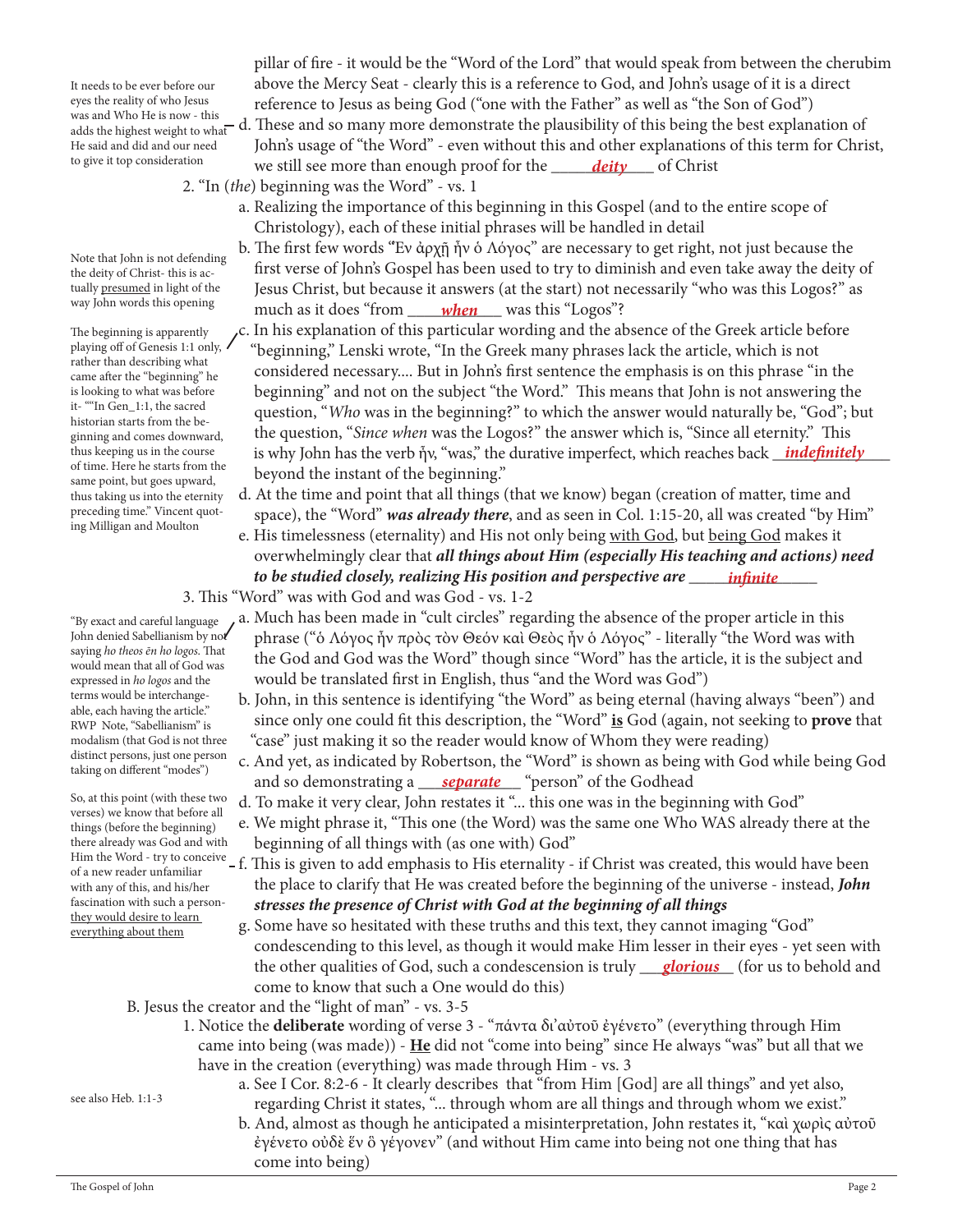Apart from Him there is no other life at all - so all life

comes from Him This is part of the idea of Paul

in Rom. 1:16-22 - just in being alive (and seeing the life around us in creation), there is a consciousness of God

John reveals what would seem to be an odd picture - here we have light but it is not seen, and yet this blindness is not just the natural state, but is also intentionally guarded so as not to allow light to come in

Amongst men there would be two groups; those who "received Him" and those who didn't (and the receiving group did so by the "will if God")

Though John (the Baptist) had a special calling/mission, we seek out the same essential purpose ourselves - looking to testify regarding Jesus Christ so that others will believe Him by means of our witness

There is a tendency to focus and rely upon the messenger more than the one the message points us to

He is the "true light" because He is the source of all light and is light in and of Himself (not needing to borrow or reflect it)

- c. The idea is strictly limited; "all things" does not have the Greek article, so is not in reference to the creation as a whole but all/every particular (details) of it - "The reference is to the infinite detail of creation, rather than to creation as a whole, which is expressed by τὰ πάντα."
- d. Simply put (though a concept that exceeds our comprehension) "all that became, came from Him who always was") - already, the immediate impression regarding our own perspective is one of <u>Shameful Samazement that we would ever trust our "read" of how we believe</u> we see "all things" over He who made all things!
	- e. It should be noted that Jesus (the Son) is not the only creator; the entire Godhead was at work in the creation - see Gen 1:26 (the use of the plural "us") - the Spirit is referenced in verse 2 2. In Him (the Word) already was life, and this life (in Him) was the "light of men" - vs. 4-5
		- a. From Him came life (since He already had it; again the usage of "ἦν" (was) is more than a hint of His self-existence) - the word for "life" here is "ζωὴ" (dzo-ay') more than just biological life, but all life (livingness/aliveness)
- b. There is one core idea with another resulting application that John emphasizes all "aliveness" serves as "light," which we might reference more as "enlightenment" - since there is life anve (and seemg the file around consciousness), it serves as an <u>insight</u> to "men" that there is more to what is seen than usin creation) there is a con meets the eye - this is the basic idea
	- b. But it is more than this this life (that man borrows) only finds true life (purpose and truly "living") in Him and the life He lived while here on Earth - this life He lives serves as the "light" of men (to lighten the way) - compare to John 8:12 and 9:5,12:35
- c. Building on this, John clarifies that though Christ was "the life" and so His life was "the light of men", it was not received/accommodated - the present tense is used "the light shines" (it still does) yet the "darkness" (here, used as the antithesis to light) does not "comprehend" it - the underlying word (καταλαμβάνω) does not just indicate an inability to understand, <u>intentionally guarded so as not but</u> also an <u>aggression</u> against it (as rather than receiving, it tries to overtake it, or here it would be more like suppressing it) - the result being what is described in Rom. 1:28 ( the reprobate/depraved mind, unable without God's grace to see the Truth)
- d. The "stage is set" we have the "main characters" on the stage, that of the "Word" (revealed to be "the life" and "the light") and men (who are in darkness) - this was clearly more than a struggle between one wise and powerful man against multitudes of other self-righteous men; it was *man against God* (not as much in a power struggles as much as a determinedly *stubborn* resistance on man's part!)

C. The witness sent to bear witness of "the Light" and the two resulting responses - vs. 6-15

- 1. A man "on a mission" vs. 6-8
	- a. The way the first few words of verse 6 are worded, indicate "a man" that came (emerged in contrast to "the Word" who always was), and this man was "sent" (the underlying word where we get our word "apostle") and so was on a mission from God, and its purpose was to bear witness concerning the "Light"
- b. The purpose of this "witness" (one who openly testifies regarding the validity of something) was to point to "the Light" with the purpose, not of coming to know Him but to "believe means of our witness **hotairm**" (John) - the ultimate point was they "believe" (trust which <u>\_\_\_\_\_\_\_\_\_\_\_\_\_\_\_\_\_</u>\_\_\_)
	- c. Making it clear, John was not "the Light," just one pointing out (and to) Christ and His light, actual/real life - John was sent from God versus impostors pointing to other sources of "truth"
- see Matthew 3:1-11  $\,$  d. His (John the Baptist) was focused on his purpose to point to the "Light" and as we see accounts of his message, we identifies the sinfulness of all and the need for repentance
	- e. John (the Apostle) wrote this toward the end of his life (near the end of the first century), so apparently there were some still only focused on John the Baptist's message and had not come to know the full answer (compare this to Acts 19:1-6)
	- 2. The rejection and reception of the "Light" vs. 9-13
		- a. The "Word" identified as the Light is now referenced as the "true light" (ἀληθινός describing what is "genuine" versus "fake" and the truth that is "real" because it reveals the way things really/actually are) - Thayer added, "... opposed to what is imperfect, defective, frail, uncertain" b. This is important because Christ was contrasted to false "lights" which (in their seemingly limitless numbers) lead to what is uncertain, false and dangerous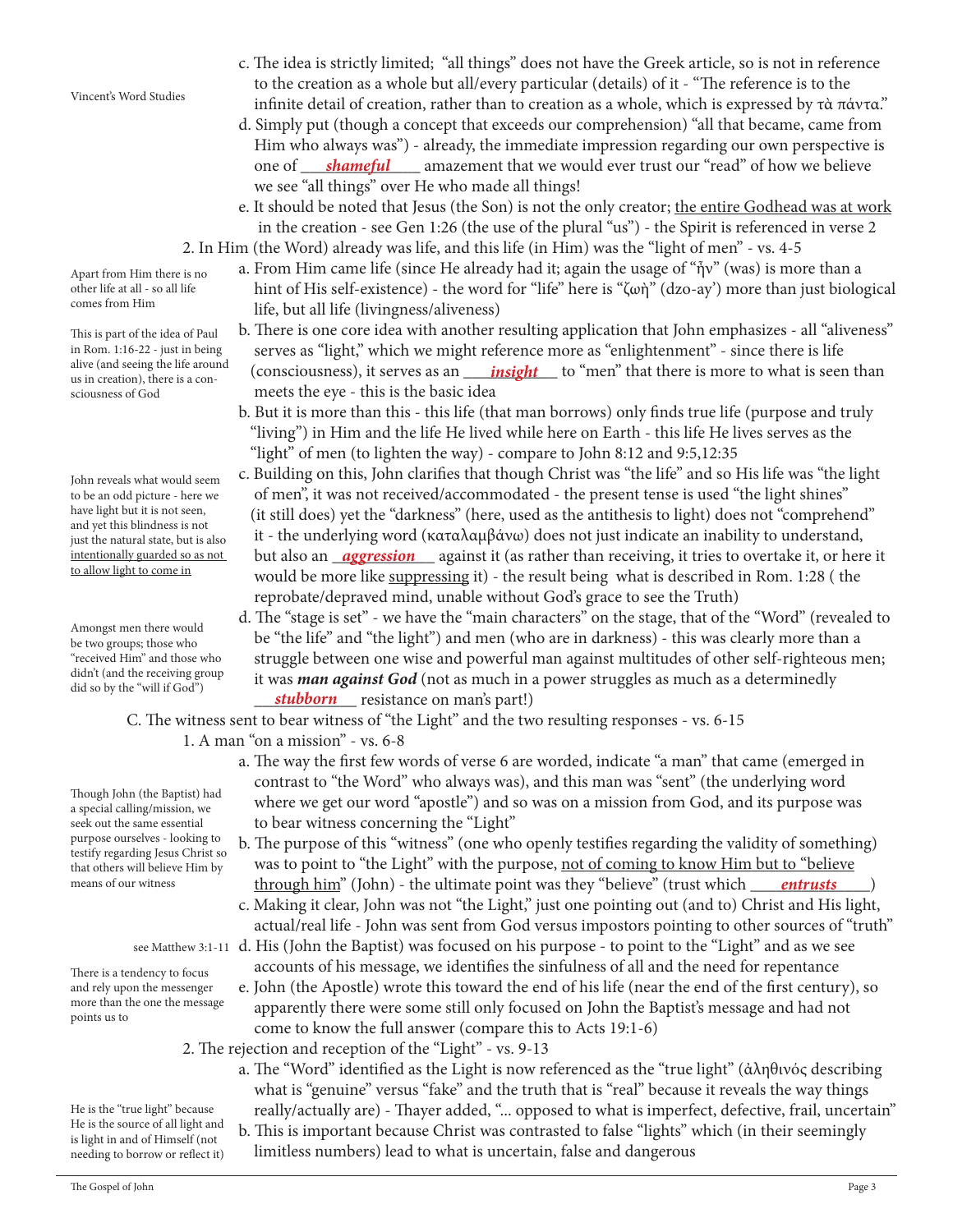Consider then that any claiming to be "enlightened" without "the Word" are still in darkness and without light, their musings and conclusions are not seen to be what they actually are

Either way, it is evident that any true enlightenment will come in Christ and without Him, nothing can be seen for what it truly is and "how" it truly is

Using their own logic framed and ordered to ignore God (the creator) they cannot see everything for what it truly is, not having the light to see - these are the blind, blind to their own blindness

compare to Rom. 8:18-24

This wasn't written just to point out the depravity of certain Jews, but all of mankind, seeing Gentiles en masse would also reject Him

This answer is key to so much of this Gospel - belief will be stressed and is more than "believing about" but is more dependent trust

All others (the majority) who did not receive Him and actively rejected Him are, in actuality, the oddities (though they are the majority), more so seen in light of the truth of who He is and not in their numbers

It is important to begin with the realization that this is all by the will of God - for as the life of Christ is recounted, it would be "human" to focus on numbers and status versus miraculous associations with faith/belief in Him

- c. The Word as this true light is the source of "true enlightenment" to "everyone" we know this does not mean that everyone is "saved" as seen in the context before and especially verses 10-11 - it could be understood as "anyone" (in light of those in verse 12 "authorized" and conclusions are not seen to  $\quad ( \quad \textit{empoured} \quad)$  to become children of God)
	- d. There are some differences of opinion as to how this verse should be read: 1. "...which enlightens every man as he is coming into the world... (as in each person's birth, and that any true light they will ever have is because of the true Light) and 2. "The true light which gives light to everyone, was coming into the world...." (prefer the second)
	- e. This same one (the Word of God, the life, the light of men) was in the world (the "κόσμος" as in the creation/order) that He himself had created (it was His world), and yet this same "world" did not recognize Him - it was His "order" and so all its physical laws and laws/orders of reason found their source in Him and yet so distorted by sin He was unrecognizable by them
- f. He came to His own creation, and yet was He was unreceived (unwelcomed) amongst His own people (the Jews) - the two words for "own" are "ἴδια" (neuter and in reference to His own inheritance, what truly belonged to Him) and "ἴδιοι" (masculine and in reference to His people to which He was born and had been <u>promised</u> \_\_\_) - vs. 11
	- g. "Into His own world which He created and which was now in rebellion against Him because of sin, He came. The implication is that nature recognized Him, received and paid Him reverence. Nature and her laws were always subject to Him." Yeager
	- h. Considering first that these Jews of His time (the leaders who were deciding for the majority) were people first and had the "light of men" given, were still *enslaved to sin* and so rejected, mocked and despised this Light of the Word
- i. Yet, these "chosen of God" people, having the "oracles" of God (see Rom. 9:1-8) rejected Him - they had to deliberately ignore (see past) all the predictions/promises of the Messiah (Christ), seeing and acknowledging only what they instinctively desired (an instinct enslaved to \_\_\_\_\_\_\_\_\_, covetousness and blindness) *ego*
	- j. All the negative truths just stated are starkly contrasted with "ὅσοι δὲ" (translated "but as many as") - this contrasts not just the negative rejections of the Lord, but makes the reception of Him *individualized versus corporate or national*
	- k. These now seemingly indefinite and uncategorizable are distinguished as those having "received Him," this being an indicative active (it's what they did), contrasting to the active rejection of the Word, and so begging the question, "How did they receive Him?"
- l. It came by means of His "giving the right (power) to become the children of God" and such All others (the majority) who was <u>evidenced</u> in their "believing in His name" - to believe in the name of another is along the lines of invoking their name in complete trust of association/dependence on them - with this comes the authority (lawfully) to be a son of God (a concept which Paul details in Romans 8:12-17, using adoption as the way to describer how rebellions, lost, blind sinners could be come children/heirs of God)
- m. And such were "born" (begotten) into sonship only "by God" and he places the three "not by's" first to stress that such a "birth" and "right" were not by means of "blood" (not descendency, so one is not a child of God because of their relationship to an ancestor/ ancestors), nor by some physical act/impulse, nor by anything related to the "will of man" (the indinal to locus on numbers determination of any man, parents, religious leaders or *individuals* themselves)
	- n. "But now our evangelist observes, let a man be ever so great, or good, or eminent, for gifts and grace, he cannot communicate grace to another, or to whom he will; none are born again of any such will: **but of God**; of God, the Father of Christ, who begets to a lively hope; and of the Son, who quickens whom he will; and of the grace of the Spirit, to whom regeneration is generally ascribed." John Gill
	- 3. "The Word became flesh" vs. 14-15
		- a. The first time the word ἐγένετο is used of Christ is in verse 14 when speaking of His "becoming" flesh - the Word (which already was) became flesh - He was not always in a physical or fleshly form, but at this point in time He became so
		- b. John then elaborates that He lived among them (as in his first hand account) this was also a point he described in I John 1:1-5 (and also warned against contradicting this point, that Christ came (became) in flesh - 4:2-3) - see also 2 Peter 1:16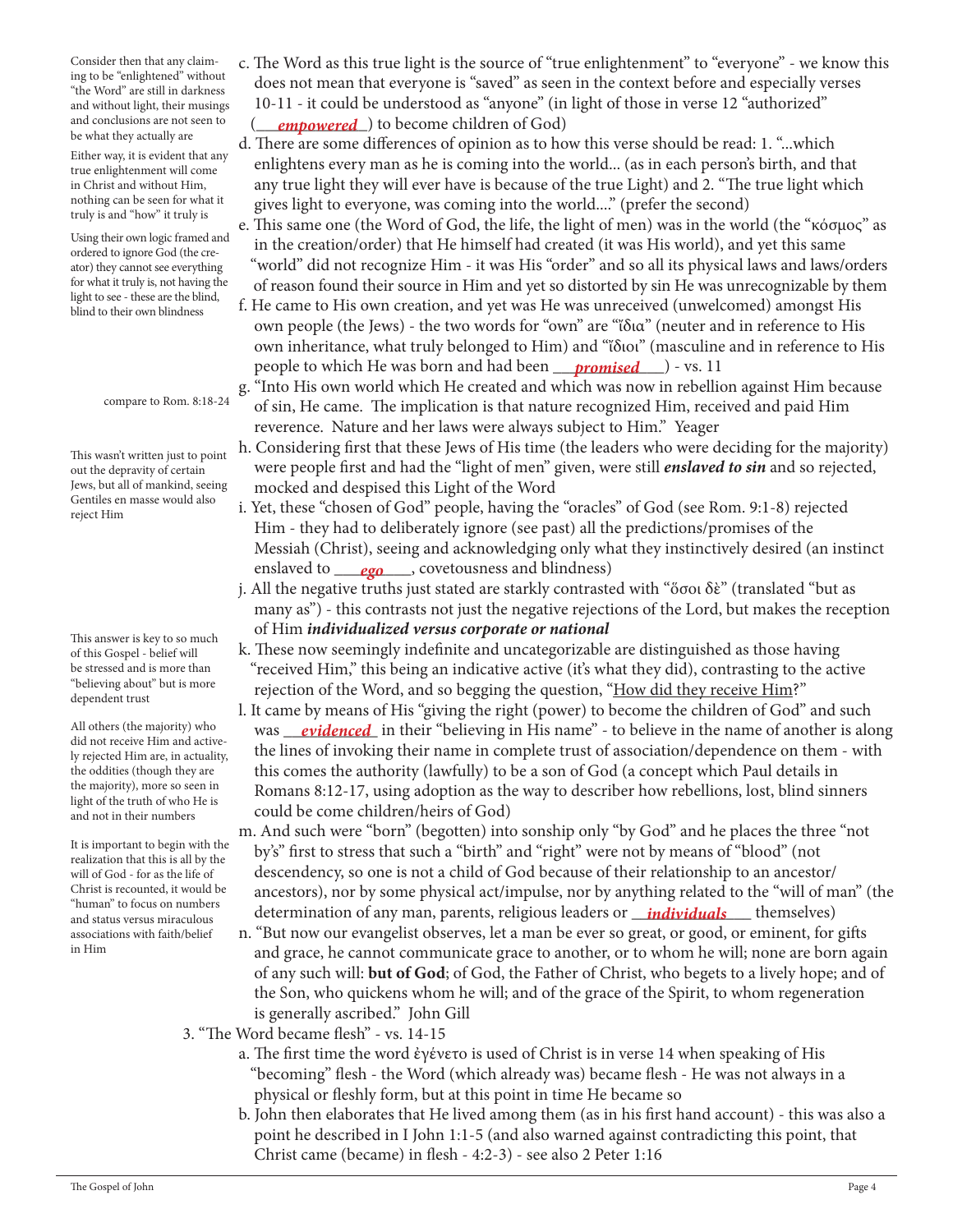Remember the context, that it is "the Word" that became fleshthis eternal One who existed with God since eternity past and where life and the "light of men" comes from

This was core to the reason for writing this Gospel... telling of and the message of "the Word" that "became flesh"

His complete divinity put on complete man (His divine nature also now had a human nature, only without sin)

Notice also that this is the first reference to the Father, now making a contrast to the differ-Christ (the Word) as God, and now the Father as God (as being the "begetter" of the One and Only.. the Word)

The specific mention of the Word becoming "flesh" is significant realizing that Docetism was being promoted in their time that Jesus was not actually "flesh" since no "good" could be associated with it - it was a part of Gnosticism that taught that matter was evil, which clearly Jesus demonstrated even the possible redemption of the body/flesh

There have been countless "glories" that have captured the attention of mankind, but none as genuine and glorious as that of the life of Christ - this is one of the concepts we are looking for as we study this Gospel

Truthless grace is presumption and could not be legitimately relied upon, and graceless truth will either promote unmerited pride or despair

His "past tense" message is still witnessing as we desire our testimony pointing to Christ to outlive us

Though John was about 6 months older than Jesus

- c. The word for "dwelt" is ἐσκήνωσεν and could be translated "tabernacled," being more in reference to a temporary dwelling, but in light of the tabernacle in Exodus, there looks to be a more significant parallel than just a temporary dwelling - more like "God with us"
- d. The tabernacle of Israel's history was also the "tent of meeting" where God established a physical construction where He would come and indwell, and so have a point where man men" comes from **could meet with his creator and have his** \_\_\_\_\_\_\_\_\_\_\_\_\_\_\_\_\_\_\_\_\_\_ dealt with
	- e. This does not describe God being completely transformed into a man, but more God taking on "man-ness" - see Php. 2:5-8 He "took on the form..." and "... was made in the likeness..." - He did not lay aside His divinity (His "God-ness") but in His humanity was "emptied of self " (He was not proud/egotistical)
- f. This was the fulfillment of Gen. 3:15, the *first description of the Gospel* and what it would contain in its outworking... the "seed of the woman" crushing the head of the serpent and nature also now had a numan<sup>1</sup> the necessary <u>beginning</u> to fulfilling Isa. 53:1-12, described as having a "form" and "appearance" and as "a man of pains"
	- g. John then elaborates that He lived among them (as in his firsthand account) this was also a point he described in I John 1:1-5 (and also warned against contradicting this point, that Christ came (became) in flesh - 4:2-3) - see also 2 Peter 1:16
- $\rm _{ing\,person}$  of the Godhead-  $-\rm h$ . And during His "tabernacling" among them, John and others "beheld His glory" and that not like (nor comparable) to any other glory, since it was "the glory of the only begotten Son of God" - "only begotten" being "μονογενής" indicating, not His being created, but more literally "one of a kind" (the "one and only")
	- i. The first part of μονογενής is "mono" which means single or only while the second part is the word comes from γένος and γίνομαι (the verb form) which means "kind/type" and "to become," making the translation "one of a kind" or "unique" son more understandable - He is "the only one of His kind" son. This translation is the only way to describe the coming of Christ into this world and in flesh
- j. Either way, though, it does not hinder us when translated "only begotten" seeing that it is in that matter was evil, which reference to His being <u>born</u> on this earth and never in reference to His existence before coming to this world
- k. The glory of the Word is not just in reference to something like what they saw at the "transfiguration" (Mt. 17) especially since John does not reference that event - so this "glory" is far more than just a "brightness" of Christ at any time, but would be more the glory of His life characterized altogether - it was seen because these "beheld" (ἐθεασάμεθα - to gaze/ concentrate) His glory - with so much time spent with Him observing and listening to Him, of the concepts we are looking His true glory became apparent - a passing or casual <u>Jance</u> at Christ will not suffice!
	- l. This "glory" (of this "one of a kind son") was described as being "full of grace and truth" in light of John's use of the name "the Word" and now the singling out of this combination with "glory" of grace and truth, it looks to be a reference to Ex. 34:6 when God passed by Moses (who was in the "cleft of the rock") and showed Moses His glory and proclaimed Himself saying, "The Lord, the Lord God, compassionate and gracious, slow to anger and ABOUNDING (full) IN LOVINGKINDNESS (grace) AND TRUTH"
- m. These two traits are needed with the pulling together the actual Gospel Truth (literally "reality") is needed to legitimize and reveal/explain grace (that there actually is such pride or despair **come and interpreted favor), and truth without grace is condemning only (offering no** *\_\_\_\_\_<mark>hope</mark>\_\_\_\_\_***)** 
	- n. As we walk through the details revealed regarding Christ, we need to make sure we are looking for the demonstrations/revelation of grace and truth
	- o. *To deny Him or not truly know Him is to live a life without any true/lasting "glory"*
	- p. In verse 15, John refers again to John (the Baptist) and his "witness" the tense of "bore witness" is actually in the present and would better be indicated as "testifies" (even though dead, he still does, as Abel's testimony still speaking (Heb. 11:4))
	- q. His message of Christ was that "He who comes after me outranks me because He existed before me" - John (the Baptist) was never guilty of making his message/testimony about himself, but stressed from the start that He was of "lesser rank" than the one that would follow him, and as stated already, John also witnessed that He existed before him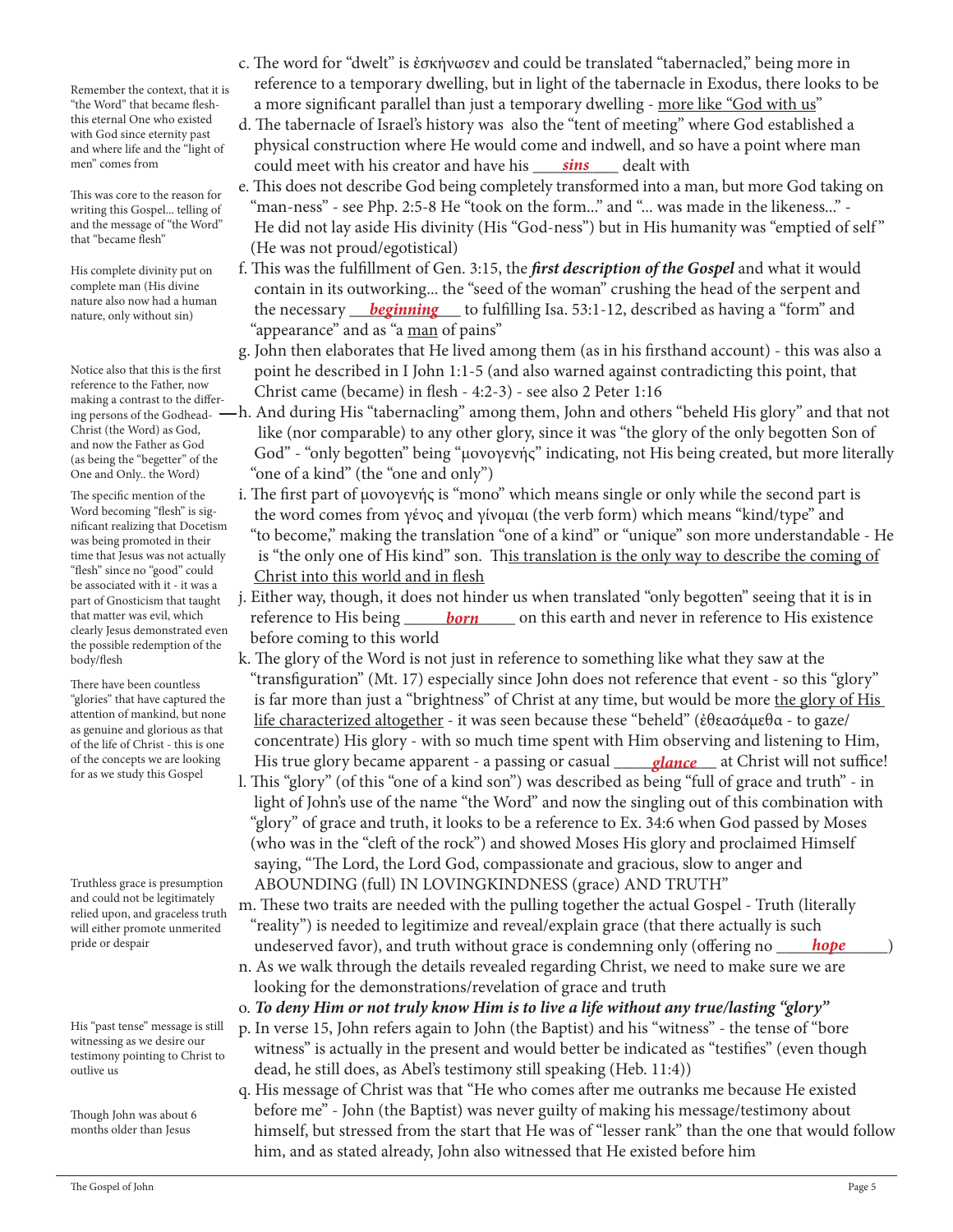The humanity of Christ is important to remember and not take away from, but it in no way lessened His God-ness (even in the texts that seem to indicate His not knowing as much as the Father regarding the end)

more than just "enough" and "complete" but is also "inexhaustible"

The idea of "fullness" here is

Barnes (on Micah 5:2)

Compare to I Cor. 4:7, Eph. 1:6- 8; 42:5-10 and John 3:23

The Law was an answer at the time (the will of God revealed and explained) but it was not the final answer and revelation of God and His will

The Law was given by Moses (but it did not have its source in him), but grace and truth came through Jesus Christ because it is of Him (He being full of grace and truth)

There still are and have been since Christ those that will identify with the Gospel of Christ but will endorse a life and faith in the f. Law more than faith in Christ (or will adulterate the Gospel with lawful requirements to somehow obtain or live up to the Gospel for salvation)

The earliest manuscripts has "one of a kind God" versus "one of a kind son"

Could one (apart from Christ) have ever imagined a relationship with the Creator as Adam and Eve had in the Garden of Eden?

Based on this, apart from Jesus Christ we could not truly come to know or understand God as we should

 r. Texts such as this and others (Micah 5:2) point to the eternal existence of Christ - "Here words, denoting eternity and used of the eternity of God, are united together to impress the belief of the Eternity of God the Son. We have neither thought nor words to conceive eternity; we can only conceive of time lengthened out without end. : "True eternity is boundless life, all existing at once," or, "to duration without beginning and without end and without change."

4. Of His "fullness" grace and truth are received - vs. 16-17

- a. The word for "fullness" is πληρώματος and was used to describe a "full compliment" of a group to get done what needed to be done (as in a "full compliment" of a ship's crew), and the Word's fullness is made up of grace and truth (picking back up from verse 14)
- b. This is the source from which we all receive (as John and the others of his day) grace (the favor, kindness, enablement) from God - the way it is worded "χάριν ἀντὶ χάριτος" (grace for grace) pictures the idea that when one "grace" is used, another comes to \_\_\_\_\_\_\_\_\_\_\_\_\_ it *replace*
	- c. It is true grace we need/desire the most overall for from it comes all other of the "goodnesses" of God (His love, mercy, peace, hope and truth) - as it is "drawn from" there is always more to come- no other entity/being could begin to offer such, and if they did it would not be true grace; some have suggested that "grace upon grace" is also in reference to grace being true grace (without cost or deservedness to/of the recipient), and so "grace received as grace"
- d. Everything the Law (of Moses) was pointing to (and indicating) was fulfilled/completed in "Jesus Christ" (note the proper name of "the Word" is used) - the Law included the sacrificial laws (which ultimately pointed to grace in the dealing with sin ("just punishment" being (but it did not have its source in enforced only on **\_\_\_another** \_\_\_)) - see also Rom. 3:19-20; 5:20-21
- e. But the Law was not the final answer (it pointed to it) the Law, with its benefits, was a terrifying system overall (as pictured in Hebrews 12:18-29) and yet with Christ (who is superior not only to John the Baptist but now also Moses and the Law) comes grace and truth not the picture of grace in the sacrifices, but the *actual* outworking of the promised grace since Christ those that will iden-<br>tify with the Gospel of Christ but **and that dealing <u>completely</u>** with sin (in truth/reality)
	- This texts does not intend to condemn the Law and make it null, but it does state clearly the superiority of Christ and His being the complete fulfillment of all of God's will as being far above it - there should be no preference on our part in ever desiring and clinging to the Law more than to the Gospel of Grace and Truth that comes through Christ

5. Jesus Christ "exegetes" (explains) God - vs. 18

- a. No one has ever seen God (ever) John directly states the fact to point to the singular explanation of God, that being the "one of a kind God" (μονογενὴς Θεὸς ὁ) - Moses never actually saw God (His face), nor those of Israel, but they saw His glory and the affects of His presence
- b. So what is the answer to this statement (that even the atheists of our day see as a substantive argument against the existence of God)? How is He to be known (truly and fully versus partially and at best in a "blurry" sense as those in the Old Testament)? Were Abraham, Eden? Moses, David and the prophets to be the <u> closest </u> any would ever get to God?
	- c. The answer is (without obscurity) given here only one truly with God (the Godhead, at the side of God as in the closest of relationships) could explain/describe/communicate Him this is done by Jesus as He "ἐξηγήσατο" (defines, explains Him and shows the way to Him) this is where we get our word "exegete" which pastor/teachers are to do with Scripture
- d. The cults, who seek to take away the deity of Christ make it so God, as He was meant to be known, cannot be known (since it is not one of the Godhead revealing Himself and the tri-unity), but is just another <u>\_\_\_\_*created* \_\_\_</u> being who has closer access than we do, but not God Himself "dwelling" with us
	- 6. This ends the prologue of John and the introduction to Jesus Christ and who (and when) He actually was and so the highest attention/focus that ought to be given to Him
		- a. Fulfillment in life, light, grace and truth are to be found in Him and any/all true understanding of God, His character, His will, purpose and plan will be best revealed in Him this was the idea included in Heb. 1:1-4
		- b. To over-stress the humanity of Christ at the cost of His being God is to allow for us to devalue and lessen the importance of everything Christ said and did - never has anyone lived where every single detail about them was significant an important!

The Gospel of John Page 6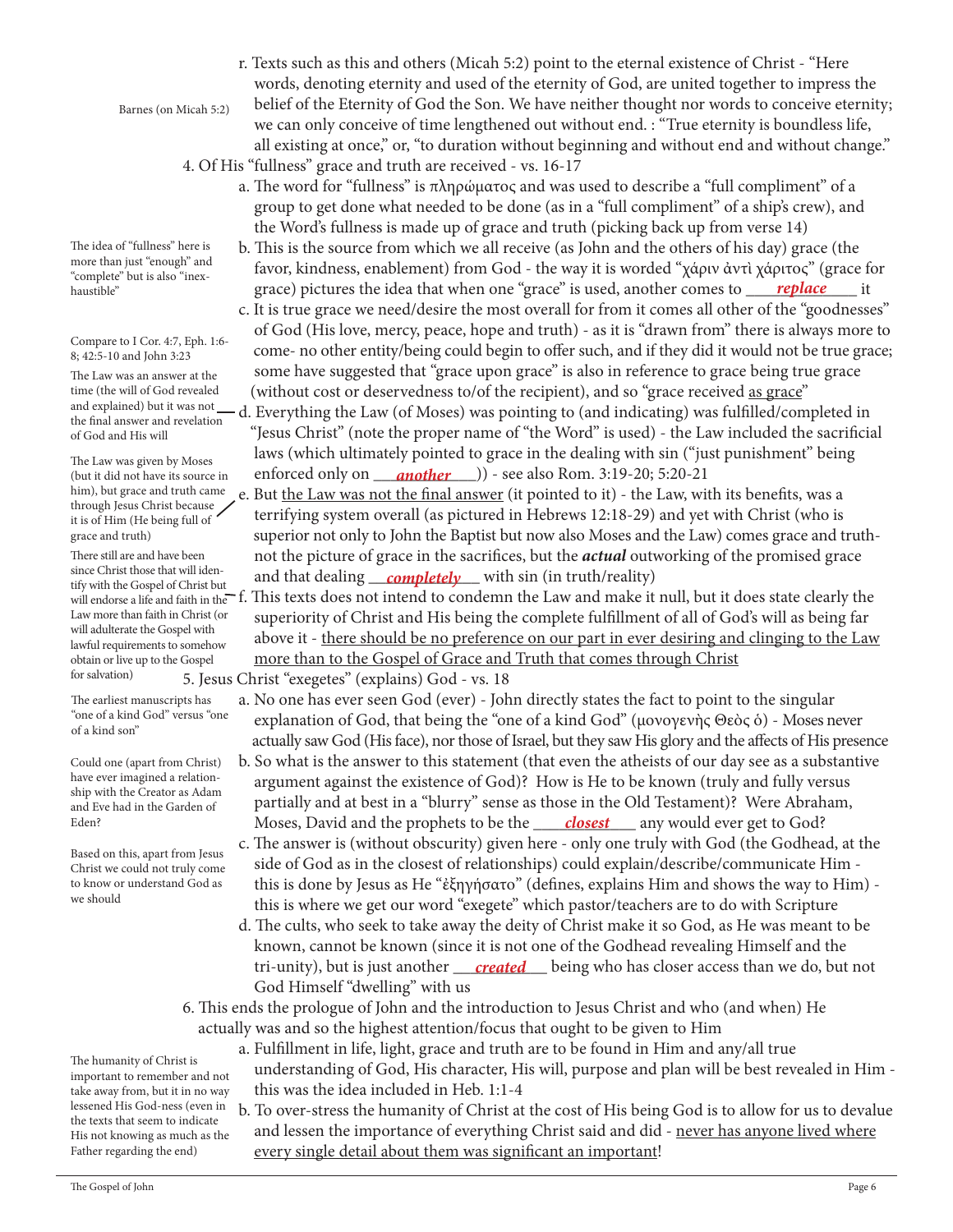#### II. The Testimony of John (the Baptist) - 1:19-34

A. Who John was not and *what* he was - vs. 19-28

 1. It was at the time when John the Baptist's preaching and baptizing had become popular - his message was one up repentance, confession of sins and to not trust in lineage (Mt. 3:1-12) - vs. 19-20

Such preaching was a novelty to some, a spectacle to others, a motivating pursuit of truth and to be right with God - but to the religious leaders it was threatening

This was a formal delegation sent to ask questions to determine who he was (or more so, who he thought he was)

There was absolutely no motive on his part to bring attention to himself, which is why he is so direct and concise in his answers

It is not probable that they had any notion that he was a legitimate messenger/prophet from God - they likely came to find fault with him as is normal with the self-righteous - they are justified not in their espousal of truth and righteousness, but in their finding flaws/faults in others

There was always some onset of a new "heresy" but these themselves were in error and so would not see the truth when it came

Read Zechariah's prophecy regarding his son in Lu. 1:76-80

He was sent to prepare the way for the King, but many had other ideas of what they expected/ desired in a "king"

They were there to question his authority to do and declare what he was, but he admits to no personal authority - that would be upon the Christ, as it is with us also, having no true authority in His work of our own

- a. To the religious leaders in particular, he was most sternly warning them not to have any a motivating pursuit of truth religious idea that God in any way <u>needed</u> them - "And do not presume to say to yourselves, 'We have Abraham as our father,' for I tell you, God is able from these stones to raise up children for Abraham." Mt. 3:9
- b. John's witness was seen first in his denial of any greatness he is a supreme example of the first essential aspect of not only glorifying Christ, but of how to keep himself as obscured as possible, being more characterized as <u>pointing</u> to Christ
	- c. "The Jews" sent "priests and Levites" (religious leaders/representatives) there would have been a curiosity and an urgency to go see/hear firsthand John the Baptist's message religiously they would consider themselves (their "take") as protective of not only their "faith" but the traditions that had reformed it over the centuries (their "reformations" were detrimental)
	- d. John came from a priest's family (Zechariah) and he was, in many ways, doing more of the work these other priests were to be doing - it may have been more in the tone of "Who do you think you are?" that these religious leaders approached him
- e. "He confessed and did not deny, but confessed..." as if in saying, "He openly acknowledged, without any embellishment (to save some dignity/glory for himself), and so did not hold-back direct and concise in his answers — in his open acknowledgment" that he was <u>—absolutely—</u> not the Christ - his focus was not on self! 2. These religious "experts" then go down their list to see who he would identify with/as - vs. 21-23
	- a. It needs to be realized, part of their concern (in their seeking out who he thinks he is) is seen in verse 25 when they ask "Then why are you baptizing?" - this was a significant practice/symbolism of cleansing
- b. They start with Elijah (based off of Malachi 4:5), possibly because he dressed as Elijah was described as dressing (II Kings 1:8) - he was definitive in his answer "I am not" to this and the question as to whether or not he was "the Prophet" (likely in reference to either the promised "Prophet" of Deut. 18:15 (who would be like Moses) or even Jeremiah (as seen referenced in Mt. 16:14) - The <u>prophet</u> sof prophets would be the Messiah
	- c. Revealing that their pursuit was not one of discovering "the Truth" (but one of reporting who John claimed to be), they ask again so as to have an answer they can bring back to their authorities - but their authorities (though in legitimate positions) had lost sight of their accountability to their actual authority - these may have feared his popularity because they feared losing the respect of the crowd more than God
	- d. "They were of the Pharisees, proud, self-justiciaries, that thought they needed no repentance, and therefore could not bear one that made it his business to preach repentance." MH
- e. John actually does not tell who/what he is as much as he has Isaiah say John references Isaiah 40:3 when he states "I am a voice of one crying in the wilderness..." (note the absence of the proper article... just "a voice," but the message was the importance) - he was in the wilderness (not being a part of the "authorized" leadership in Jerusalem) and not being a "convenient" place - yet it was not a deterrent to true \_\_\_\_\_\_\_\_\_\_\_ seekers *truth*
- f. The concept in Isaiah (and so here also) was of a messenger announcing the coming of a king, and the need to remove obstacles and to straighten the paths for His coming (it was preparatory, and here the "paths" would be those of the heart and the preparation that of desired in a "king" *repentance* (removing obstacles now seen for what they are))
	- 3. "... among you stands One whom you do not know." vs. 24-28
		- a. These that were interrogating him were from among the Pharisees (a group originally formed to defend thew traditions and the Law of God from corruption - yet in their zeal the corrupted it themselves in their attempts to defend/protect it by couching it in more laws and traditions of their own making)
- b. Baptisms at that time were ceremonial and associated with purification, and sometimes done to bring in a proselyte into Judaism, but always under the authority (by the directive) of the Sanhedrin - their focus was more on the "authority" of the one administering the practice than the purpose or meaning of why it was being done - repentance<br>The Gospel of John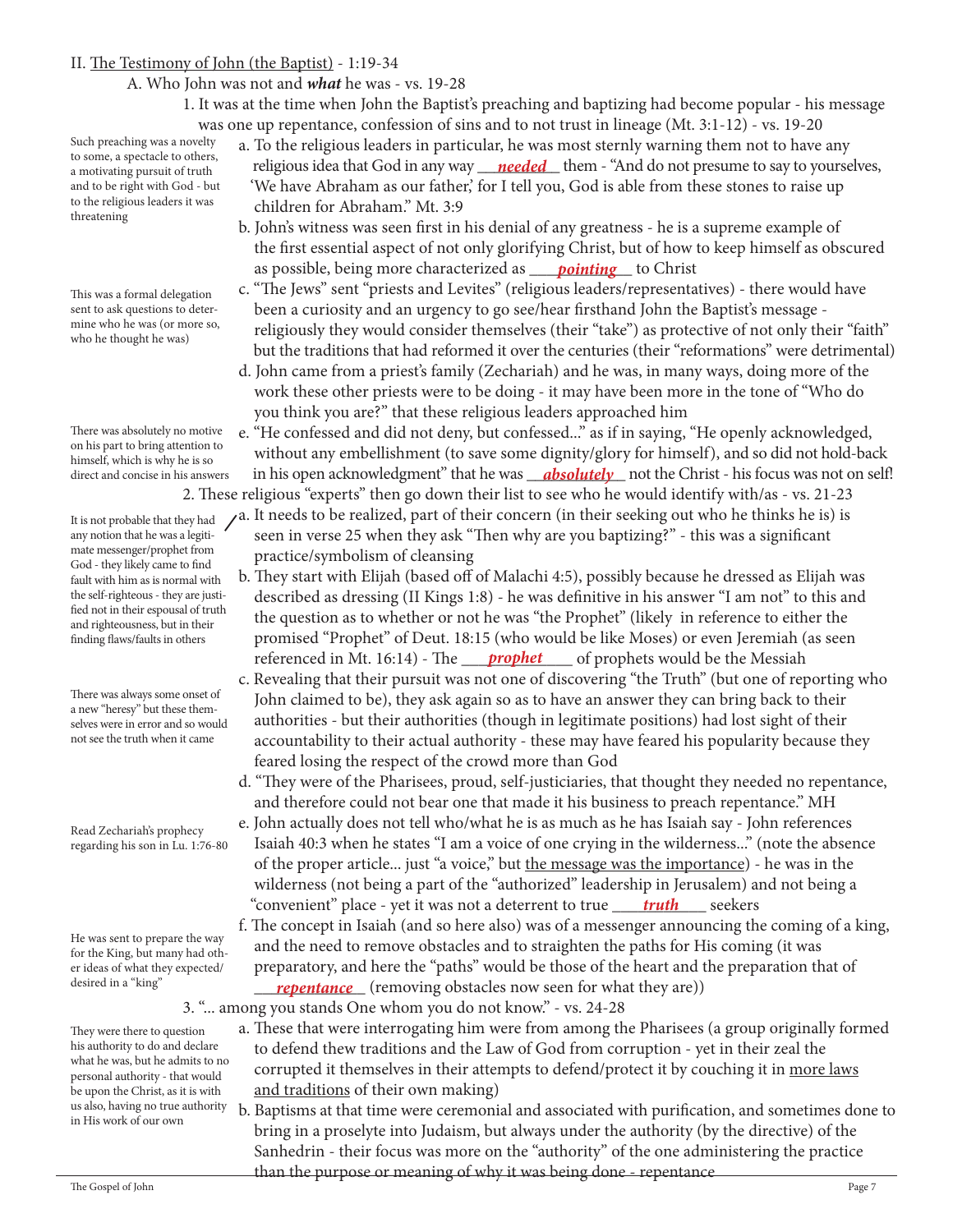John was stressing the change of heart and the resulting outward expression of it

There have always been those emphasizing all the appearance of "religion" without substancesee II Tim. 3:1-5

We know, having been introduced to "the Word," the validity of this, but Christ would not appear as special among them (based upon what they were looking for in a "Messiah")

It is of no value for us to have God in our lives without the actual working - but as we come to realize, His actual work does not attract the praise/recognition of the age

There never has been nor will there ever be His like again - He is the supreme historical point of study - He is perfect in all senses of the word (flawless, complete, thorough)

see also I Cor. 5:7; I Pet. 1:14- 21; Rev. 5:1-10

Taking away the "sin of the world" is clearly (in light of other texts and the reality of an eternal "Lake of Fire") not a statement that everyone who ever lives has their sins removed- simply put, if anyone in the world is going to have their sins removed, it will only be by means of Christ - if not by Him, they are "still in their sins"

- c. Ceremonialism and ritual typically become the core/main focus of the insincere, misdirected (deceived), and/or those seeking only validation of their spiritual state - if all logistics are followed and it is administered in the "right setting" by the right persons, then it becomes the
- <sup>"</sup> *guarantee* so their standing before God (having followed-through on the "to-do's") d. John agrees that he does baptize, but makes it clear that it is just the symbol ("I baptize with water") making a distinction without actually mentioning it - as if in saying what I do is just with water, but there is far more than this that should be sought beyond this symbol
	- e. What was looked upon as a high religious rite would only be in the category of "just/simply" *without the actuality of what it was to represent* - the fulfillment was coming in Christ f. With this as their focus, John contrasts it with the authority of Christ - even with baptism
- being a revered rite, it was no comparison to one who "among you stands" who is so much above John that he is not worthy to do the most humble of services (loosing the shoe of a (based upon what they were master to take it off) - **nothing** in His service should ever be viewed as beneath us
- g. "Those to whom Christ is precious reckon his service, even the most despised instances of it, an honour to them." MH - if we elevate ourselves in our own estimation, we downgrade the It is of no value for us to have Lord and aspects of His work are unimportant (the privilege of it is unrecognized) the "look" of the working of
- the "look" of the working of<br>God in our lives without the ac-h. This demonstrates (as well as much that follows) how misdirected priorities and keeping our eyes on the lookout for what is "impressive" (in this world) distracts, as Luke included in his account, "He will baptize you with the Holy Spirit and fire." (in contrast to all other baptisms) Luke 3:16
	- i. His use of "ἄξιος" (worthy) pictures the scales of a balance, and he would not "carry as much weight" (he would be found wanting in comparison to the Christ)
	- j. Making in clear that this was an actual accounting, John adds the location (Bethany, not that of Lazarus but another location) that all this took place
	- B. "Behold the lamb of God who takes away the sin of the world!" vs. 29-34
		- 1. From here on, John (the Apostle) demonstrates several titles for the Lord; "Lamb of God" (vs. 29,36), "Son of God" (vs. 34,49), Rabbi (teacher) (vs. 38,49), Messiah/Christ (vs. 41), King of Israel (vs. 49), and Son of Man (vs. 51) - He will also be referenced as the "prophet" Moses prophesied would come in Deut. 18:15 (vs. 45)
- Consider the significance of His variety of qualities/roles He was God's "lamb" (sacrifice for sins/purification), God incarnate, the ultimate teacher (as God would teach, such was Jesus Christ), He was the promised one specially anointed of God for this purposed perfect life, sacrifice, resurrection and eternal rule/reign; He was also rightfully King of Israel (and truly King over all) and yet contrasted in His humanity as a man, yet one Who would literally \_\_\_\_\_\_\_\_\_\_ for God (as THE Prophet) *speak*

2. This statement was far more profound than most could have initially anticipated - vs. 29

- a. John the Baptist references Jesus coming ("Behold" ("Look!")) as He approached this would have been after His baptism and after the temptation
- b. He was "God's lamb" provided for the sacrifice for sin yet such a sacrifice had to be "without blemish" (and in this case, being the very Lamb of God, He had to be flawless in every possible way, and so "doing all righteousness" in every possible way) to "αἴρων τὴν ἁμαρτίαν τοῦ κόσμου" (lift-up so as to remove the failures, to meet all the standards of God (or to meet any of His standards perfectly consistently)) and so "sins," and those, not of just one or a few people but of the world (which, from our perspective would be the countless failures to meet ever lives has their sins re-<br>moved simply put if anyone in **perfection** of countless people; and even <u>just one</u> of these sins being powerful enough
	- (regarding us) to condemn all humanity into an eternal condemnation!)
	- c. We need to realize also that such a removal of sins is also the removal of all guilt (for there are no sins left to be guilty for and so then all condemnation is gone) - sins are not temporarily removed, but ACTUALLY removed! - see also Heb. 10:14
	- d. His "lifting up and removing sins" was by means of Him bearing it upon Himself as God's sacrificial lamb - those focused on a "Messiah" to improve their life situation and restore Israel to world prominence were grossly mistaken, and failing to see the far, far greater victory needing to be won over the greatest enemy of all... sin
	- e. As it was then, so it still is; the reality of sin must be acknowledged if it is to be removed and the imperative "Behold!" is for us all - "Look there, for there is the only answer for sin!"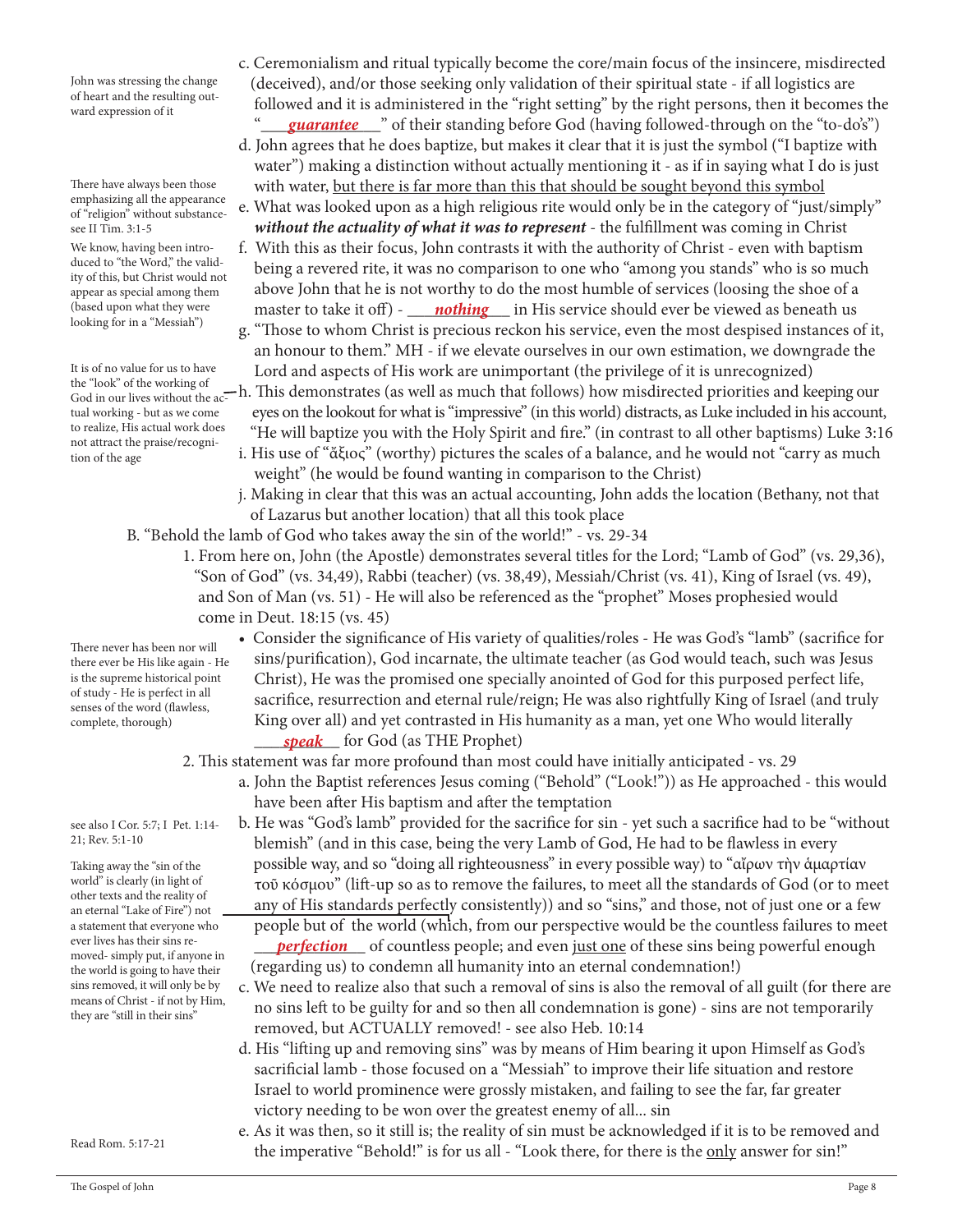3. And who exactly was this that could fulfill such a role, and can we be sure? - vs. 30-34

With so much "riding" on these facts being true, John is careful to be thorough

It is interesting that in the Targum of Jonathan," Num. 7:89 reads, "he [*Moses*] heard the voice of the Spirit who spake with him descending from the heaven of heavens upon the Mercy Seat which was upon the Ark of the Testimony between the two Cherubim, and from thence was the Oracle [*the Word*] speaking with him."

The "One that sent me" was God - compare John 1:33, 6

Clearly to be "baptized" (immersed) in the Holy Spirit of God is the baptism that is most important - to be "in" the Spirit is an all-encompassing picture of His presence and therefore His work

To learn of Christ is to defer to Him and follow His teaching and example, and not in short "spurts" but ongoing, steady

exposed in us when those we

and even resent it

- a. Having just revealed what John the Baptist stated of Jesus, John (the Apostle) stresses (by restatement) the solid evidence/assurance that could be had that this is the One, sent from <sup>to be thorough</sup> subsets and that was not only truly qualified to serve as His "Lamb" but that He actually <u>did</u>
	- b. John had written that John the Baptist testified that this was the "One" he was looking for and now sets it in its full context that *this was Who would be the only one to be looked to a*s *God's chosen* (His son) - any skeptic would have to deal with these facts and others
- c. John did not know who precisely it would be and that he had revealed to him exactly what voice of the Spirit who spake to look for - once known, John would also fully realize that He *infinitely* "outranked" him in position and in ministry- beyond this John also revealed that to have this outward evidence/ sign was core to why he "came baptizing with water," that He might be "revealed to Israel"
	- d. John the Baptist "bore witness" (officially testified) that he did see the Holy Spirit "descend from heaven" and this "as a dove" (either as in the form of a dove or as a dove would descend and land)- then an essential detail is also provided that the Holy Spirit "remained on Him"
	- e. John the Baptist needed special revelation also to know who the Christ was it is presumptive on our part to imagine that any of us could "just know" anything truly Truth apart from God's direct revealing it as such (in contrast to the limitless counterfeits)
- f. There may seem to be some confusion when comparing this text (that John did not "know Him" until the sign after the baptism), when in Mt. 3:13-14 John the Baptist clearly recognized Jesus was above Him - John clearly knew Jesus was uniquely special, but was still waiting for the definitive sign that He as the very one he was supposed to be preparing the of His presence and therefore way for, and then to **point** others to Him only
- g. This would be the one (in contrast to John the Baptist) that would baptize "in the Holy Spirit" h. So John the Baptist "saw and bore witness" (in the perfect tense so its result was to be realized as ongoing) that this was the "Son of God" - this does not mean that the most and example, and not in short **comportant part of this account was testifying to the "evidence" as much as it was to <u>gocus</u>** upon what He (Jesus the Christ, the Word) taught and how He lived

### III. The First Disciples Follow After Jesus - 1:35-51

A. Two of John the Baptist's disciples act on their teacher's pointed declaration - vs. 35-37

- 1. The day after openly declaring Jesus as "the Lamb of God" he states it again to two disciples vs. 35-36 a. When John sees the Lord walking by (the Greek wording describing this indicates a steady There is often an apprehension
- exposed in us when those we stare), he verbalizes again "Look! The Lamb of God!"<br>invest ourselves in look away
- invest ourselves in look away<br>from us and to the Lord some. b. He purposely directs their attention to Jesus as simple as this description is, it demonstrates a heart/perspective we all must have in any service we are called to for the Lord - it is our <sup>and even resent it highest honor to point to Him and so <u>away</u> from ourselves</sup> from us and to the Lord - some, possessively actually resist this
	- 2. Trusting their teacher, these two disciples leave John the Baptist and follow Jesus vs. 37
		- a. This appears to demonstrate that John the Baptist had done his service well no matter the attachments they had with him, they left to follow (completely) the one he had been pointing them to all along
			- b. This is the core objective (and ought to be the driving desire) of any servant of the Lord if those that follow after our teaching/influence turn their life direction and focus to Him, it should be the greatest thrill of all! - there will be times when we are left as they follow after the Lord
			- c. One of these first two is named (Andrew (vs. 40)) and the other is not named this leads most to assume it was John (the Apostle)
	- B. "Come and you will see" vs. 38-51
		- 1. The time to act was now vs. 38-39
			- a. Jesus, knowing they were following Him, turned and asked "What are you seeking?"- He, as He so often did, asks a question as to intent - this is helpful since so many do not consider what they are really looking for or are too timid to reveal it at first
			- b. We are not sure why they answered Him they way they did, though at face value they wanted to know where He lived (where He was staying)
			- c. Jesus instructs them to "come and see" there was no need to ponder it further, and His invitation was immediate (He is always open to those genuinely seeking the Truth)

Would we rather entertain the thought that as we reach life's end that we would be surrounded with our followers, or that those that followed us are now fully following after Christ?

Trying not to read into their intention, it looks as though they wanted to know where He would be so as to talk more

with Him later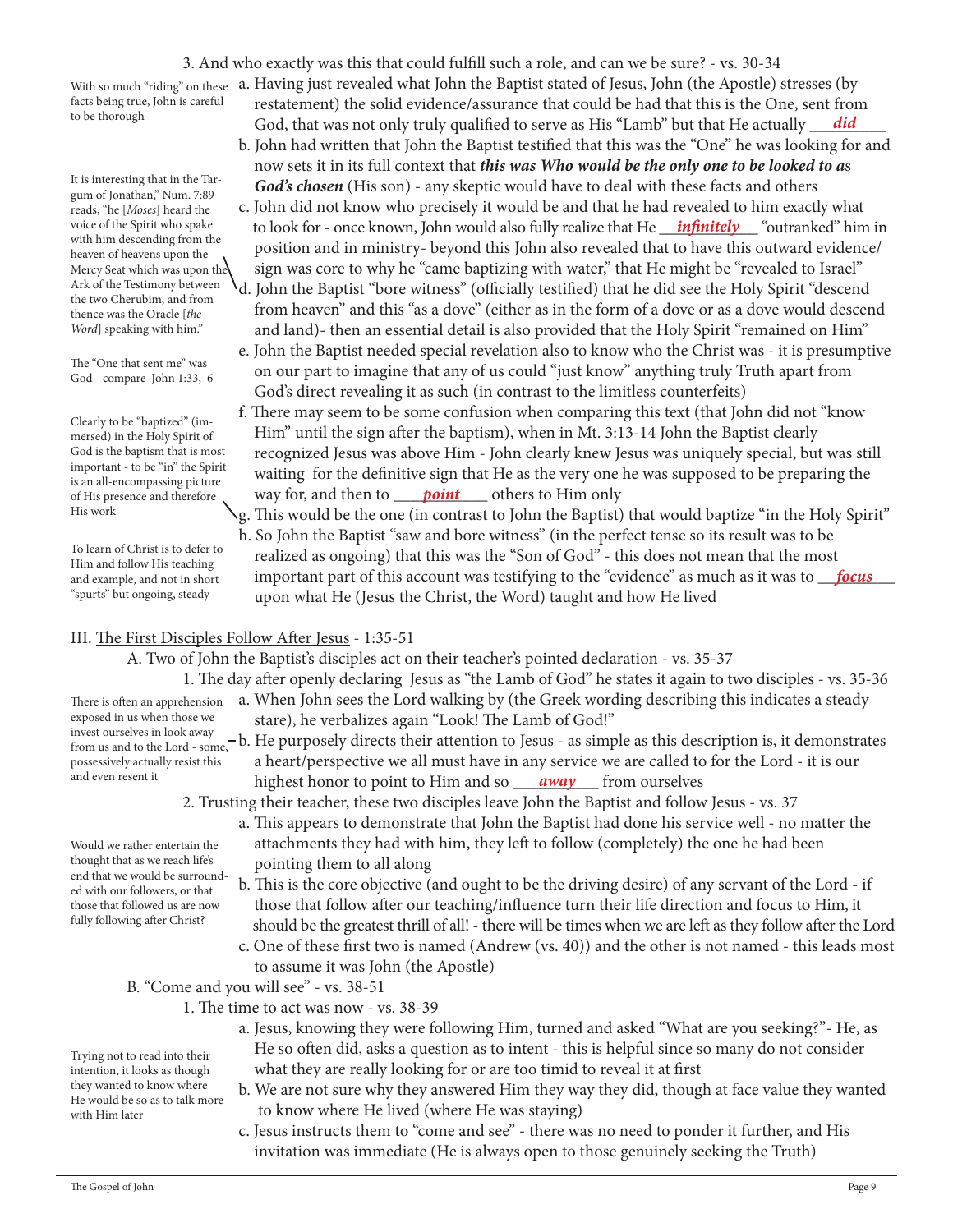This is what disciples do - they are not casual learners, but ones who dedicate their time and ambitions to learning

Andrew had been a disciple of John the Baptist and had al-

not the unlearned, undiscerning impulse of a gullible man

To be "anointed" was to be specially chosen

It is important to not associate "Peter" as being "the rock" since it wasn't about his significance as much as it was the significance of the truth God revealed to him and then how God used him - better to be known/associated with God and His Word than even our own name

John is the only one that provides details of this Philip - of the few things recorded of him, the most significant looks to be his bringing Nathanael to Christ (literally)

So, Bethsaida is honored in these being chosen by Christ to follow and learn of Him and then condemned because the majority rejected all the signs/ evidences specially given them

All of this took place in "normal" settings and environments and, though many knew the prophesies of "the Christ" they were looking for exceptional circumstances

Prejudice might be proven (at times) to have been correct in its assessment, but prejudice in and of itself is of no value until the actual truth is seen/ discovered

- d. His reply is interesting in that He invites them to see firsthand (not just where He lives but ultimately all that He would say and do) - their interest was more than what could be dealt ambitions to learning **with in <u>passing</u>** - they wanted to talk, ask questions, listen and then learn
	- e. They stayed with Him all day the attention to the detail of it being the "tenth hour" lends to the consideration that the unnamed disciple was John (the Apostle) - if so, his first impressions of the Lord were lasting
	- 2. "We have found the Messiah!" vs. 40-42
- It needs to be remembered that a. The immediate impact of Andrew was to go and find his brother (Simon Peter) the excitement was genuine (to this learner/disciple, so not necessarily one who was a novice to ready been learning, so this was learning) so he was inwardly <u>compelled</u> to go tell his brother ready been learning, so this was
	- b. The first one Andrew located (Peter) he is only shown to have stated "We have found the Messiah" (the word "Εὑρήκαμεν" picturing something "happened upon" after a search) - they found what they had been looking for (though they did not know the full magnitude of what they had discovered!) - they had yet to come to truly know Who/what the Messiah truly was
	- c. John defined (for his readers) what "Messiah" meant when he used the word "Χριστός" meaning "the Anointed One" - the Lord Himself claimed as much in Luke 4:18-21 when He read from Isa. 61:1 and declared that at that moment, this had been fulfilled
- d. Jesus essentially prophesies of Peter's future in revealing that he would come to be known as "Cephas" (which translated into Greek was "Peter" (rock) - it would be what Peter was used to reveal/declare in Mt. 16:13-19, "You are the Christ, the Son of the living God" and would then be associated with this foundation (the rock) and that, not in honor of him but to him and then how God used in the <u>truth</u> of Jesus the Christ
	- e. Jesus likely had not been told his name and not only used Peter's current name (Simon) but then told him what his name would be - already demonstrating His omniscience
	- f. Some question John's account and that of Mathew and Mark the basic answer is that John reveals the initial encounters with the Lord while the others describe the final (formal) call it is probable that the disciples did not fully to commit to follow a stranger 3. "You will see greater things than these" - vs. 43-51
		- a. John (in his Gospel) does introduce us to many people, but their part is to showcase Christ we are not impressed with these men as much as we are with the One they were impressed
- b. Philip is described as being one that Jesus "found" (same word used of Andrew to Peter be his bringing Nathanael to regarding Jesus) - here we have the Lord <u>seeking</u> and finding (and as we learn in John 17, Jesus in His prayer to the Father acknowledges that the disciples had been given to Him (17:6))
- c. Philip was apparently ready and one whom Jesus was coming for, so when He said "Follow me" he did (and John makes mention that Philip was from the same city as Andrew and Peter) - Bethsaida was in Galilee and it is believed all the disciples except Judas (who was of Judea) were from Galilee (not considered the most prestigious as Judea - see Jn. 7:52) - it was Bethsaida later denounced in Mt. 11:21 because they ignored/disregarded the great works done before them (fearing the "**norm**" and the costs of going against it)
- d. Having been "found" by Jesus, Philip finds Nathanael summing-up to him who they had found/discovered - he described Jesus as "the one of whom Moses in the Law and the prophets wrote" (which was a very accurate summary) - but it was the next statement that made Nathanael question; "Jesus of Nazareth, the son of Joseph" - this is another example of them knowing that Jesus was exceptional in Himself, but they did not know the extent of Who He really was! - each would need to "Come and see" for themselves (there would be no \_\_\_\_\_\_\_\_\_\_\_\_\_\_ faith!) *vicarious*
	- e. Nathanael, a Galilean himself (and so despised), despised/belittled Nazareth as being a place where nothing good could come from (we see that Jesus Himself was rejected in Nazareth in Mt. 13:53-58) - but *God is not limited by these things and should not be limited in our thinking as to how and where He can work His power and demonstrate His glory*
	- f. Philip's answer was the best that could have been given in response, "Come and see" this was the same answer given to Andrew and the other disciple (likely John), and for Nathanael to be convinced/converted he needed to go and see for himself - to assess the rightness just from his general experience/knowledge would have been lazy and irresponsible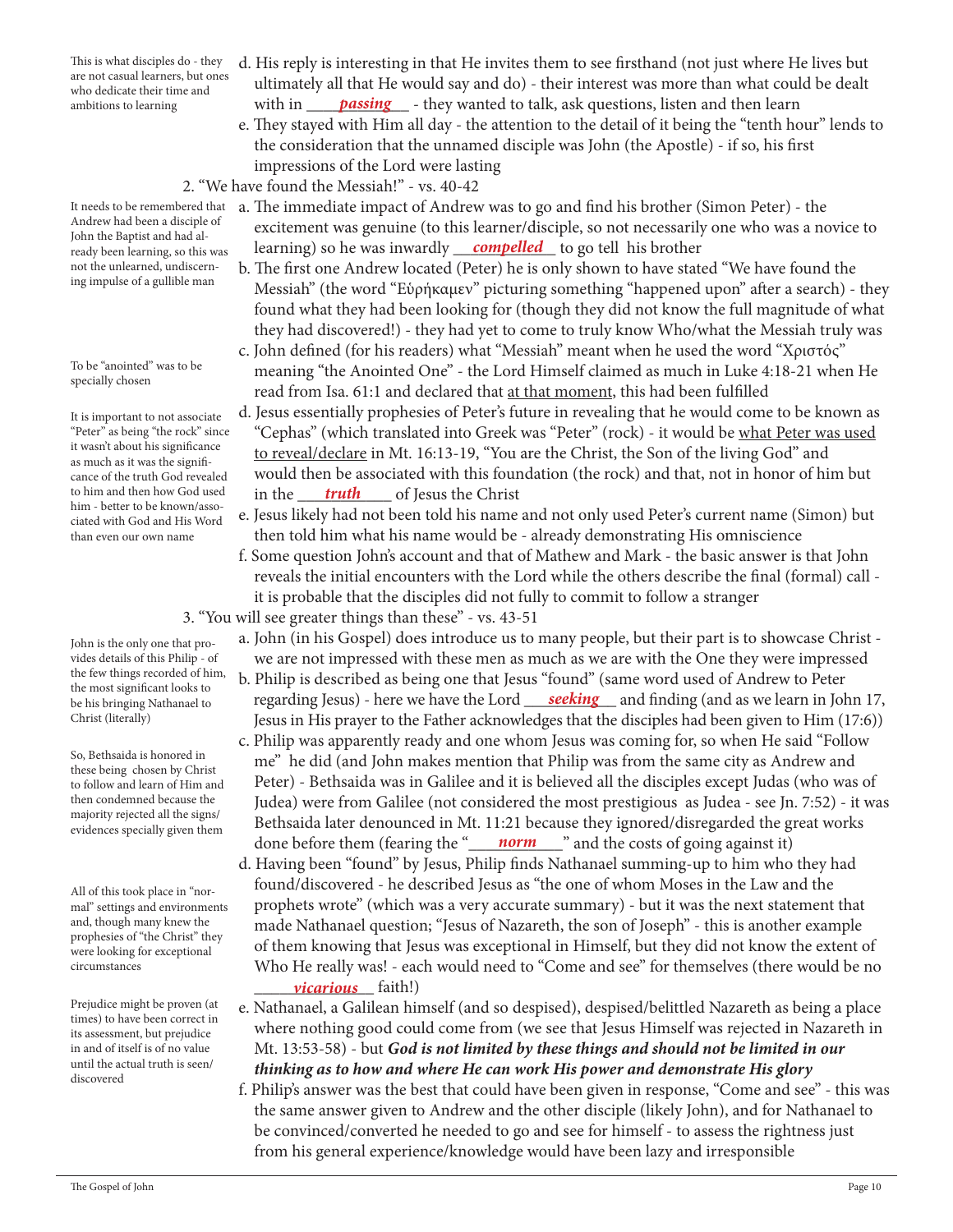The "truly an Israelite" could have been designed to mark the "Israel" side versus the "Jacob" (deceiver) side and to demonstrate how an Israelite ought to be characterized as one seeking for the truth even by getting passed base prejudice

To truly be without guile there must also need to be no self-deception (no internal thinking "games" to justify to self something that is wrong)

The term for "Son of God" would come to later be understood more literally, so Nathanael may not have realized how true his statement was - many had (and still do) an assessment of Christ as being profound, but never seek/allow such an impression/ insight to go beyond the scope of their imagination

Possibly some may resent or fear such personal insight into their thoughts/heart

"converts" (believers) have so much to look forward to than those who are in a constant state of skepticism

Christ is the ultimate fulfillment of this picture of Heaven being connected to the Earth

The term "Son of Man" is a great example of humility being exalted - this is a term Jesus used of Himself - in an of itself it would be considered a lackluster title

- g. Jesus knew Nathanael before he reached Him and knew what he needed to hear at the moment (as well as those standing near Him) - we do not know exactly why Jesus said all that He did to Nathanael but we do know it was life changing
- h. Jesus references him as "truly" an Israelite and one in "whom is no guile" as if in saying, "Here is what an Israelite should be" - this was not mockery/sarcasm since it was true of Nathanael, and a compliment like this was an actual assessment of his character (not a form of flattery used so as to encourage) - The Lord always deals in truth
- To truly be without guile there i. Jesus also identifies Nathanael as one who is without <u>hypocrisy</u> and one who was genuinely honest and trustworthy - the word for "guile" is δόλος picturing the use of bait to lure or trap something or someone - "guile" is a word for deceit (even though they may be technically right, their motive, wording, tone are used to misdirect or hide)
- j. Nathanael was genuinely taken with the insight of Jesus asking, "How do you know me?" this is a key question (not just for him but for all of us) - His "knowing" is more intimate and limitless than ours of anyone or anything! Nathanael knew that the Lord knew at least something about him, but the Lord confirms it to him when He mentioned "I saw you" and more literally, so Nathanael may that before Philip called him to come and see - the Lord saw him when *\_\_<mark>alone</mark>* (in private) k. We do not know the significance to Nathanael of being "under the fig tree," but it thoroughly impressed this scrutinizingly honest man (judging by his response) - he immediately references Jesus as "Rabbi" (teacher, highly honored one) which is to be expected since the other
	- disciples were looking to follow Him (as their teacher), but he then rightly identifies Him as "the Son of God" and "King of Israel"
- l. Nathanael had to be impressed that Jesus saw him and likely knew his thoughts, and such miraculous insight (or sight itself) into him was enough for him to truly believe (versus those, their thoughts/heart who with many greater proofs, <u>refuse</u> belief/trust in the Lord- <u>it is of the will more than proof</u>)
- m. The Greek word commonly translated in the form of a question "do you believe?" is actually present indicative active, so *it is a declaration not a question* (and could even be taken in an excited sense as in "you believed!" It will never be the <u>\_\_\_\_amount\_\_</u> of "proof" that creates faith
- Those who are more immediate  $\,$  n. "Thou hast believed because I have made thee feel that I have sounded the depths of thy heart, by means which pass understanding. There are profounder abysses than the human heart. There are powers at my disposal calculated to create a more tender and inspiring faith, one which shall carry thee into other worlds as well as through this." Pulpit Commentary
- o. There is so much more to look forward to as if in saying "You haven't seen anything yet!" those given to doubt have no idea what they are missing, finding more comfort and reverence/ respect in their <u>\_\_\_\_\_\_\_\_\_\_\_\_\_\_\_\_\_\_\_\_\_</u>\_ than in the pursuit of a higher object of faith than themselves
	- p. Jesus confirms with "Truly, truly..." a certain fact of what will be seen what Jesus describes here looks to be similar to Jacob's dream of a ladder reaching to Heaven (Gen. 28:10-17) though here, the angels are ascending and descending on the "Son of Man" - we have no account of Nathanael seeing this, but realizing Jesus is the one stating this, it happened (and it not needing to be while he was alive on the Earth) - no matter what is seen here (how spectacular), it will pale in comparison to what comes after!

 q. Here, Jesus also references Himself as the "Son of Man," a term/title that would not have been considered "grand" accept it be seen in light of Dan. 7:13-14 and the "Son of Man" being given "dominion" and that an everlasting one

### IV. Jesus Begins His Public Ministry with a Miracle and a Temple Cleansing - 2:1-25

- A. John continues to give "witnesses" to Jesus as "the Word" "And His disciples believed in Him" vs. 1-12
	- 1. A great deal has been written on this text and many take the route of allegory, looking to read into the particular meanings and pictures representing the old era gone and the new has come
		- a. But verses 1-12 describe an actual event (wedding) and a miracle the point we seek primarily is "Why did John record these details?" - Did he have a hidden meaning or was his detailing of the facts revealing who/what Jesus was and the results?
		- b. Everything He did and said was significant, but we need not try to read into any of it more meaning than is clarified, for in doing so, we might miss the obvious because we were seeking out the "obscure"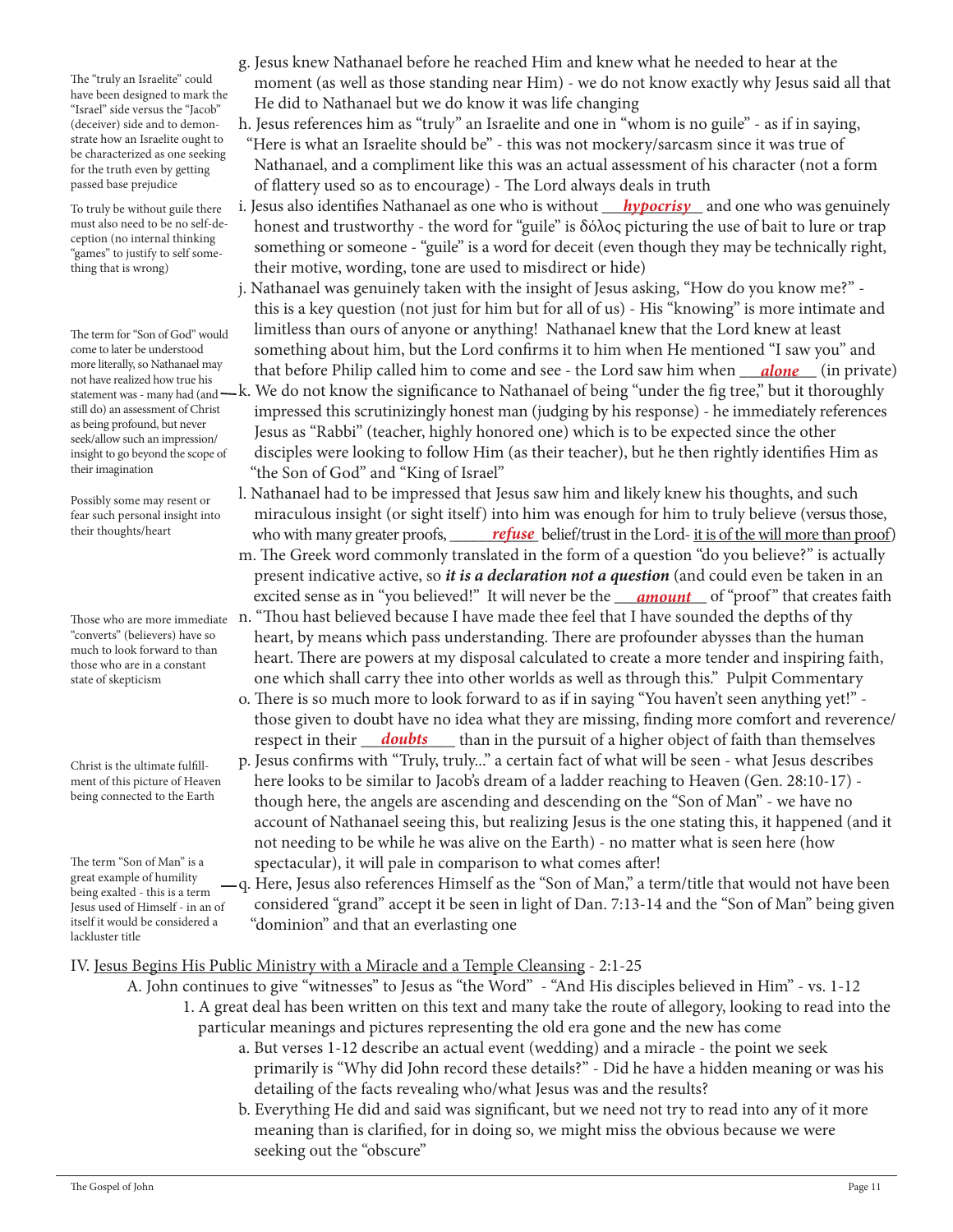## 2. "The first of His signs" - water turned into wine - vs. 1-12

reiteration of it in Mt. 19 and in His use of it in illustrations (e.g. the "Ten Virgins" in Mt. 25)

"The mother of Jesus" was also there - it is highly likely she was a widow at this point and was also likely she was either a relative of those getting married or she was working to organize the wedding with the catering crew (seeing her participation in resolving the issue)

The use of "Woman" was also used while on the cross and was how he addressed here there as well (John 19:26-27)

Mary was either rushing Him or seeking to use Him (or both) which explains the Lord's response to her - this, of course, is not seen this way in Roman Catholicism

Though the core reason we obey authorities is because we obey God - but God's clear will must never be usurped by the will of another

Presuming on God is not uncommon for us but must not be looked upon as an acceptable thing to do, nor that God will ever be forced into anything no matter how good we see it to be from our vantage point - God is not our servant... we are His!

It would be easy for us to criticize Mary in this, but how often do we get frustrated when God does not glorify Himself the way (and in the time) we desire Him to?

This miracle was simply delivered - Jesus gave instructions to get the water and then to "draw it out" and take to the "master of the feast

It needs to be noted that the "wine" (οἶνος) is not directly comparable to our "wine" today - what they drank then (if intoxicating, was mixed with water and would be significantly less in alcohol content)- "strong drink" (as is referenced elsewhere is more along the lines of our wine today and Jesus would not have been a participant in a "drunken party"

He also honored marriage in His  $\,$  a. The lead-up to the first miracle (sign) of Jesus is described as being the result of an invite to a wedding (and here, the celebratory feast) - it is often referenced (in our wedding ceremonies) the honor to marriages Jesus demonstrated by attending this one in Cana in Galilee

- b. John mentions the location (Cana in Galilee) twice (vs. 1 and 11) possibly to emphasize there - it is highly likely she where this first miracle did NOT take place (not in a more <u>prestigious</u> location such as in Judea) as well as demonstrating real people and real locations (these accounts were not parables and not "made-up" so as to teach theological truths)
	- c. Some try to make a case that the wedding ran out of wine because Jesus and His disciples came, but verse 2 makes it clear they were invited - the reasons why the miracle was needed are not the point - Jesus was never improper, and any hint of it is without value
	- d. Verse 4 is a difficult verse to understand, though what was stated was clear Mary (in verse 3) points out to Jesus that there was no more wine - it is commonly understood that this would have been very embarrassing for the family (of the groom) - Jesus answers (more word for word) "What does this have to do with me and you?" and He calls her "Woman" (though not disrespectful, He makes it clear from His usage of this (rather than "Mother") that their relationship is beyond that now)
- $e$ . This response is in the form of a rebuke, so we may assume there was more to her intent than we know or that, even with her apparently good motive, she was mistaken in seeking to response to her - this, of course, somehow utilize Jesus on her own <u>terms</u> - this looks to be further validated when He also mentions "My hour has not yet come."

 f. Some try to "soften" this dialog, not wanting to see Jesus in any way rebuke His mother, but His relationship to the Father was primary (and is at least peripherally illustrative to us that our relationship and responsibility is above that of our parents or other earthly authorities)

- g. When He states "My hour has not yet come" it is also used later in John in reference to His death/ crucifixion (and so the resulting glory) - Jesus does meet the need after stating this, but notice how "behind the scenes" He does it and does not showcase Himself - those that knew the miracle (while it was happening) were the servants, disciples and Mary
- h. Some seek to make a case that this was in reference to the timing that He would perform this miracle and that she had to just wait and be patient; but this seem to stretch the meaning and better to take his reference to His being revealed for who and what He was (and was here not our servant... we are His! to do) would come later and not by means of anyone other than the <u>Father</u> giving Him direction of what should be done
	- i. Mary shows no hesitancy or resentment but instructs the slaves to do whatever He tells them to do - to say she expected a miracle is to assume into the text - this was His "first sign" (first miracle (2:11)) though she may have been looking for Him to reveal who He was (since she clearly knew He was significant and now He was beginning His public ministry)
- j. John details the number (6) of jars that were used and filled "to the brim" and in doing so, demonstrates the <u>magnitude</u> of what took place - this was not a few pitchers of water, but were 6 vessels that could hold 20-30 gallons of water, so the result being about 150 gallons of water/wine - interestingly, these were vessels for ceremonial cleansing
	- k. The wording of verse 8 does not clarify when the water turned into wine (all the vessels instantly, once filled to the brim or when the servants drew out water into the cups and so was wine when it reached the guests) - *the change in the physical make-up reminds us He is Creator*
	- l. The "master of the feast" (the chief butler, or we might say the catering organizer) is instantly astounded and inquired of the bridegroom as to why the better wine was brought out later - the explanation of how things were typically done references "drunk freely" and this is significant (not in that normally guests were intoxicated and then served the "cheap stuff") because having been used to the taste would not normally notice the lesser grade but even with dulled taste, they headwaiter knew this was exceptional in quality
	- m. This was no "parlor trick" in either magnitude or quality which is why John then identifies it as "σημεῖον" (as sign that is miraculous to identify something as significant/supernatural) and so "manifested His glory" resulting in His disciples believing in Him (trusting Him) note that His "brothers" are also mentioned as with Him (vs. 12) and are not listed as those believing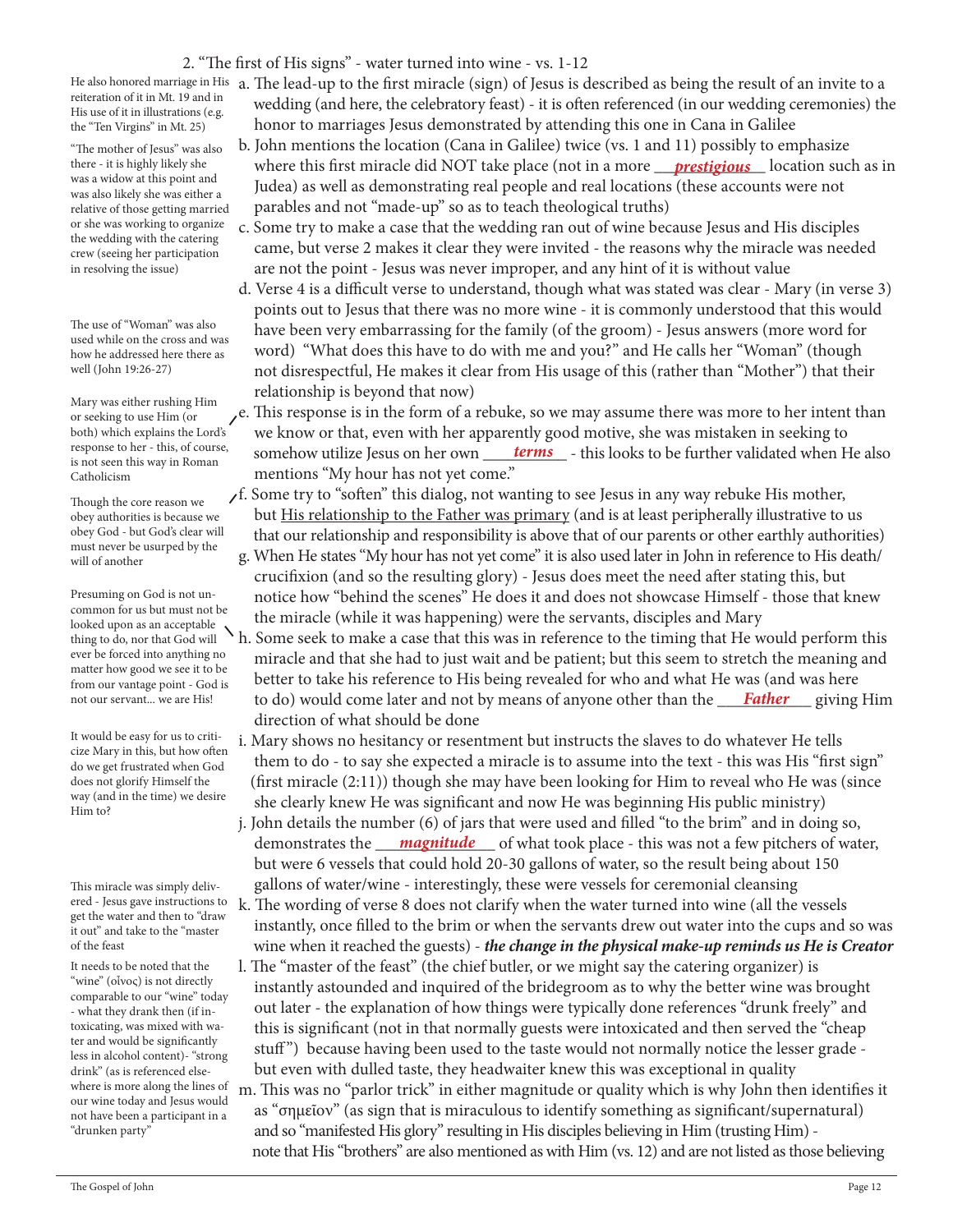# B. "Zeal for your house will consume me" - Jesus cleanses the Temple - vs. 13-22

1. "My Father's House" (the Temple) had become a marketplace - vs. 13-17

Jesus would become the Passover lamb, so this time was sacred before God and should have demanded the utmost respect and reverence whether or not they fully realized its significance - reverence was deserved whether or not full understanding was had

Consider that we also must not aside specially for the Lord - this includes our bodies/selves as being the "Temple of the Holy Spirit" which are His - I Cor. 6:19

We do not have a direct parallel today since Church buildings are not the Temple - but the concept should still be honored that a place and overall ministry ought not be looked upon or used to make money

Compare this to the seriousness indicated in I Cor. 11:20-30

Formality for formality's sake is not endorsed/encouraged, but flippancy or being casual when we need to be serious in prayer, worship and obedience is seriously wrong

The second half of Psa. 69:9 is also interesting in light of what Jesus would do, "... and the reproaches of those who reproach you have fallen on me."

Coming before God honestly (open) is core to the seriousness we ought to have

Paul summarized the Jews and the Greeks and what they are seeking on their own terms in I Cor. 1:22

So many embrace Scripture and Scriptural concepts until they are called upon to believe/trust them in practice

- a. "The Passover of the Jews" time had come this time was set aside (sacred) to commemorate the night before the Jews were delivered from Egypt - but the significance of this time was have demanded the utmost **contagata in the deliverance from <u>condemnation</u>** /death by means of the blood on the doorpost
	- b. This was an example of Jesus keeping the Law (it was required that He attend and participate) it is interesting to realize that not only would He keep the Law in following its ordinances, but also in His *complete fulfillment* what these were all pointing to
	- c. When coming into the Temple area (the courtyard) He came into what would have likely been (because it was Passover) a frenzied marketplace - Jesus referenced it in His rebuke as "ἐμπόριον" (an emporium - a place selling a variety of goods on a large scale)
- treat as common was is to be set d. The point was not to do away with or criticize the sacrificial system or even the buying and selling of things, as much as it was the dishonor that was shown in conducting such business being the "Temple of the Holy *in a place reserved for the highest of <u>reverence</u>*
- e. It was to be expected that travelers from far away from Jerusalem would need to purchase sacrifices and other items for the Passover - the use of the Temple courtyard for this was the wrong f. He formed a whip of cords and proceeded to drive out all the livestock and sellers and the money-changers - it is miraculous (truly a miracle) that we read of no resistance while He disrupted so many/much - The "Father's house" was never meant to be a "house of merchandise" (a place of business) - Jesus' treatment of it makes it clear that this was an insult and violation of how the entire Temple area was to be used - such distractions needed to be removed so that the business and formality not become the focus (as though it was just something that needed to get done), but that all those coming would remember and honor *why* they were coming and sacrificing
	- g. This was the first Temple cleansing (here at the start of His public ministry and then later at the end of it), so this was an important demonstration of our Lord's/God's view of how to approach Him and how to treat His institutions and memorials/ordinances
- h. It is most normal to include in this description that Jesus used the scourge to drive out the animals and the people - rather than react to the thought that He would have been so harsh on these, we should marvel that they were allowed to live (remembering how defiling what was holy when the Tabernacle was setup was handled) - notice the seriousness of treating lightly (presuming) upon the goodness of God in Rom. 2:1-5 (dealing with the self-righteous and the undue confidence they have in their "**\_\_\_\_\_\_\_\_\_\_\_\_**" and approach to God)
- i. Seeing what Jesus did, how boldly and without hesitation He did it, the disciples remembered the first part of Psalm 69:9, "For zeal for your house has consumed me..." realizing the "zeal" (jealous enthusiasm of the place set aside to meet with the Lord and to deal with their sins) was all consuming of Him and that such behavior and practices could not be tolerated - though often frowned upon in our day, a seriousness and sober authenticity needs to be stressed again in our gatherings as Christians (emotionalism for public display and flippancy, stale formality, and all \_\_\_\_\_\_\_\_\_\_\_\_\_ should not be deemed as acceptable norms) *insincerity*
	- 2. The demand for a "sign" that would validate His authority to do what He had just done vs. 18-22 a. This is distinctly different than in Mt. 21:23-27 where they just asked for His authority (after He had cleansed the Temple again) - here as well as there, the issue was authority not a "sign," and though they demanded a "sign" it would not have made them yield, realizing that Jesus gave them a sign infinitely better than they would have ever dared requested (resurrection)
		- b. The Jews (likely the religious leaders") ask Him for the evidence (His credentials) that allowed Him to take such authoritative action - they would "prove" that the "sign" they would demand must meet whatever undeclared criteria they would determine (which we still see in so many would-be followers of Christ... that He would/must meet their demands on their terms) c. Jesus gives them an answer and the sign to be looking for (so He does not rebuke/correct them for demanding a sign), but the answer would be one they would not understand - Jesus reference of His own body as "this temple" was another verification of His deity (for the
- Temple was where God's presence was Col. 2:9) d. The Jews understood His answer as only in reference to the physical temple (which took 46 years to build, and which Jesus could have also built again in less than 3 days)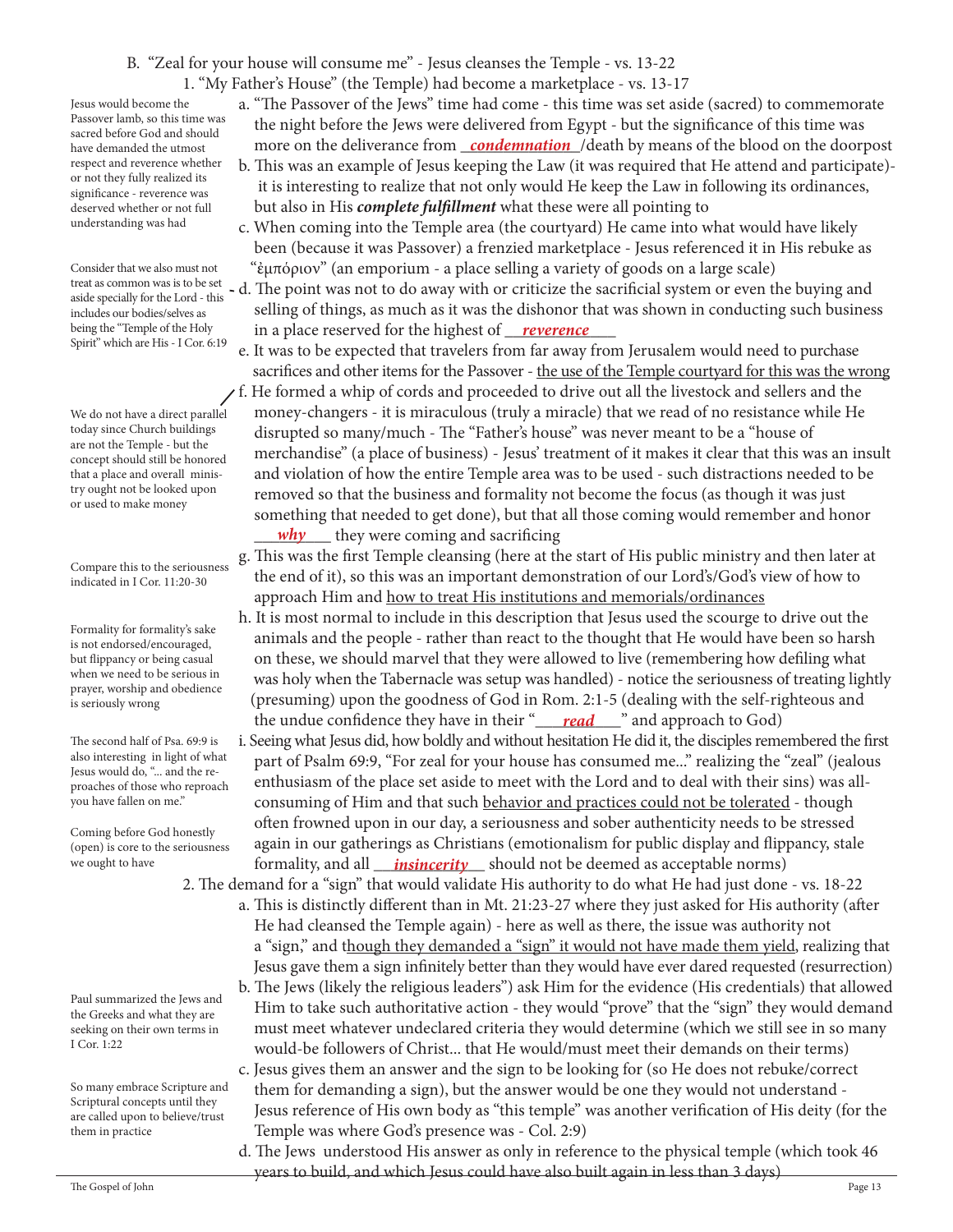This statement was "believed" after the Lord proved it in His resurrection

- e. The disciples, though, remembered (after the Lord's resurrection) that Jesus had said this- it demonstrates the significance of learning and listening to God's Word even when it may resurrection **be (at first) unclear, as well as the understanding that <u>trust</u> will always be a major aspect** of being a "disciple" (a dedicated/invested learner versus a student only when convenient)
- f. Notice also that they not only believed what Jesus had spoken but also believed "the Scripture"(what had been written in particular of Him (see Psa. 16:10 and Acts 2:31-32)) - this is often the way things will work; God will "prove" His truth (rightness) and we will need to keep this in focus when *again* faced with trusting His Word <u>\_\_\_\_over\_\_\_\_</u> what we see/perceive

C. Jesus knows "what is in man" - vs. 23-25

- 1. "Many believed in His name" because "they saw the signs He was doing" vs. 23
- a. This addition by John should be seen as key, realizing how much he admittedly left out (20:30-31) - many miracles (signs) will be described/detailed, but as this text demonstrates, keep in mind moving forward the "signs" were evidential that He was significant and <u>should be heard</u>; but His <u>\_\_\_**message** \_\_</u> would be the point - all this He did up to a week after Passover (this was the "Passover feast")
	- b. The "many" seeing the signs He performed "believed in His name," but this was not a faith/ belief that was grounded in what it would need to be - many believe what they see, and since they cannot deny what they've seen they must "believe" it, but it is not the core indicator of a true, believing/trusting heart
- 2. While the many were "believing" (ἐπίστευσαν) Jesus was not "entrusting Himself" (ἐπίστευεν) vs. 24-25 a. His not "entrusting Himself" demonstrates a practical result of trust (entrusting, and so The wording is "*Sels To girth*y committing/<u>*investing*</u> special time and effort into something/someone)
	- b. As often seen, many have a superficial "faith" and even though sincere in the moment, proves to be fickle (changing loyalties) depending on the moment - the current disciples (to whom Jesus had entrusted/invested Himself) believed more because of what they heard
	- c. It is common to see or hear of those that transfer their belief from one thing to another texts such as Jer. 17:7-10 reveal what none can fully realize their heart because of the innate infection of sin
	- d. In the text in Jer. 17, we read that it is "the Lord" that "searches the heart" and now John makes it clear that Jesus needed no one to "bear witness" (give revealing evidence so the inner character of one could be known) of "τοῦ ἀνθρώπου" (of the man) so, here, any person in particular that would ever have approached Jesus
- e. Since, as John reveals, Jesus "Himself knew what was in man" then He could never be deceived or misdirected and we should also realize that He would have known each one has revealed something about better than they <u>knew</u> themselves (for none of us can fully know our own heart without His revealing insight) - imagine how nervous one would be (knowing this about the Lord) to approach Him and find out what was truly in their heart!
	- f. This fact about the Lord will be illustrated in His encounter with Nicodemus and the woman at the well (in Samaria) - He would not dialogue with them on their overly cautious and maybe even masked terms (as most do)

# V. You Must Be Born Again From Above To See The Kingdom Of God - 3:1-21

A. Nicodemus came to inquire (possibly scrutinize) Jesus, only to be scrutinized himself - vs. 1-4

- 1. Before studying out the particulars of these verses, note first who Nicodemus (and we) are actually dealing with - it is common to find the majority of humanity "coming to God" (in one way or another) only they do it to see if He can and will live up to their standards and scrutiny
- a. *It does not nor will it ever work this way* we being finite and He being infinite can never "call Him to account" in regards to our "tests of authenticity" to be considered worthy of our <u>obedience</u> and worship
- This is another reminder of why b. We are not told what Nicodemus was seeking because Jesus answers to the <u>need</u> of Nicodemus and not to his perceived need/question - one of our greatest deficiencies in the pursuit of the Truth is our inability to formulate the correct questions
	- c. Nicodemus came to Jesus "by night" possibly (though we are not sure) out of fear but his fear was not that of Jesus as much as it would have been of his colleagues
	- d. One more note on this Nicodemus came to Jesus to personally inquire further rather than do so in an accusatory manner with others - his (and ours) is personal first and needs to be genuine!

These statements were added to point out a significant fact to

As we will see later, even the miraculous will not win-over a sin-hardened heart - only rebirth will do this!

The wording is "διὰ τὸ αὐτὸν γινώσκειν πάντας" ("because to His knowing all" (men)) - He knew that all these "believers" would not continue to believe

compare to I Chr. 28:9

Jesus being "God with us" knows all, so it is futile for us to imagine we can ever hide anything from Him - our lives should be characterized as one of openness before Him all the time

How many times have we experienced where God's Word has revealed something about ourselves we had not realized? We may not always appreciate this fact, but we need it

compare to Rom. 9:19-21

we are so dependent on the revealing Word of God, for we cannot even begin to contemplate how things really are and our absolute need until God

reveals it to us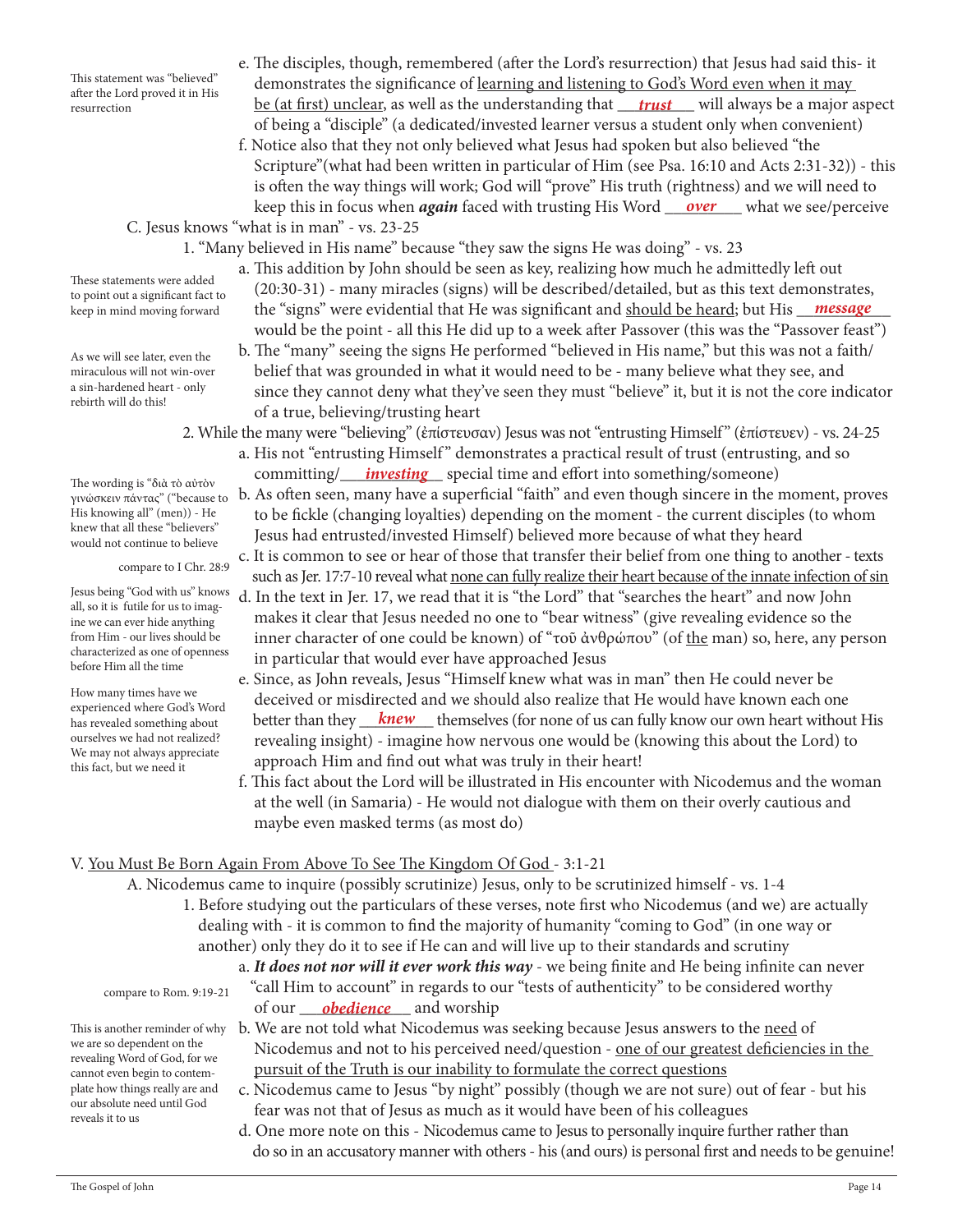2. Nicodemus approaches Jesus knowing He is "from God" but unsure in what capacity - vs. 1-2

The point of significance was that he came to Christ at all versus just assuming what was happening, reaching conclusions that are unchallenged (as many do)

History (even/especially Church history) demonstrates the commonness of advanced learning yet not reaching the most important truths/conof knowledge and credentials to prove it, yet lack a practical understanding or use of it)

Notice also one of the evidences of His truthfulness as seen even by His enemies in Mt. 22:15-16

The core of the most important truths for us to know are beyond this age and are rooted in what cannot be produced by anyone or any thing but God Himself (for only God can re-create the person, for all else is recycled and has the fundamental flaw as before)

As we come to learn in the doctrines revealed in places such as Romans 5, our nature is dead in sin at our birth and will be seen as much as we live on in life- the change that is needed is a new nature that will then (also) be revealed for what it is in decisions and overall life direction

One of the most "righteous" men in Israel was told he needed to be completely redone

This type of response would be similar to one hearing the Gospel and responding that they cannot "change" (which is actually true apart from being "born of the Spirit") - there is a helplessness indicated in this

 a. His approaching Jesus by night may also have been because that was the only time he could that he came to Christ at all speak with Him alone - since Jesus does not <u>rebuke</u> him we should not either

- b. Nicodemus speaks for himself and unnamed others ("we"), and that these knew for certain that He was sent from God (and this based upon the "signs" He was able to do) - since it was certain He was God-sent, Nicodemus addresses Him as "teacher" and "Rabbi" (not being sure of the magnitude of Jesus's position, yet showing Him high honor)
- c. Jesus would later affirm (in John 5:36-42) that He was sent from God with "greater signs" and that even though they searched the Scripture seeking eternal life, and that even though the most important truths/con-**Scripture bore witness of Him, they (others)** refused to accept it (truth)
- clusions (as some reach a level—d. Nicodemus (from what we can see) was a sincere seeker and Jesus would go on to demonstrate that the advanced learning and religious position Nicodemus had, had not brought him the understanding or use of it) **understanding** he needed most - see 3:10

 e. Nicodemus knew that "God was with Him" (because of the miracles/signs) and as their history would show, this was a way for a true prophet of God to be validated, but with the purpose to be heard (for these signs were evidence the prophet had a *message* from God) 3. The prerequisite of rebirth (from above) - vs. 3-4

- a. We do not know what was on Nicodemus' mind but clearly Jesus knew and more importantly, what he needed to hear and come to realize - it is not a stretch to assume it had something to do with the "kingdom of God" (and possibly because he was trying to determine if Jesus was the Messiah) and many believed the Messiah was purposed to establish the kingdom of God on Earth(which He was/will, *but something of greater importance would happen first*)
- b. What Jesus answers him uses the twice repeated word "ἀμὴν" (with absolute certainty as if saying "absolutely, absolutely!") and the certainty is of Himself ("**I** say to you") - the emphasized statement of fact/necessity is "unless one is born from above [again] he will not [cannot] see the kingdom of God"
- c. The precise wording is "ἐὰν μή τις γεννηθῇ ἄνωθεν" ("if not anyone is born from above (or "from the first" which is the origin of "again" as in going back to the start/origin)) - this is what is required! There is no spiritual, mental or emotional "<u>\_\_\_\_\_\_\_\_\_\_\_\_\_\_\_\_\_</u>" that will do the person must be made anew as Paul described in II Cor. 5:14-21 (a "new creation in order (prerequisite) for reconciliation with God (so as to then see/participate in His kingdom) d. Considering the concept of birth (as the picture used to explain this truth), that when one is

 originally born it looks as though nothing is set and final for their life, and that what they become is yet to be determined by the choices they make - this has a degree of truth, yet one's radule that will then (also) be re-<br>vealed for what it is in decisions <u>anature</u> will be seen for what it is as each grows and reveals themselves in the decisions

- that are made and the irreversible results that follow e. It is important to see also that the Lord addressed Nicodemus directly ("I say to you"), he being a religious leader in Israel and one who would have been consider exceptional in his life and morals - if he needed this, who could think themselves above this need!?
- f. "... by the term *born again* He means not the amendment of a part but the renewal of the whole nature. Hence it follows that there is nothing in us that is not defective." Calvin
- g. This is what is absolutely needed is one is to be able (have the power (δύναται)) to "see"(ἰδεῖν which is more than physical sight, but includes perception and understanding also) the kingdom
- h. The response of Nicodemus is, at first glance an apparent reaction, for it is likely he understood the usage of a metaphor and responds (no matter how this is looked upon) as an actually true apart from being *impossibility* - certainly a person cannot be physically born again, but from Nicodemus' understanding neither could someone (especially someone "old") be "reborn" in such a way as to be "new" (in their inner nature)

B. Spiritual (the true, inner self, the nature of a person) rebirth only by means of the Spirit - vs. 5-9

- 1. Birth of "water and the Spirit" to "enter the kingdom of God" vs. 5-6
	- a. Once again the Lord makes an absolute statement (and so not to be questioned as to its truth), "Truly, truly..." and again this is directed to Nicodemus ("to you") that anyone not born of "water and the Spirit" will not have the ability/power to enter God's kingdom
	- b. The questioning of this verse typically focuses on the use/meaning of "water"

The Gospel of John Page 15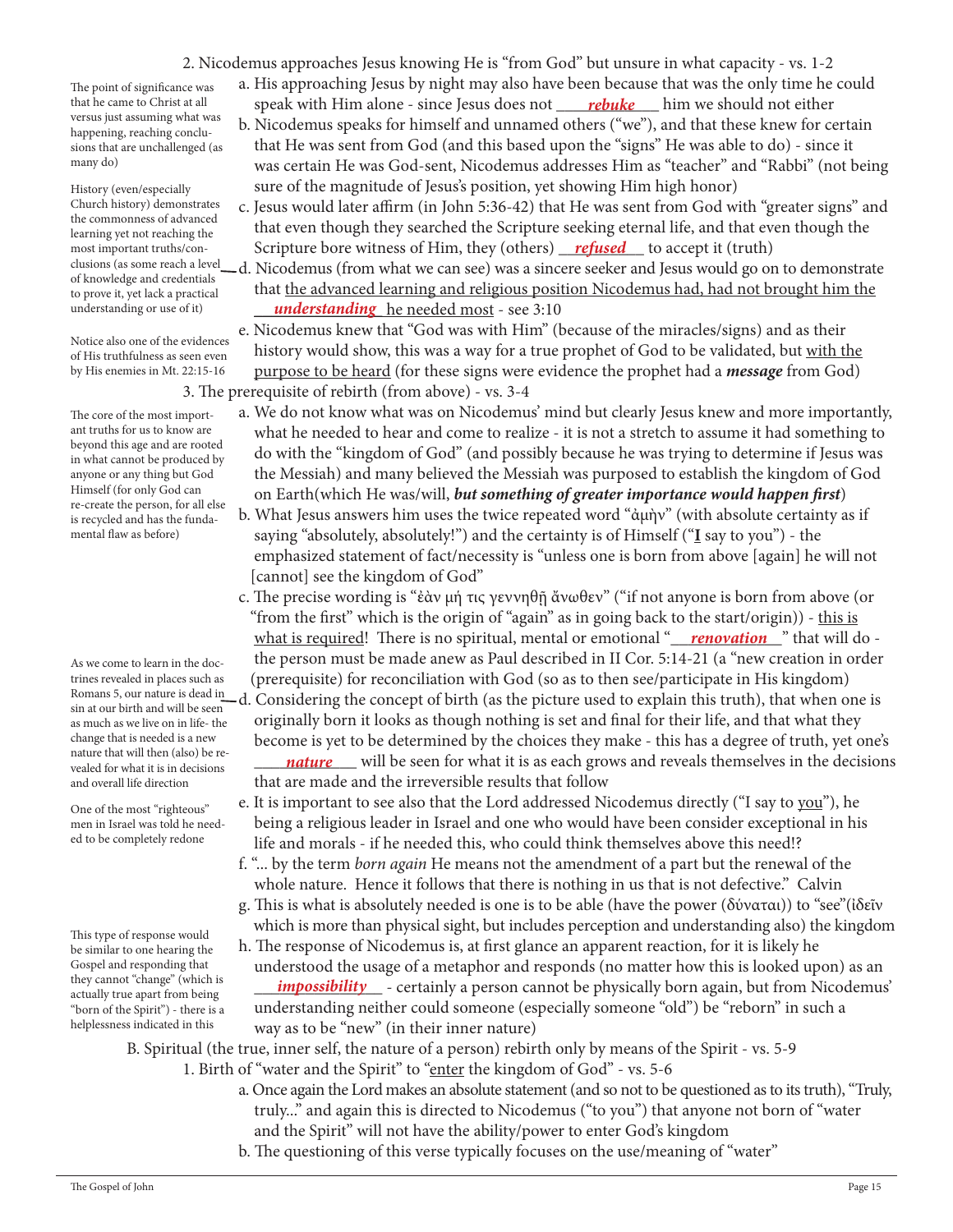Jesus could have said in the positive that one that is born of "water and the Spirit" will enter the kingdom, but He stated it in a way that would exclude those not born "from above... of water and the Spirit"

The idea of cleansing with water (and its necessity) is seen in texts such as Eph. 5:25-27 and the "washing of regeneration" found in Titus 3:4-7

If one was determined to make the reference to "water" to be connected to "Christian baptism" it would still be clear that even with such a baptism, the person is not "saved" until the rebirth (of spirit) has occurredany rite/ordinance is to reflect something of salvation and is not the saving itself!

To this day there is still an astonishment at the reality of what Christ is stating (especially realizing it is in the same context of John 3:16)

It has been long purported that one can simply be told they need to be born again and that at that point it rests upon them to decide for it or against it - this has sometimes been referenced as "decisional regeneration"

"Nicodemus was clinging more and more eagerly to the old ideas of national privilege, of sacramental purification, of soundly taught principles and habits. He marvelled at such representation which took the heart out of all his previous training. The Messianic kingdom for which he had been looking and longing seemed to fade away in the clouds of an utter mysticism, and to vanish out of his power of recognition." Pulpit Commentary

Regeneration (rebirth) is something we are totally dependent upon - we did not stage our own birth and no one can cause to happen their spiritual birth

- c. Does the use of "water" refer to baptism? This is a common handling of this in this verse, yet the magnitude of its impact is missed, for if this is the case then the restrictive statement "...unless one is born of water and the Spirit..." would indicate that water baptism is required to enter the kingdom, so without it one could absolutely not enter
- d. Others believe it references physical birth, but why would this be necessary to explain (that one had to actually be born first to then be spiritually reborn)? What about those unborn, that are never birthed? Also, this would be essentially stating the obvious and would also go against what the Lord is doing with Nicodemus (directing him away from his reference to The idea of cleansing with water and focus on physical birth and toward the <u>needed</u> spiritual birth)
	- e. The words "of water and the Spirit" ought to be taken as a unit, in that the reference to "water" is in reference to cleansing and is used in parallel with the Spirit in texts such as Isaiah 44:3-5 and in particular Ezekiel 36:22-27 - as John the Baptist made clear, Jesus was the One coming who "baptizes in the Holy Spirit" - such cleansing is needed so as not to become what they once were
- f. Making the distinction clearer, Jesus reiterates that whatever is "born" (birthed) of the flesh is just that, flesh; and that which is born (birthed) of the Spirit is spirit - nothing associated (or of) the flesh (of us or this world) will save or lend to our salvation - Jesus Christ is the unifier person is not "saved" until the between the two (flesh and spirit) and only His work could regenerate our <u>dead</u> souls/spirits
	- g. Only those "reborn" (in spirit by the Spirit) can "see" (perceive, understand, recognize) the Kingdom of God and only those truly cleansed by the Spirit in their spirit (their true essence/ self) can ever enter this coming, eternal kingdom
- h. When Jesus tells Nicodemus not to "marvel" (be startled/amazed) that he must be born again (from above), it is with the understanding that "like begets like" (flesh begets flesh and spirit begets spirit) so one born of flesh <u>cannot</u> change their nature - such must come from "spirit" 2. Do not be overwhelmed/surprised at the necessity of rebirth - vs. 7-9
	- a. There is still an overwhelming sense of the concept (unadulterated) of regeneration and its absolute requirement for salvation - the normal viewpoint (especially of religious leaders as Nicodemus) is that of some predictability, measurability and a process (definable and
- <sup>*instigated* of the will and by the planning of religious authorities and institutions)</sup>  $b$ . If we did not have some understanding of regeneration and were to be introduced to the command "You must be born again," and even if it was clarified that this was in reference to spiritual rebirth, how would we expect we could make or ensure such to happen?
	- c. The Lord will take this concept and steer the focus off of a forcible or predictable process of religious rites and confessions toward the resulting, undeniable results/effects of a spirit reborn
	- d. The natural response to such a command is in line with that of Nicodemus, "How can these things be?" - How is such to happen? For it would mean that it is the resulting work of the Spirit and not that of "mine" (as the cause/source) that is required
- e. The Lord tells him not to be amazed/astonished (as if it is unacceptable or even ridiculous) that this must happen to a person - but, they may deduce, did they not have national and historical privileged, the law and traditions that if followed as prescribed one was guaranteed entrance habits. He marvelled at such and to God's kingdom? Traditional, religious dogma resists <u>challenge a</u>nd correction
	- f. Jesus uses the example of the wind; it is heard and its movement is seen so it is with the working of Spirit of God and His working in any of us and those around us - we cannot predict where He will work and where His influence will go next - but we can see the results of a regenerated spirit! It is easy to treat the concept of regeneration (salvation) as almost fragile because of the artificial means that have been constructed to a salvation of our own making/defining - many forsake and walk away from it, but in contrast to this, those truly regenerated will never walk away and are permanently, inwardly changed in their nature
- g. "So is everyone that is born of the Spirit" it "happens to them" though this is no denial of the various other means and methods God will use in regenerating someone; but such means/methods must never be confused with the actual cause, for no external means/method Regeneration (rebirth) is some-can regenerate a soul! Salvation must never be "*\_institutionalized\_*"!
	- h. Nicodemus' response is understandable in light of our instinctive response to the same truth we would rather regeneration be (at least) a cooperative event - not necessarily because we desire credit but because we desire certainty (evidence produced and defined by us)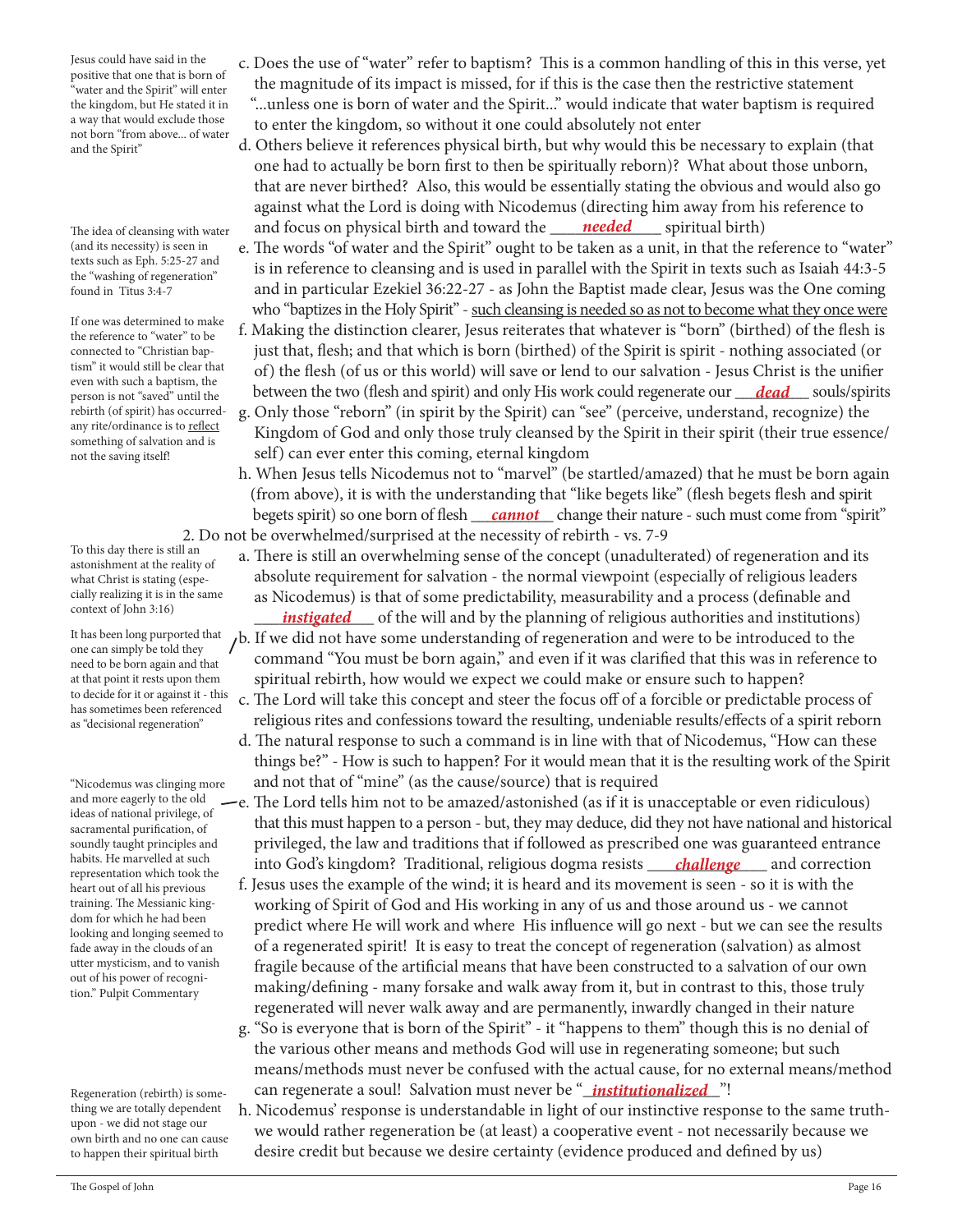One of the core factors/realizations leading to our conversion is our helplessness on our own or by means of anything on this earth

There was never to be a "rehashing" of a person but a recreating

and this being "from above"

Even if someone has experienced, perceived and seen something that has convinced them of some "truth" it does not mean it is correct - we are constantly subject to error and must seek out the One whose perception and perspective is infinite (for all others cannot see and know everything)

There is a great deal of interest in religious circles regarding "earthly things" that are then refused when it is initially disagreeable - if there is not practical submission/trust how will there ever be spiritual submission/trust?

All "religions" of the world either avoid the idea of rebirth or make it something of one's own doing

Enoch and Elijah were brought into Heaven, but neither, of themselves, "ascended" there

It is often asked why a serpent was the focus on the pole - it would seem to fit best that it represented their sin and the judgment of their sin that needed to be dealt with - it was not necessarily a type of Christ as much as it was a type/picture of how God would use judgment (on Jesus) to save others

We may be shamed/humbled ourselves by God's leading us to the display of His glory, not ours

- i. Nicodemus responds, still puzzled, and asks a question still being asked in relation to true "regeneration," (literally) "How are these things able to be?" - we might state it differently (such as "I don't see how this can be" or just "I don't see it") - yet it all comes down to the point being forced on Nicodemus; that it will ultimately be by *faith*
- C. Receiving the "witness" (firsthand testimony) "believing in Him" vs. 10-21
	- 1. "You a teacher don't know?" Jesus response to the perplexed (possibly unbelieving) Nicodemus was one of almost astonishment, that one who was a "teacher in Israel" (likely one of prominence because of the proper article before "teacher") did not understand these things - vs. 10
- a. "How exactly would he have supposed to have known such a truth?" one might ask since; at first glance, such a concept as regeneration seems new to Scripture - but consider what the Lord is stating first, that one cannot just be "altered" or improved but that the need is a recreation, and the resulting new <u>\_\_\_\_\_\_nature</u>
	- b. All the way back to Gen 3:15 we see that the dealing with sin will need to be another's work for us (He crushing the head of the serpent), and other texts such as Eze. 36:22-32 where God promises the solution for Israel being "a new heart" and "a new spirit" (nature) - then those like David in Psalm 51:10 and his recognition of a "new heart" - see also Eze. 37:1-14
- c. Yet rather than have regeneration most (instinctively, to preserve some of sinful self) seek (religiously) only \_\_\_\_\_\_\_\_\_\_\_\_\_ *reform*
	- 2. Only the One who has "descended from heaven" is to be believed vs. 11-13
		- a. What Jesus states (emphatically) is based upon what "we" know (οἴδαμεν, perceives so is able to recognize) and what "we" have seen (ἑωράκαμεν, to see and so to experience) - the use of "we" is not certain as to why the Lord used the personal plural, but could be in reference to He and John the Baptist (who also testified) or to Jesus and His disciples, and it may have in contrasting the authoritative "we" Nicodemus came to Christ with (likely as their representative)
- b. It is true that anyone can use such language to anchor their point upon, but this does not all others cannot see and know change the fact that there is a *\_\_perspective* better than ours and that the pursuit is to get it (the answer) right (to trust the correct source)
	- c. So we need to come to know the one testifying here it is the one who has seen the "heavenly" having come from above and descended to us (for none ever "descends to Him") and it is of these truths, these facts, that He and those that are His "bear witness" to its reality
	- d. For if one will not/cannot come to accept that which is taught that affects the "earthly things" (that just deals with the things of this life (for good or bad) and where it is heading), then how will one come to grapple with "heavenly things"?
		- e. It is true that spiritual birth, though it is "from above," is done while we are alive on the Earth if one cannot come to know that what is here (earthly) must be remade, how can he/she even begin to consider the "heavenly things" if they are in their unregenerate state?
		- f. His is the only witness we can bank our souls upon, so His message, and His initial point in it that one must be born from above must be trusted/believed!

 g. The infinite perspective of Jesus is the point of His descending from Heaven (the abode of God, Who is eternal and omniscient) and since no one could have ever started from the Earth (of the earth) and ascended up to God, then only He can be trusted (the only \_\_\_\_\_\_\_\_\_\_\_\_\_ object of our faith) - "The Word became flesh and dwelt among us" *legitimate*

3. This "Son of Man" that descended from Heaven had to be "lifted up" and believed-in for "eternal life"-vs. 14-15

- a. Jesus references an incident in Israel's history as a point to illustrate what He is teaching Nicodemus - In Numbers 21 we read of Israel's rebellion against God and His judgment on them of "fiery serpents" to kill them - Moses was told to make an image of the serpent on a pole and those that would look to it would be healed from their deadly/poisonous wounds
- b. We know (from the following context) that the Son of Man being "lifted up" is in reference to His crucifixion (and ultimately, those that look to this in faith will be saved from God's rightful judgment of their rebellion/sin) - see Jesus' use of "lifted up" in John 12:27-35
- c. The word for "lifted up" is "ὑψωθῆναι" and is also used of one being exalted, which is included in the idea here, though how it came about is not typically seen as "glorious" (His being lifted up on the cross) - His submission to the will of the Father and His ultimate conquering of sin was the greatest act of true glory we could know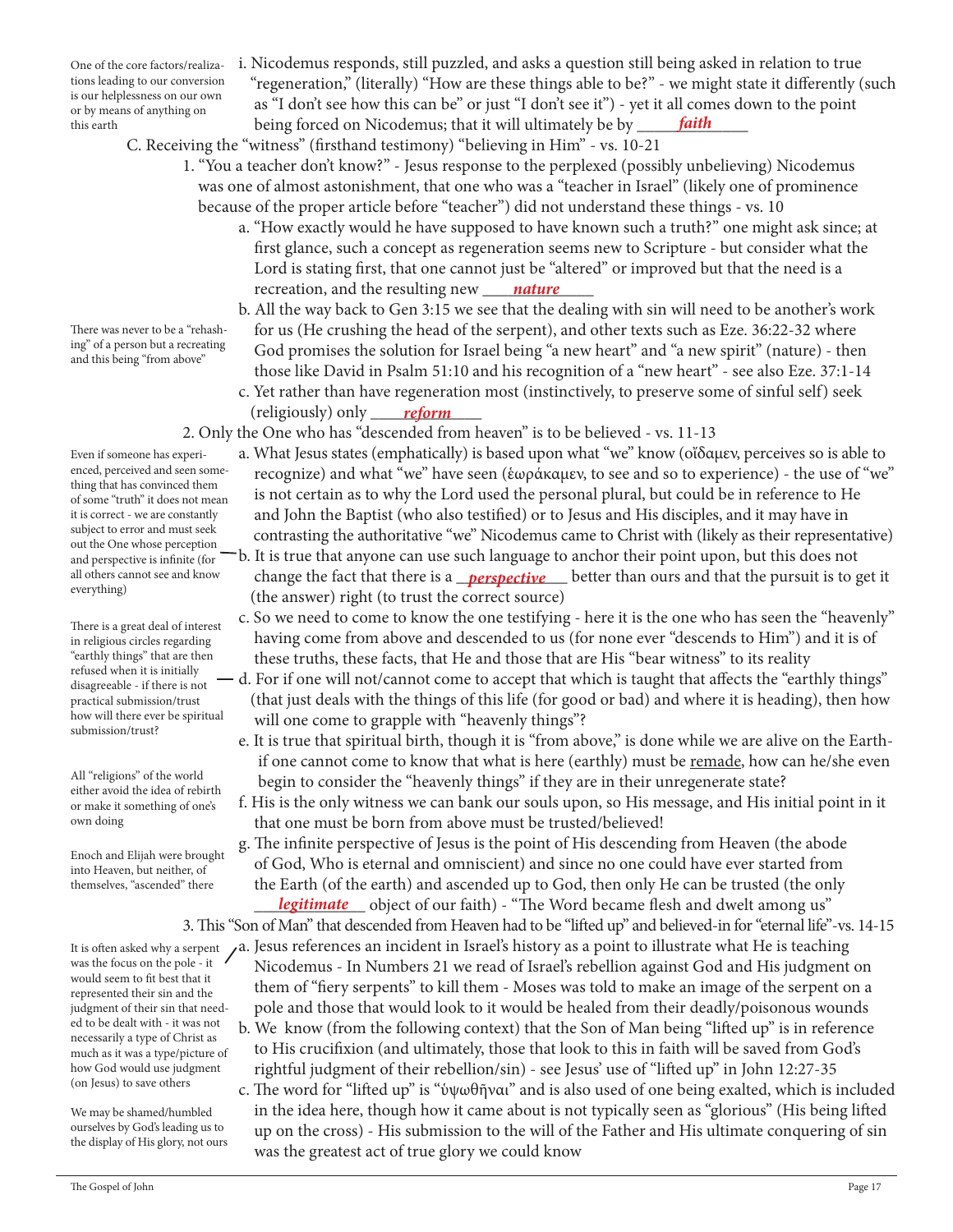We are to be thinking and living now as those who will live eternally in the next age, true life versus the eternal "second death"

So the answer to Nicodemus' response, "How can this be?" is "...whoever believes in him may have eternal life."

Many go to great lengths to try to harmonize this verse with concepts of predetermined election and others work to explain away the misuse of this verse to make a case for "universalism" - yet it should be taken first/primarily at

face value in its context

We know, of course, that there are many who will not even consider God's actual love and the offering of Christ - we need not lessen its magnitude to "protect" other "doctrines of grace" since the text resolves itself with the qualifier of "belief in Him"

Essentially, the trust (faith) is in the love of God and the work of Christ and not the "degree" of our faith/sincerity- as soon as "belief" is made a work, doubts and confusion flood in!

Those "believing in Him" are the result - to make "believing" a work, it would then be subject to change and make the promise and comfort of this verse weak because it still would pivot on something of ourselves that would be constantly subject to change

Based on the context, His primary purpose for being sent into the world was to save it and the secondary consequence would be condemnation for

It's important to keep it clear in our thinking that the great identifier of regeneration is faith (actually believing) - so though there will be many claiming belief, their actions (over time) will reveal whether or not is was real faith

As just stressed above, faith/ believing/trust is the critical point and will be proven for its authenticity by what each does (how they live and what they do)

- d. If "eternal life" and "the Kingdom of God" are together, then the practical sign/means of obtaining it is "believe in Him" - this "ζωὴν αἰώνιον" (life eternal) describes not an endless life in this age, but an age (the next) that is endless - there is also an endless "death" (in <sup>derig</sup> unending <u>separation</u> from the goodness of God) - see Rev. 21:1-8
	- e. Note that the object Christ referenced (the bronze serpent) that God had used as a temporal salvation later became an idol to Israel and needed to be destroyed - II Ki. 18:1-6 - it is "in Christ" we believe and in so doing we are "in Him" and believing (having faith in) so anything else, no matter how closely associated with Christ or used of God, does not deserve our faith 4. For God so loved He gave - vs. 16-17
- a. Still in explanation of regeneration from above, we're now told the reason/motive for the sending of the "one of a kind Son" - "For God so loved..." - this is a profound statement regarding God, that the first revealed truth regarding why He gave His son was that of love the misuse of this verse to make (ἠγάπησεν - basically "a <u>preference w</u>" and so an affection for another that acts for the best of the object of their love)
	- b. Still considering context, God "gave" His Son to be "lifted up" (on a cross) with the purpose that any who believe in Him (more than "believe on His name" as seen in chapter 2) which is an *entrusting* of themselves for salvation on/in Him - compare Rom. 5:6-9, II Cor. 5:17-21 c. Nicodemus was desiring an explanation of "how can these things be?" (as to how one can be
	- "born of the Spirit") and it is "belief in Him" as the source of salvation from sin ("perishing") just as Israel needed to trust God that they need only look at the bronze serpent lifted up on a pole to be spared from the results of their rebellious hearts
- d. This love was for "the world" and not just a select ethnicity (as some in Israel may have presumed) - though there is apprehension on some to say there was love "for everyone" there qualiher of "beliet in Him" was, at the very least, a <u>demonstration</u> of love that <u>all</u> who would could consider
- e. As seen at the end of chapter 2, there were (and still will be) basic levels of some type of "faith" in Christ and affection and curiosity regarding Him, but it will prove itself far short of "saving faith" - for this "believe" is also qualified in its tense (present active), it is continuous (in the ever "now") - some may react to this conclusion, but this does not discount some and confusion flood in!<sub>struggle</sub> with doubt; just that no other <u>object</u> of faith will ever usurp/replace it
	- f. We realize this is a result (the rebirth and its results (which would be belief/faith)) and is the work of the Spirit (3:8) and not that of the one "born again from above" - there is a necessity to explain this since so many have taken this verse independently of its complete and immediate context
	- g. This rebirth and the resulting belief ensures one will not "perish" (ἀπόληται to be utterly ruined, "to incur the loss of true or eternal life; to be delivered up to eternal misery" (Thayer)) which is contrasted with "eternal life" (never ending life "of the age" (the one to come in contrast to the temporal one in which we live now) - either our death or the return of the Lord will end this age for us, so we live in light of the one coming and not for the "now"
- h. God did not send His son to condemn the world, that He "so loved" (though as we see in the next verse there will be those condemned, so we do not want to exaggerate the extent to everyone (the unbelieving especially)) - instead, Jesus was sent so that the world through Him would be condemnation for would be <u>rescued</u> (σώζω - delivered, saved from the coming penalty of "perishing")
- those not believing see verse 19 i. The primary idea of "judge" (condemn) in verse 17 is that of separation He came to do the will of the Father which involved daily living perfectly His standard (Law), teaching Truth and then to pay the required penalty for sin - the resulting "judgment" (separation of the saved from the unsaved) will ultimately come later (by Christ as is Mt. 25) but also there would be a separation (practically) in the present between those truly believing and those not j. So the mission of Christ was that of salvation, though many will be condemned by the very
	- offer of salvation and the refusal to believe/accept/trust

5. Faith or the lack thereof "in Him" is evidenced in what one does ("works" expose) - vs. 18-21

 a. Anyone believing in Him (Christ, the only "Son of God") is not condemned (judged, so "separated out" from God) but the one not believing (also present tense) is "condemned already" (perfect passive, so they already stand in the judgment of God) - if this is considered in reference to time (as we see it), all are born under the judgment of God and so are "condemned already" needing a savior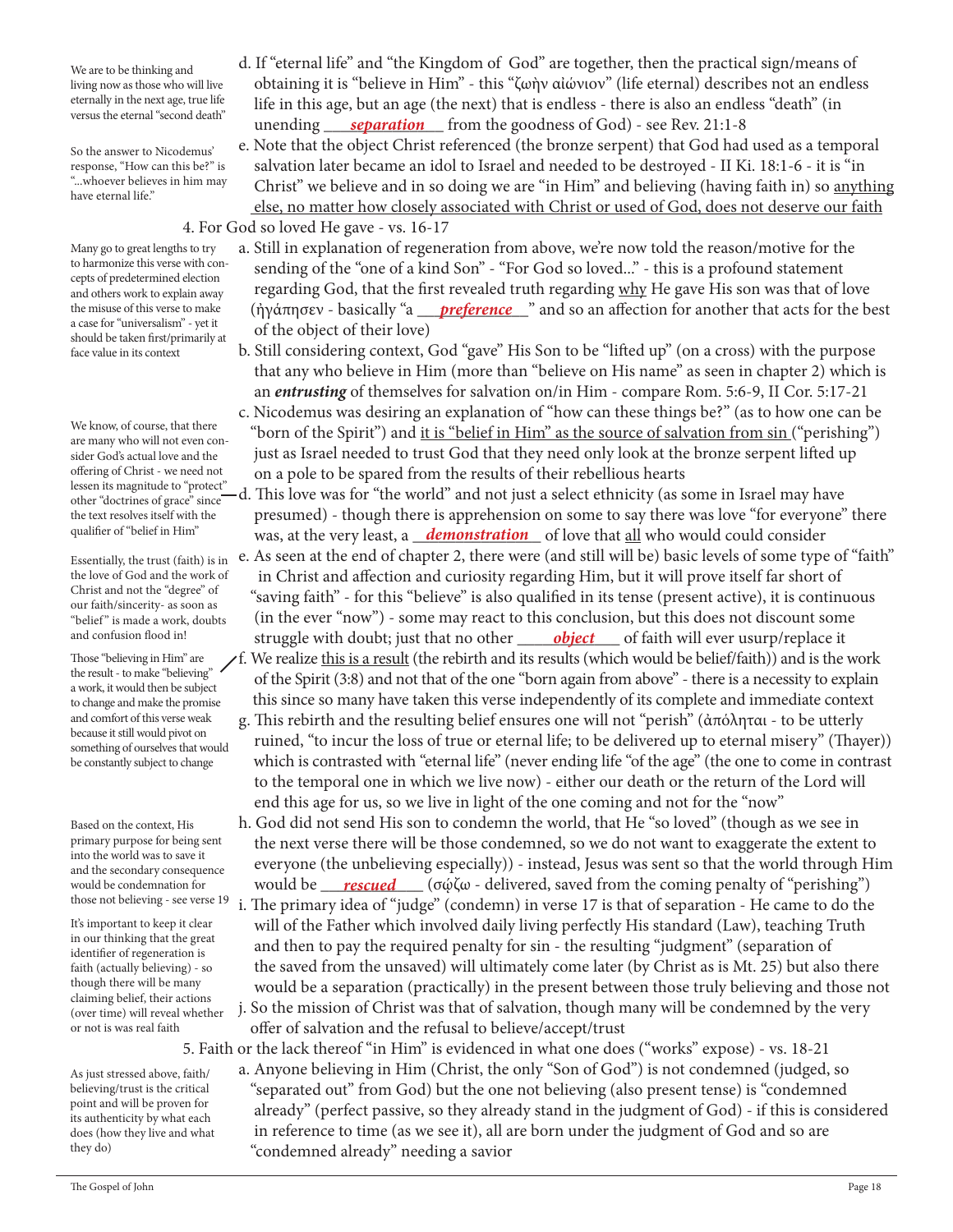As verse 17 clarified, God sent Jesus, not to condemn it, but to save it, but there will be those refusing salvation out of preference for something they love/ desire more than salvation

This is the best of news for those believing; they stand uncondemned and this is their condition from then on (for one to stop believing demonstrates they did not truly believe/trust (were not actually persuaded) to begin with))

"The message of the gospel is not that the world is going to be made better but that you and I are saved out of it." Lloyd-Jones

It's not necessarily the amount of faith/belief one has as much as it is the object of their faithrightful condemnation before God is our natural "lot" and any other pursuit of salvation/ redemption not focused on the work of Christ alone keeps one in their condemned state- there is only one answer/solution!

The word for "evil" here illustrates the hardship people would rather face than face the truth/light

These "hate the light" because they love for things to remain the same or at least *seem to be* what they desire and expect them to be

Mankind, in the pursuit of self-justification and when confronted with the reality of evil (even in themselves) seeks to make themselves out to be the victim - here they are all shown to be willful participants

These verses show that there are really only two considerations when it comes to "works" those done out of (by means of) self and those done by God

Again, walking in the light and practicing the truth are essentially living in the light of what things really are, why they are, and where they are heading, all based on the Truth - if the truth is believed to be the truth one will live by means of it and for it

- b. Notice the key word in verse 18... "believe" (πιστεύω- trust, being persuaded) "Already in need of a Saviour before God's Son comes on his saving mission, this person compounds his or her guilt by not believing in the name of that Son. As with the arrogant critic who mocks a masterpiece, it is not the masterpiece that is condemned, but the critic." D. A. Carson c. It is a profound and fearful declaration in verse 18, yet it is simply put - those "believing" are not standing in judgment (present tense) yet those not believing "have been judged already" (perfect tense (describe a completed action which produced results which are still in effect all the way up to the present)) - they were born (in Adam) this way, so d. For the believing, "... he is saved from the curse: condemned *by the world*, it may be, but not *condemned with the world*..." MH *nothing* changes
- e. Yet to the unbelieving this should be the worst of news, yet they are likely not shaken by it because they are "lovers of darkness" (not necessarily picturing lovers of evil as much as it does being lovers of not having to see things for what they actually are (revealed by the light) are saved out of it." Lloyd-Jones and <u>prefer</u> to live their lives in such darkness)
	- f. Notice in the transition from the end of verse 18 into verse 19, these unbelievers do not necessarily "not believe" anything (or in anything), they just don't believe in the name of the "one of a kind" Son of God - they likely believe (in) someone or (in) something, but it is this particular slighting that keeps them in their condition they had at birth; condemnation before God
- any other pursuit of salvation/https://example.net/statherstand..." (κρίσις- sentence against someone and so a mass *separation* https:// (distinction) between the one sentenced and the Law they are answerable to) - the evidence against them being their response to the "light" (the light of the Truth described in John 1) these refusing to believe/trust Christ do so because they "loved darkness rather than the light," and the reason this was/is so was their "works were evil"(they prefer their "works/ deeds" (what characterizes their life) not be held under the scrutiny of the light and be revealed for what they truly are... **evil** (actually "πονηρός" describing something morally bad and so it is "grueling" and "laborious" "full of labors" because it is determined/stubborn in its error!)
- h. Preferring "darkness," they prefer anything that <u>validates</u> what they seek (which is why they love darkness, for it seems to offer them protection and concealment in their "evil works" which they do not want to lose) - love of sin makes the Truth offensive and even repulsive
	- i. This fact is plainly stated in verse 20 everyone "doing evil" (evil here being the word "φαῦλος" which describes what is "worthless" and Thayer in his lexicon associates the ideas of "easy, ordinary" with it) hates/detests the light and so (naturally) does not "come to the light" so as not to have their works "exposed" for how evil, worthless and sinful they are
- j. The word "does" [evil] in verse 20 is different than the word for "does" [or practices] the truth both words demonstrate the true nature of the person (what they do, the one more just out of natural instinct (evil) and the other more deliberately, because it is firmly founded/driven by fronted with the reality of evil something <u>other</u> than his natural self)
	- -k. "The implication is not that men helplessly lie in the toils of wickedness but that, when the saving power of the Light comes to them and battles to free them, they fight the Light, hug their wicked works, and continue to make them the sum and substance of their lives." Lenski
	- l. The one "doing the Truth" (they do not just verbally assent to it, but because they truly believe it, they live it (the normal byproduct of true faith) - and, because they are regenerated (born again with a new nature), their motive for coming to the Light has nothing to do with self glory - these, because of the new nature, are inwardly driven to live out and stand with the Truth (the Light) because it reveals that all the good (living the Truth) that was done, was "wrought of God" (the original wording being "τὰ ἔργα ὅτι ἐν Θεῷ ἐστιν εἰργασμένα" (the works that in God have been done (worked))
- m. These verses also demonstrate the core (to the heart) difference between these two groups those that love their sin and actively seek to shun the true light/truth (even when giving lip service to the "truth") while those truly regenerated are always "coming into the light" based on the Truth - if the truth these stand with the Truth and have an <u>hiner</u> goal that God's grace at work in them being shown as His work and not theirs)
	- n. Compare this context to that of I John 1:5-7 (and the evidence being "walk in the light") is focused on the "practice of the truth" (same wording as in verse 21)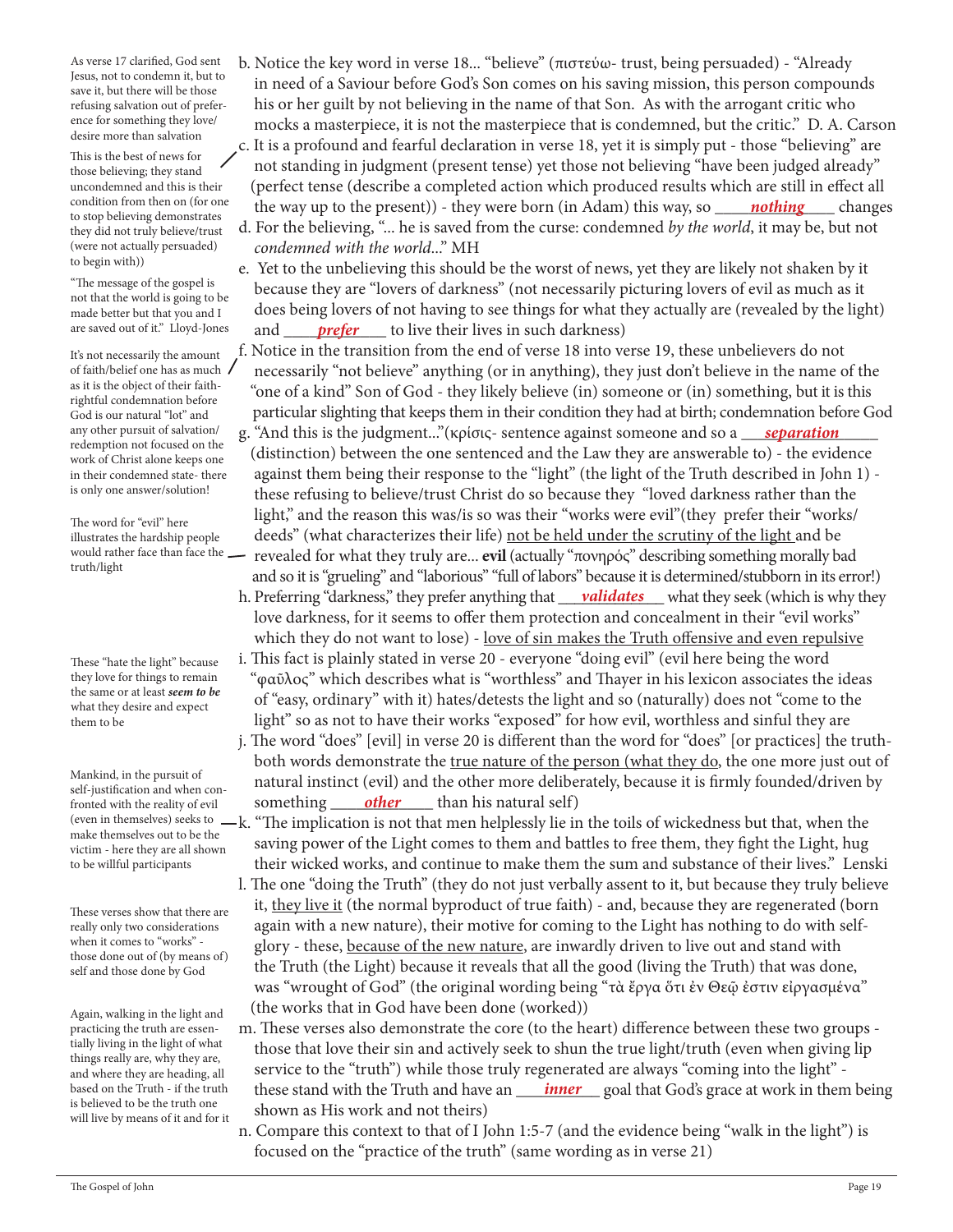### VI. The Final Testimony of John the Baptist - 3:22-36

#### A. "This joy of mine is full" - vs. 22-30

 1. The context of this phrase from verse 30 is not one that looks to end with an expression of joy - a religious debate ensues, stirring-up attitudes and ending with a criticism of Jesus - vs. 22-26

It may seem, at first, that these details are unnecessary, but they demonstrate (at least) the significance and profundity of the

John adds the clarification that this took place before John the Baptist was imprisoned lest some disqualify this account because they believed John was imprisoned before Jesus began His ministry - with such careful attention, the accuracy is defended (because of the importance of the message)

There is always a dangerous tendency to become more loyal to the messenger than the focus of the message!

Even in our day there are some who would be more loyal to their teacher than even (possibly) the Lord when all is seen for what it is

Some commentators believe that John is countering a sect in his day that were still more loyal to John the Baptist and "his baptism" than that of Christ

In Mat. 21:23-27 Jesus asks the Jewish leaders where the authority of John's baptism really came from - the correct answer was "from heaven" but they dared not openly agree or disagree with it

As with John, all of us should see our core purpose in pointing to Christ (and so away from ourselves, even on the inside (in our hearts/thinking))

see also Col. 1:15-20 where Christ is to have "first place" (preeminence) in everything- this leaves no pride/glory for self (in anything), yet when we steal a little away, now and then, we become dependent on it and come to "work" others for ego boosters

There is no "fullness of joy" when "glory" is directed at uswe feel drawn to it but know inwardly that "self" does not belong in the spotlight - if a spotlight catches us on the stage of life, let it show us pointing to Christ, diverting attention from self to Him

 a. The historical context is quickly laid out that Jesus had moved on with His disciples (from (likely) Jerusalem) to the countryside of Judea - there He "was baptizing" (His disciples (4:2)) these details are given to show all that led up to the last recorded testimony John the Baptist would give of Christ right response in a bad situation

- b. Religious and spiritual "competition" is often legitimized as a result of a legitimate beginning- John points out that Jesus was sanctioning baptism with His disciples in another area and John the Baptist had also carried on his ministry of baptism - some would make it a "competition" c. So, while both groups (under the direction of their leaders) were teaching and ministering (baptizing), the disciples of John the Baptist get drawn into a debate regarding the value of this baptism in contrast to the purification rituals (washings) already in place amongst the Jews - no doubt the disciples of John thought they needed to rightfully defend this baptism of importance of the message) repentance, yet as we see in the next verse (26), it <u>evolved</u> into a resentful questioning of Jesus altogether (as, sadly, many initial "fights to defend the Truth" wander onto other areas of discussion that end up bringing more harm than good)
	- d. After their efforts to defend the rightness of their leader's message and baptism, their enthusiasm carried them into a solid, defensive loyalty to him causing them to question Jesus after all, was not He baptized by John? Now "all are going to Him" (they reactively exaggerate)
- e. Their numbers (in a legitimate, God-ordained ministry) were shrinking, while those of Jesus were growing, and this looks to have caused them concern - as John will point out, the intent bly) the Lord when all is seen all along was to direct <u>all</u> to Christ (and so, <u>away from themselves</u>)
	- 2. "He must increase, but I must decrease" vs. 27-30
		- a. As any true teacher/minister of Christ would do, John the Baptist directs them from himself and in genuine humility, glorifies (rightfully) Jesus Christ above himself - it might be natural for any servant of the Lord, in the service of the Lord, to sense some level of success in their work based on the loyalty of their followers to themselves, but this is not helpful!
- In Mat 21:23-27 Jesus asks **b. John** *immediately* redirects their focus to God and His overriding control of all things first of all, regardless of how they would see/define "success," God was not only the assigner of responsibilities and gifts/callings/opportunities, but also would do what is best with each of them at any time - there is not "one thing" given to any unless it is done so "from heaven"
- c. This is a significant point to remember with anything at anytime that God gives, places us in, or \_\_\_\_\_\_\_\_\_\_\_ away (see also I Cor. 3:1-10, 4:5-7, I Pet. 4:10-11) *takes*
	- d. He reminds his disciples of his core purpose and identity: he was not "the Christ" but was the one "sent before Him" (which should, as one might expect, end in all focus being on Him) the herald of a King would not expect attention on himself after the King arrives!
	- e. It would seem obvious, yet John the Baptist had to again (John 1:20) state directly "I am not the Christ" only now this was to his followers - it must always be "the Christ" (and not ourselves) that we long to have those (we are enabled to influence) to follow - it is "the Christ" that is the authority, the Savior, the Truth, the One all glory belongs!
- $-f.$  Jesus uses the picture of a wedding, distinguishing the bridegroom from the "friend of the bridegroom" - the friend would be wrong to treat the event as though it was about himself and to be focused upon himself - instead he "rejoices greatly" at hearing the voice of the "work" others for ego boosters groom (meaning the **focus** of the celebration has arrived)
	- g. His heart being anchored (and focused) correctly was truly fulfilled with the realization that "all men" were going to hear Christ - Robertson noted of this, "Perfect passive indicative of plēroō, stands filled like a cup to the brim with joy" picturing the meaning of "complete"
	- h. If we are to consider the opposite (rightful discouragements and disappointments) it would be when others are distracted from Christ (by those supposed to be His followers) viewing life as though its fulfillment is to be found in some form of self-focus
		- i. Stating the summation of the matter succinctly, John states a "**must**" simply "He must grow and I must shrink (be demoted)" - He becomes preeminent and I fade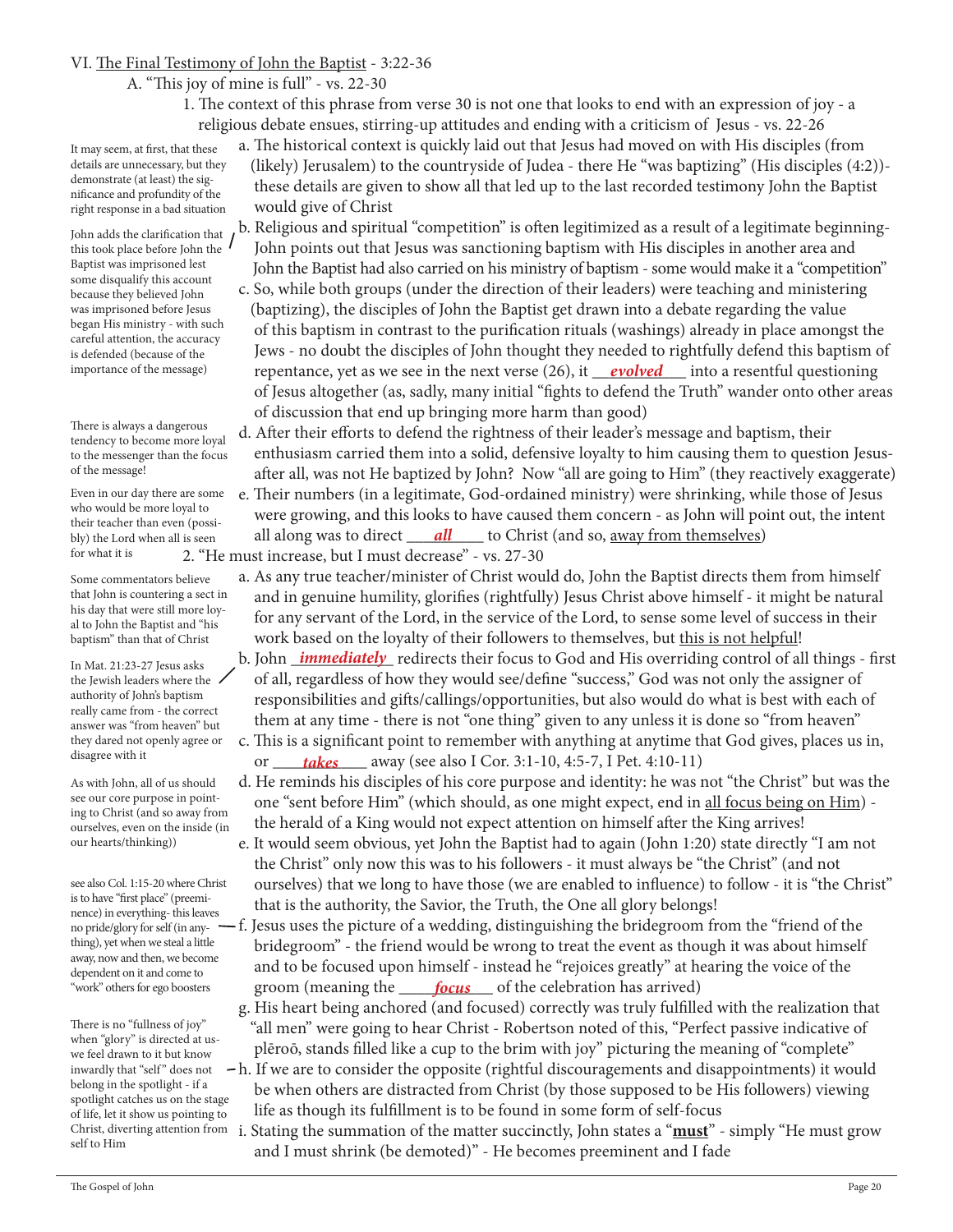## B. "He who comes from heaven is above all" - vs. 31-36

1. Even with the best, most reliable, most authoritative witness to the truth, it was not "received" - vs. 31-32

Paul, when referencing Christ coming by means of the Jews (Rom. 9:5), calls Him "the Christ, who is God overall" - His being "above all" is "ἐπάνω πάντων" (on top of the whole) all should expect to defer to Him

Such, only of themselves can speak only "in an earthly way" and so, no matter how seemingly profound their wisdom/teaching or their gifted, motivational teaching, it will be deficient in regards to the eternal, and their offering of "hope" will not withstand hardships and thorough scrutiny

Many will follow after Christ in intellectual, superstitious, ways and out of curiosity - interest and even "partisanship" does not necessarily prove "receiving"

Romans 1:24-28 lays out the downward slope into reprobation, after having "exchanged the truth about God" and reaching a point where they do not "see fit to acknowledge God" they become determined

deniers of truth/reality and are given over to a "debased mind"

compare to I John 5:10

Such a concept should force us to consider whether our lives could serve as any type of "seal" (endorsement) or might we be guilty (at times) of responding as though God is not true?

This is fascinating to consider; that here we have God incarnate possessing not just deity but the entirety of the Spirit of God - truly in Him "dwelt the fullness of the Godhead bodily"! - Col. 2:9

 a. Jesus Christ, being the "One from above" is, as should be obvious, "above all" - realizing who He is, there could not possibly be anyone or anything considered as being "above" Him (as Christ, who is God overall" being more <u>reliable</u> and authoritative)

- b. As in 3:11, Jesus "bears witness" of what He saw and knows (firsthand), yet then (and now) it is (sadly) normal for even the religious (even professing Christians) to entertain some idea of their "right" to question Him and to pick and choose what they will "believe"
- c. So for John the Baptist's disciples to resent the popularity of Jesus was horribly wrong there will be no possible better perspective, teaching and "way" to follow-after, learn and devote life to - so if earthly teachers/mentors fail/fade or (the opposite) become popular and highly motivational teaching, it will be**\** admired, they do not <u>deserve</u> attention and loyalty usurping that of Christ
	- d. For, simply put, "he who is of the earth is from the earth" and so their wisdom and experience are limited to this restriction (there is no way for them/us to know what lies beyond this universe apart from "special revelation")
- e. He (Christ) "bears witness" to eternal (beyond/above (and so better than) the earth and its wisdom and experiences) and yet no one "receives His witness" (what He teaches, declares and represents) - this is clearly far more than following, admiring and listening to Him, for and even "partisanship" does not **many did this - it carries more the idea of taking into one's self, "<u>owning "</u> it, trusting "**  in it (proven in a life set aside (consecrated) to it)
	- f. This "no one receives His witness" is in direct contrast to the conclusion of John's disciples that "all are coming to Him" (vs. 26) - not all actually were "coming" and based on this verse, those that were coming were (at least at this point) not "receiving" - there is much more than appearance 2. The "sealed testimony" that "God is true" - vs. 33-34
- a. Before considering these verses in this context, it helps to realize that some common words carry more of an idea than the common definitions we must deal with - for instance, here the word for "true" (as in "God is true") it is the word ἀληθής from "α" (not) and "λανθάνω" (concealable, escape notice) providing us an idea of "true" or "truth" as being that which is do not "see ht to acknowledge actual reality - if it is not truly "of the truth" it is not based in reality and so is, at best "<u>pretend "</u>"
	- b. There is some debate as to precisely who is being discussed in verse 33 when referencing "He who has received His witness" - having just stated that "no one receives His witness/ testimony" we have here someone(s) that do/have/will receive it and in so doing, place their "seal" openly and officially acknowledging that "God is true" - a few say it is John the Baptist, others that it is anyone that comes to "receive" Christ
	- c. If we consider it being John the Baptist, it fits the context easily (for verse 33) and he clearly did receive the testimony and it would not be a stretch to consider the use of the word "seal" (as an official, authoritative) acknowledgment... he being a prophet of God
- d. There is also a reasonable sense in taking this also to mean "whoever" (anyone) that has received (from λαμβάνω meaning to "lay hold of " and "take") "His witness" (what He has said regarding the things "from above") is essentially placing their "seal" (using their life of as though God is not true? *faith/trust in His witness*), *openly* endorsing it with their lives/living
	- e. And not only should Christ be trusted because He "comes from above" and so is "above all" but also because He, being the one that "God has sent," is the one that "speaks the words of God" (in other words, *all that He says are the words of God*) - see also John 8:21-30
	- f. He (Christ) being who He is, is given "the Spirit without measure" all others had the working of the Spirit of God in them, we have the "gifts of the Spirit" doing the same, but He had it all (it was not meted out to Him; instead the Spirit came upon Him fully and stayed fully)
		- g. We see that it was then as it still is that the majority will not receive Him nor His witness, and so will reject or disregard His message, instinctively desiring God to not exist or at least not be true (and so a "liar") - yet we, having come to the truth, would rather "God be true and every man a liar" (Rom. 3:4) for, if mankind is "true" we have no hope for a lasting/eternal hope!
	- 3. The Father, out of love for "the Son" has given (once for all) all things in His hand vs. 35-36 a. It is the Father's love that once again is seen in giving - having just mentioned that the Spirit was given "without measure" (all gifts and enablement in His humanity)

The Gospel of John Page 21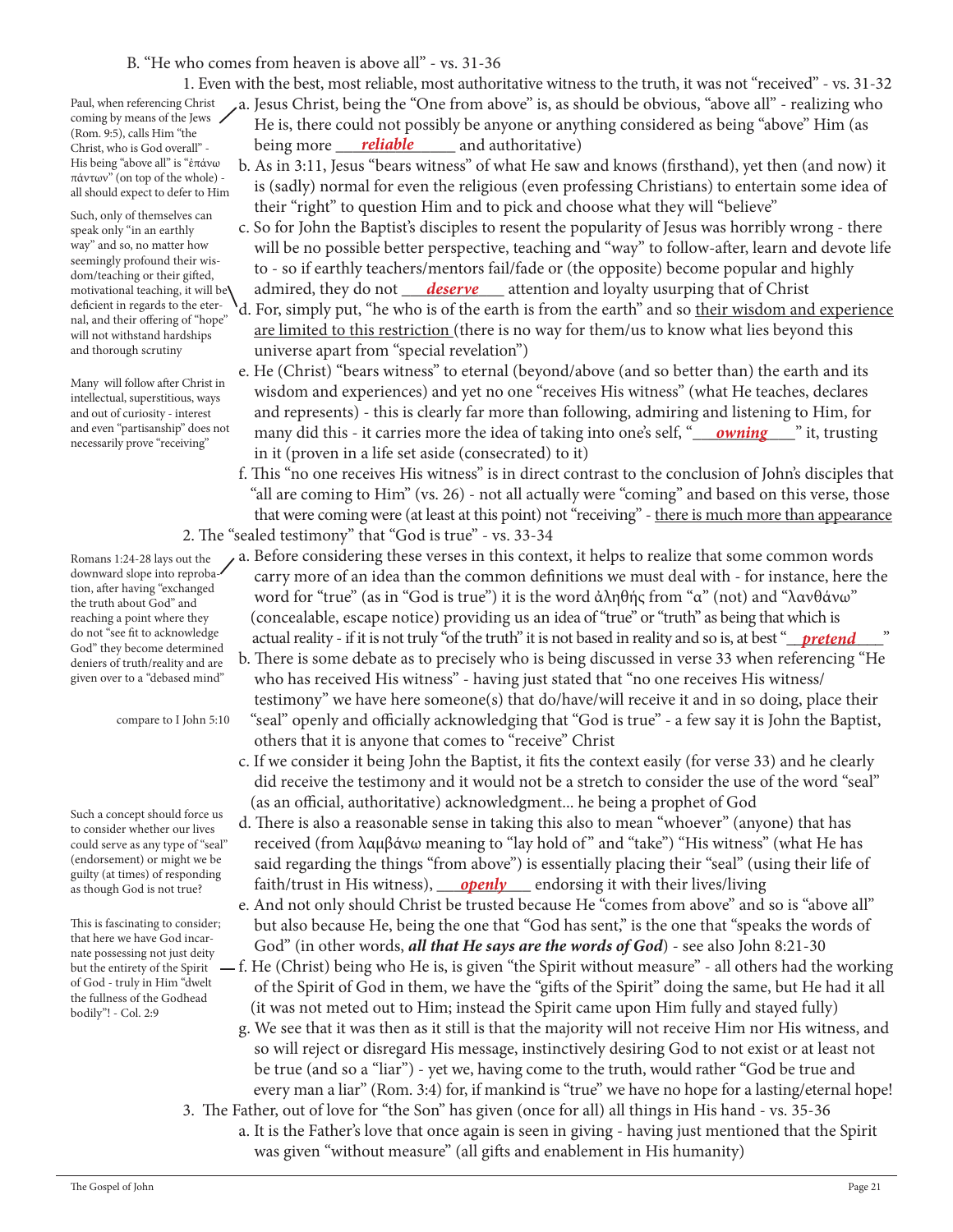It is interesting to consider that the Son took on humanity (the flesh) and has not "put it off"- He made it (flesh/humanity) what is its ideal and what we will retain also (because of Him) throughout eternity

Notice the opposite here to "believes in" is not the word for "unbelief " but is *disobedience*- this demonstrates one of the key identifiers to true faith being obedience

It is very important we never lose sight of the original condition of us all when we come into the world - depraved and deserving the wrath of God

- b. No other person has or will ever have such credentials (so any competition or perceived competition with Him is ludicrous) - He (Jesus) is God's "plenipotentiary" (a person, invested with the full power of independent action on behalf of their government)
- c. "Therefore, having deigned to send us the son, let us not imagine that it is something less than the Father that is sent to us. The Father, in sending the son, sent His other self." Augustin compare this with John 14:8-9 - it was the \_\_\_\_\_\_\_\_\_\_\_\_\_ of Christ that received "all things *humanity* into His hand" in the carrying out of all that was the "will of the Father"
	- d. Note also that the word "δέδωκεν" (given) is in the perfect tense, making it clear that this now "having all things in His hand" is ongoing, without end
	- e. This being the case, there are only two categories of peoples; "the one" believing in the Son has (has it now) "life everlasting" (perpetual, never ending true life/living) and the one "not obeying" (ἀπειθέω - not loyal, not conforming and so rebellious) and will not see life (what true life is, eternal with God) but will instead have upon him (forever) the "wrath of God"
- f. "The entrusting of the soul in utter moral <u>garrender</u> to the Son of God, is life—eternal life. All cruel suspicions of God vanish when the veil is lifted which sin and the corruption of the human heart have hung over the holiest of all." Pulpit Commentary
- g. Such disbelief has what it has always had in the life of the disobedient; the "wrath of God" (in the present tense, so such have it right now) - the only hope for this disobedient one living under the wrath of God (and no chance on their own to ever "perceive" (see) life) is the deserving the wrath of God **continumity of the one of the one <u>all things</u>** have been given

# VII. Jesus, the Singular Source of "Living Waters" - 4:1-42

- A. Jesus departs to Galilee when learning of the attention being directed at Him from the Pharisees vs. 1-4 1. A change in direction to avoid unnecessary conflict - vs. 1-2
	- a. Having just described the conflict within the disciples of John, we see a potential conflict arising (possibly motivated by the enemies of Christ as was evidenced in the "discussion" between John the Baptist's disciples and "a Jew")
		- b. The report to the Pharisees was in error regarding the actual baptizing of disciples by Jesus apparently this was a sensitive point since John goes on to clarify that Jesus did not Himself baptize any of these new disciples, but that His disciples did this
- c. There was now an even greater threat to the Pharisees and to their version of their faith they were wary of John the Baptist because of the crowds he drew and now was even greater under Jesus - it must be remembered that this group was not seeking the truth and whether or not they realized they were actually fighting the Truth, their traditions, influence and even their "life-callings" were at risk if <u>popular</u> opinion drifted from them
	- d. Note that these followers (now baptized disciples) did not all stay consistent (the majority walking away when Christ's teaching became "difficult" (see John 6:59-66)) -in the John 6 context Jesus reveals that only those "granted by the Father" can come to Him, so His focus was not on the people and their opinions/tastes, but on the will of the Father

2. Jesus then decided to leave Judea and return to Galilee (where He had begun) - vs. 3-4

- a. As most do, Jesus set His sights on were He was headed, yet the journey to where He was headed had an opportunity and purpose in an unlikely place and in an unlikely way
- gation to always be seeking His  $\,$  \_b. The statement "had to pass through Samaria" doesn't necessarily mean He was obliged to, but that it was the path to be taken to get to where He was headed - John looks to be mundane times of life) demonstrating a profound happening in the midst of a *\_\_\_\_\_\_\_\_\_\_\_\_\_\_\_\_\_* situation (travel) B. "... a spring of water welling up to eternal life" - vs. 5-26
	- 1. Take note of the setting of this account Jesus (a "rising in prominence" Jew) talks with not only a Samaritan woman (unusual because she was of a group that Jews would not usually talk to and would feel obliged to have no association with them at all) and yet all this in a place of historical significance to the Jews (being land given to Joseph by Jacob and an historical well/spring) and also the burial place of Joseph
- a. There were numerous "strong" reasons why the discussion with the "woman at the well" because of their historical dis-<br>obedience and intermarrying should have never happened - this may help make the point that common <u>prejudices</u> (even considered legitimate) should not usurp our responsibility to always be looking out for those in need of the Gospel - we are not those "judging" who *deserves* to hear it

Misdirected passion (turned against other believers and even against the Lord Himself) may need to be faced, but most often are best to avoid (mindless and misinformed religious passion leads to a battle of wills and not the Truth)

Jesus was not interested in drawing crowds, seeing His focus was on imparting the Truth to all regardless of its perceived popularity

Those driven by popularity should not be allowed to influence the ministry of the Gospel

Clearly Jesus was greater in His insight than we, but in His greatness we should see an obliprovided opportunities of ministry (especially in the "normal," mundane times of life)

The Jews despised Samaritans because of their historical disobedience and intermarrying with Gentiles - this would have seemed to be even a morally justified prejudice to some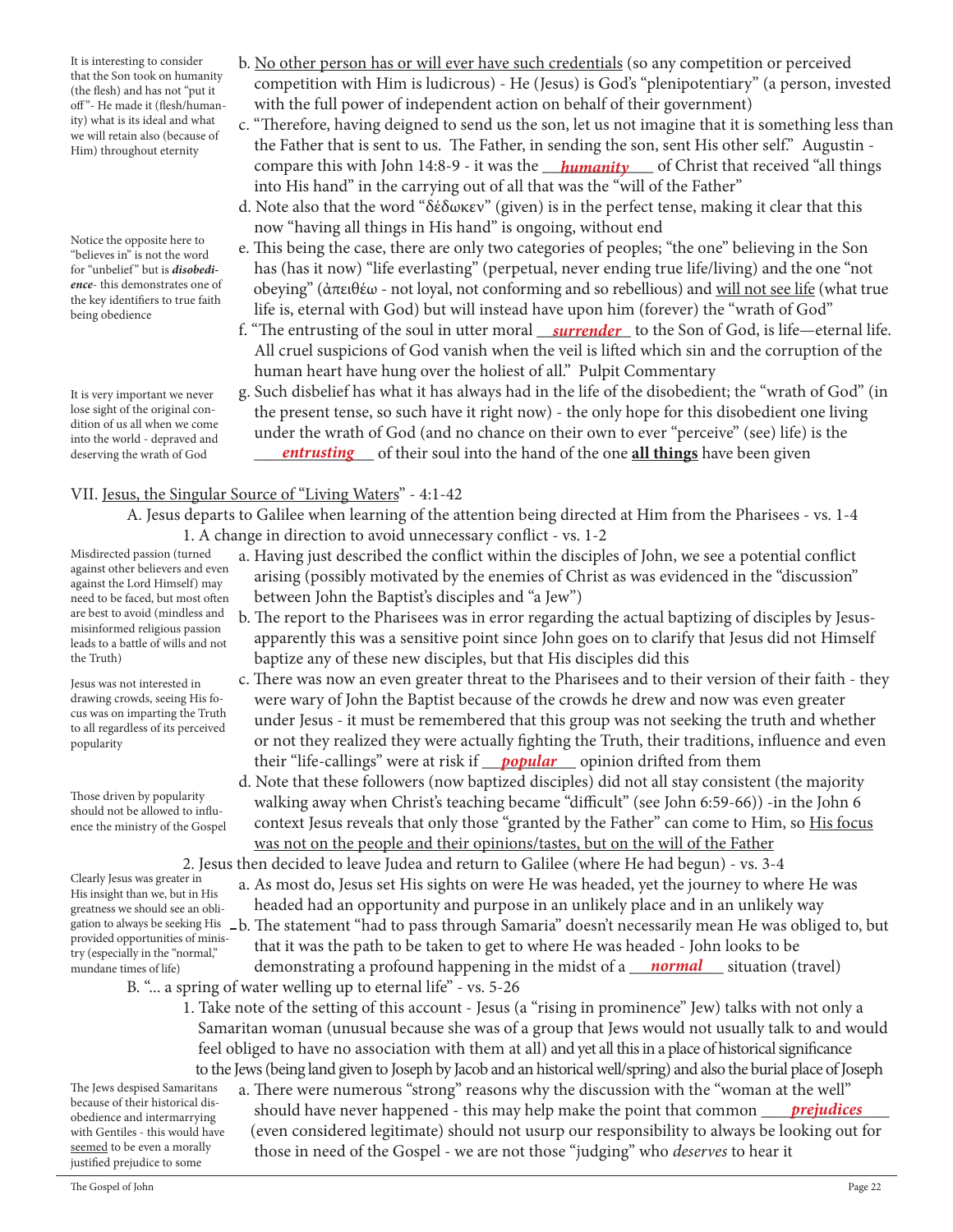As demonstrated by our Lord, we are to see others in light of their need (not as they discern it but as it really is within their soul, especially when lost and blind in sin)

 b. This woman was also likely a woman of disrepute (having had so many husbands and living with a man not her husband), so Jesus even being near her would have been frowned upon by the religious authorities - but Jesus was not there to become close friends (having her soul, especially when lost and **convert** end **convert** with the Truth

- c. "A religious, male, Jewish aristocrat like Nicodemus, or an untrained, female Samaritan peasant who had made a mess of her life - Jesus converses frankly with both, and happily breaks social and religious taboos to do so." Carson
- 2. The leading circumstances of wearied travel vs. 5-9
	- a. Jesus came to a town called "Sychar" which had been formally known as "Shechem" and was not only within the land that Jacob had given to Joseph (to Ephraim), but was also the burial place of Joseph (Jos. 24:32) - it had a long history with Israel having been the place Joshua reviewed the covenant with the leaders in Israel before his death (Jos. 24), it became a place of idolatry in Judges and later became the residence of King Jeroboam (after being rebuilt when it had been destroyed shortly after the death of Gideon)
- The full deity and full humanity  $\,$ b. And, as we now see in the narrative, it was also the location of "Jacob's well" and so a place Jesus stops to rest "wearied from His journey" - John clearly demonstrates both the deity ory out is a good example of an **order Christ as well as His actual humanity** (fully God, fully man, though <u>seemingly</u> irreconcilable at times, yet we see as undeniably true)
	- c. The "sixth hour" was likely about noon (Jewish time) and so in the heat of the day Jesus asks the "woman of Samaria" to draw Him some water - His disciples were off to buy food so Jesus asks her to give Him a drink - there is no reason to think Jesus didn't ask because He was thirsty, but He also used the opportunity as a point of ministry - we do not read anywhere where He received the drink of water He requested - her need was more important than His
- G. Campbell Morgan  $\,$  d. "He gained admission to the soul of a sinning woman, by asking her to do Him a favor." it was a general point of respect in not only speaking to her, but by being willing to partake of something she would give Him - this is a good example of how we ought not ever present **b** ourselves as <u>**above**</u> others
	- e. The woman seems surprised He would ask for a drink from her (He being Jew and she a Samaritan) since they "had no dealings" with each other - regardless of the physical make-up of an individual, each has an eternal soul and that is what we strive to see first 3. Jesus tells the woman what she should have asked - vs. 10-15
- a. Since the woman could not know what she should ask for (as anyone, apart from special revelation does not know even what to ask for since focus and inclination is always to the rightfully determine what they physical, and so to the pursuits of <u>temporal</u> satisfaction... including emotional)
	- b. Her biggest issue at that moment was more what *she did* not realize (the "gift of God that was right before her, an opportunity of an eternal lifetime, eternal satisfaction)
- c. She did not know who it was that was asking her for a drink (He, being who He was, could have had this need met in many other ways, but chose (because of her need) to ask this of her) losers when refusing God-given  $\,$ d. In His gracious revealing of the opportunity she had (and would have continued to miss)
	- He tells her what she should have asked, "Give me a drink" and His supply would be "living waters" (the physical illustration being that of moving waters (a spring) versus that of stagnate/stale water) - **only God could offer such** (see Jer. 2:13, 17:13, Rev. 21:6, 22:1, 17), the genuine eternal living water, being the source of endless (true) life - compare also John 7:37-39
	- e. As with Nicodemus, she does not see past the analogy and focuses on His lack of something to draw up water from the well... unless He is speaking of something else (for she then asks almost as though she is realizing He is speaking of something else; something better when she asks "where do you get that living water?" (vs. 11))
- f. If He is referencing another source to something better, she wants to know if He is (or thinks He is) better than "our father Jacob" - this could be taken as a challenging question (as in the attitude of our response) "who do you think you are?") or a sincere desire to know if He <u>gactually</u> as better
	- g. Again, as in His discussion with Nicodemus, Jesus stays focused on the need and not her possibly diverting questions
- h. Jacob was "great" in God's use of him, and the Samaritans realized they were also descendants of him and lived in his land - this made this well/spring very special to them and would not eternally best things! think (possibly out of loyalty) that any other source of water could be better.<br>The Gospel of John

This was a place that had degraded through the ages (as far as it's historical ties with "faithful" Israel) and would not have been a likely destination for most when considering the best places to share the Gospel

of Christ may seem contradictory but is a good example of an apparent paradox (a seemingly absurd or self-contradictory statement or proposition that when investigated or explained may prove to be well founded or true.)

Jesus knew who/what she was and used the example of a physical need/longing to compare to the spiritual longing

We all could (to some degree) answer what we desire, but none (on their own) could rightfully determine what they SHOULD desire

It is the same for us also; God does not need us but uses us for His purposes and this for our own good - we are always the responsibility

We naturally crave water to live and in like there is an internal craving for something to cause us to truly live!

The skeptic and the sincere "seeker" may both ask challenging questions though for different motives (something we need to be aware of when monitoring the attitude of our response)

Many would rather maintain dependence on historically "good" things over that of the eternally best things!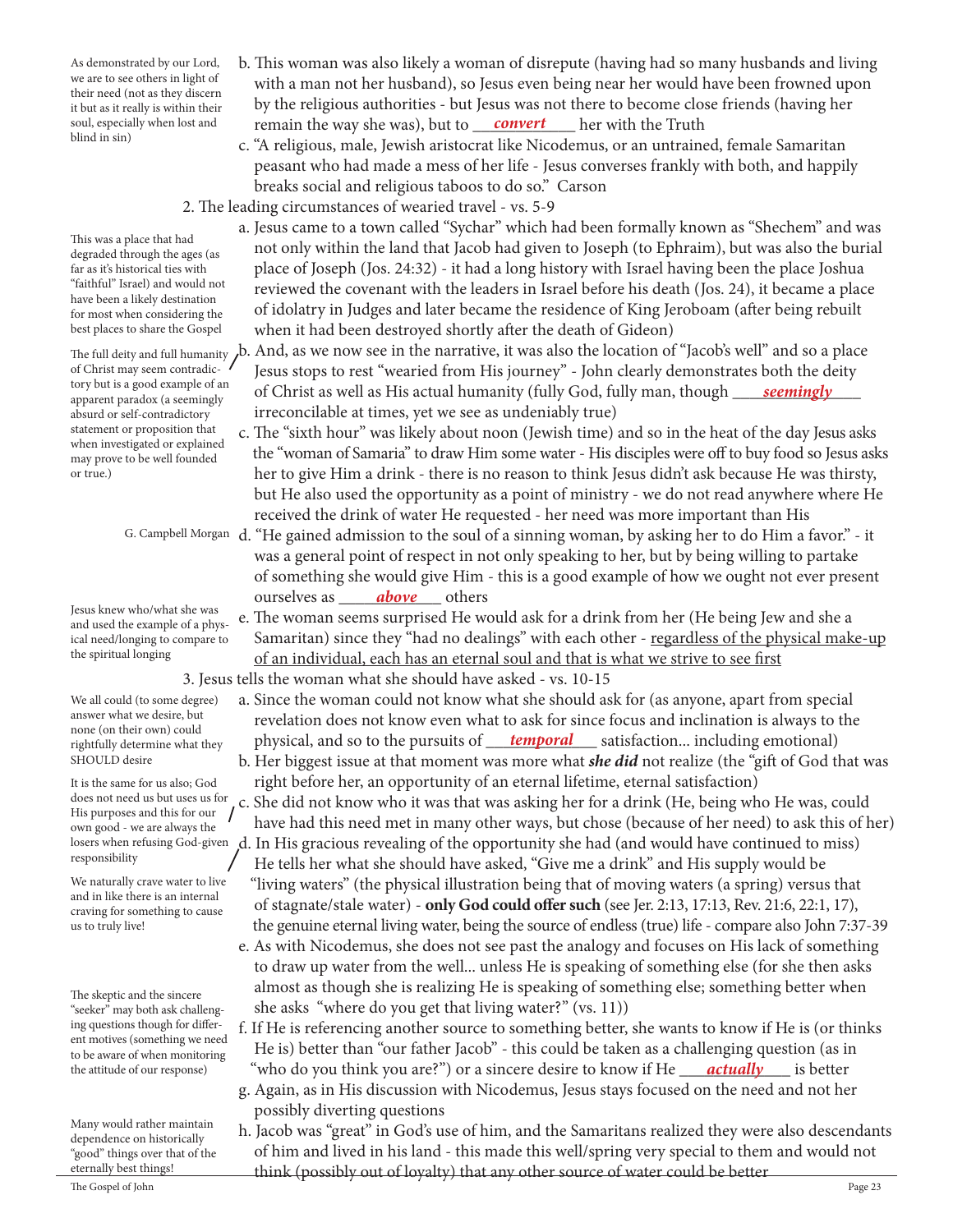This spring-fed well would have been consider "living waters" - even though its supply seemed infinite, its fulfillment wasn't - the issue isn't amount as much as it is quality - money is a good example of this; even though one may have more than enough for their lifetime, it cannot satisfy

All sources of satisfaction here are temporary and the same needs will cry for satisfaction again and again

Such is better than a "fountain of youth" for it eternally resides within and provides an endless supply of what truly fulfills

Her focus was on a possible freedom from having to come daily to get water - convenience was what she thought the offer would bring her (or possibly a gratification of her laziness)

We have more than we will ever need for lasting contentment so it's a perspective/focus issue that leads to discontentment see also I Tim. 6:6-10

to "take away the sins of the world" would need to actually deal with sin - core to the Gospel is the forgiveness of sin and the change in nature (born again with a "well spring" of living waters within)

As it still is today, religious or philosophical debates typically act as lures to draw someone into a conversation, or as here, to divert it another direction (away from sinful self)

Notice it is "worship of the Father" and not worship of the location or even of worship itself (as so many religions are prone to do

 i. Was Jesus greater... even more than Jacob? The answer is clearly "yes!" - based upon Jesus' previous response He was infinitely greater than Jacob, He himself being the very "gift of God"

 j. Some commentators chide the woman at this point, believing she should have known this was a spiritual reference and was still focused on the physical - we see no rebuke from the Lord, seemed infinite, its fulfillment only a patient <u>leading</u> of the conversation to exactly what she needed to hear and see

- k. He, as the "gift of God" was so by God's grace (also the motive for the gift) all other "gifts" and "need-fulfillers" will only be temporary (as here, those drinking of these well-spring waters), though high in quality and having a substantial heritage, its consumers would thirst again - there is an unquenchable, inner desire to have lasting fulfillment
- l. Jesus, now guiding her further into the conversation, contrasts "Everyone... be thirsty again" over against "whoever....never be thirsty again" - everyone (all inclusive... the norm) will drink of this water (from this historical, living-waters well) will thirst again, stating what would have seemed to be obvious in order to offer that which would seem *impossible*
- m. The offer is that water "that I will give him" (for there is no other source) will never thirst again, made so by it becoming "in him a spring of water welling up to eternal life" - using the Lord's illustration, we drink water and our thirst is quenched but once used up and dispelled, we thirst again (having no internal supply) - as anything that offers fulfillment now is outside us and must be sought out again - He is the source of "eternal living" in contrast to the \_\_\_\_\_\_\_\_\_\_\_\_\_ course of humanity leading to "eternal death/dying") *normal*

 n. Now interested, she asks that He give her this water, though she was still focused on the physical (temporal) and not the spiritual (everlasting) - just as so many (even the religious) was what she thought the offer example that seek for - an <u>endless</u> supply of the non-satisfying "temporal"

- o. Jesus demonstrates a loving compassion for this woman this was no theological or philosophical debate (though she would soon try to direct it that way) - Jesus knows her need far greater than she knows it (or she thinks it to be) and is about to make it clear His knowledge of her is all-knowing - for it will be her testimony of Christ ("He told me all that I ever did" (vs. 39)) that many would believe in Him
- p. Many might speculate that, though they are in Christ, they still suffer from a life of dissatisfaction and that they still "thirst" - this is due to the fact they still define "satisfaction" so it's a perspective/focus issue on the wrong <u>scale</u> and related to the wrong things - my body and even thoughts may feel discontent when looking to the "temporal" for fulfillment (and may make the "feeling" of discontentment even more pronounced as we're prodded to what is truly lasting) - see Heb. 13:5

 4. Jesus demonstrates His knowledge of her sinful state and yet a profound revelation given - vs. 16-26 Jesus, as the Lamb of God came  $\mu$ a. Jesus began with a basic request for water, followed by an offer of "living water," all of which would become more profound when she comes to realize He knows her for who/what she is

- b. Rather than answer her request for the "living water" as she interpreted (viewed) it He tells her to go and bring her husband - she simply responds with a technical fact, that she had no husband (leaving out a great deal of information which would expose her moral condition living waters within) (her character)) - sin's guilt seeks <u>remedy</u> in concealment, blame or excuse
	- c. Jesus does (technically) agree that she has no husband when He responds "You have well said "I have no husband" (singular) for she "had five husbands" and that she is living with a man (unmarried) so is (lawfully) without a husband - Christ exposes that even though she has spoken literal truth, she had an underlying deceit
	- d. She uses two, often used techniques when confronted with personal sin she simplified her situation avoiding any negative light on herself, and then proceeded to divert the conversation (here, to a "religious" discussion) - the Lord was not going to deal with her according to her sin (which she might have expected anyone to do) and the Lord used her topic of "where the best place to worship was" to declare to her who He actually was
	- e. She immediately acknowledges that she realizes he must be (she "perceives") a "prophet" (one who speaks for God) - her interest is to get the answer from Him regarding the debate over the true, best place to worship (on "this mountain" (Gerizim) or in Jerusalem)
	- f. The Lord's initial answer is not the straight-forward answer that "salvation is of the Jews" but reveals where it is all heading (where it will end up) - the location of "worship" will no longer be a the focus (rather than "in Jerusalem" it will be "in spirit and in truth")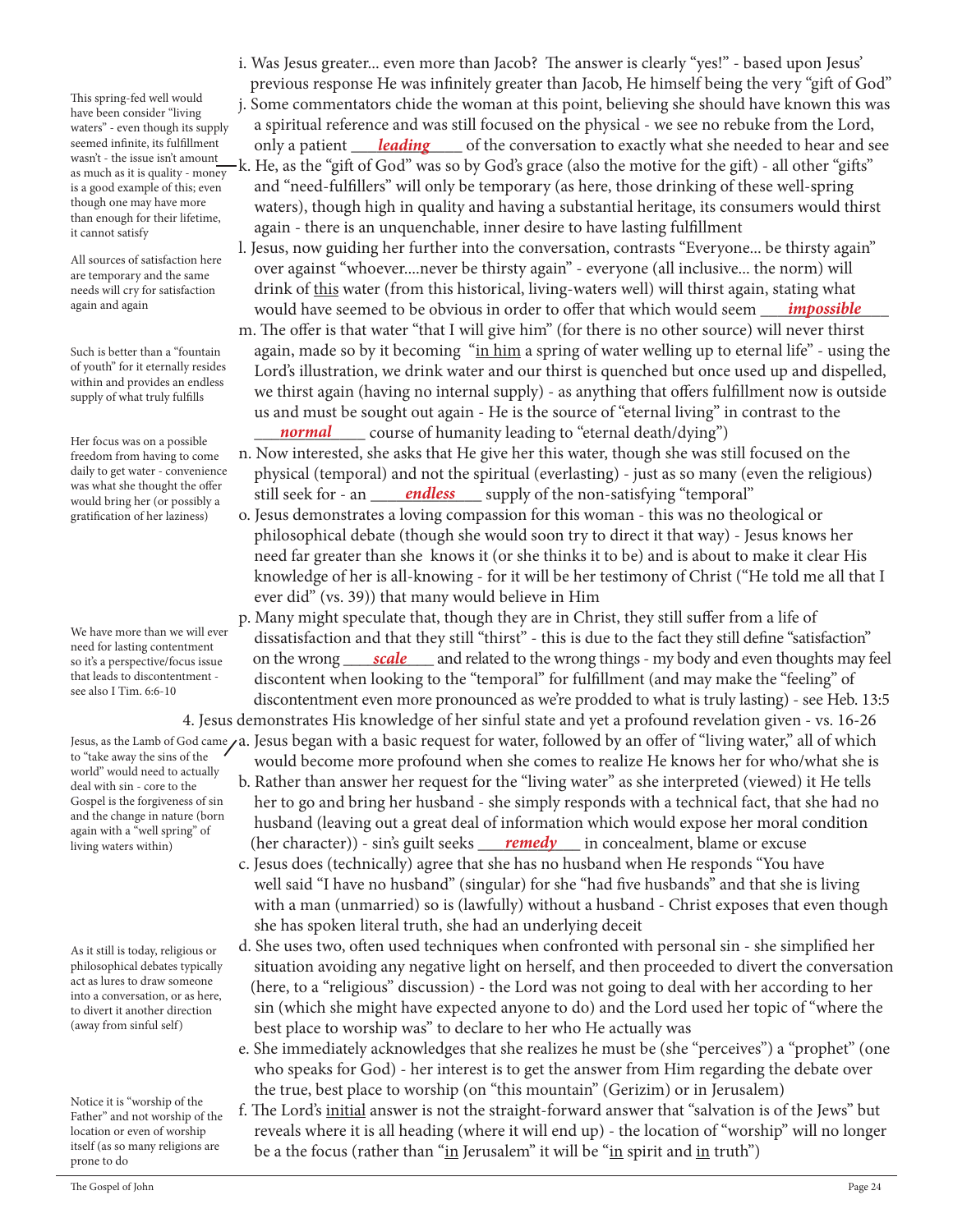Even the advantages the Jews had (see also Rom. 3:1-4), they were not enough without the reception of all of what these Scriptures were pointing to many love the study of Theology but dislike it's application

As then so we still have many  $\checkmark$ focused on a religion and tradition yet not knowing who/what they are actually worshiping

It would seem that the Lord worded it this way because He was the fulfillment but the sacrifice for sin and resurrection had yet to be finished

us - to be truly worship it must be in response to who He really is and in submission to what He has given and instructed us to do - many can praise Him but do not/will not follow Him

This does not indicate the Holy Spirit Himself, though we know it is His work that regenerates and so enlivens our dead spirits

There are those in professing Christianity whose knowledge and stance on the Truth is strong but whose soul is little or not affected while there are those whose soul feels much but it is inspired by untruths or adulterated truth

Nicodemus and this Samaritan woman demonstrate the two common groups of the religious- the religious informed, self-righteous unregenerate and the religious mis-informed self-righteous unregenerate

Jesus had directed the conversation from the physical to the spiritual, using the reality of temporal thirst quenching to fulfillment) and landing on not only the answer, but the authoritative source of the answer the reliable source of the answer answer itself

 g. Consider also the possibility if Jesus would have answered her with just the plain facts of where true worship was supposed to be at that time (in Jerusalem), she could have responded that the Jews forbade them to do so

 h. Both groups, as far as their firm holding to the location of proper worship, would both soon become \_\_\_\_\_\_\_\_\_\_\_\_\_ (for even Jerusalem would be destroyed some 40 years later) i. So, Jesus makes it clear that they (the Samaritans) "worship what you do not know" - the *obsolete*

 Samaritans only accepted the first 5 books of the Bible (the Pentateuch) and though their origins were similar, because of what they left out, they worship in ignorance

 j. "Salvation" would come by means of the Jewish people, not exclusively to the Jews but to all, from (starting with) the Jews - salvation would "emanate" from the Jews (Rom. 1:16)

 k. "The hour is coming, and is now here" - vs. 23 - the system setup by God with the Jews (and the ceremonies, feasts, sacrifices and the Temple) was fading out and, essentially was (initially) fulfilled with the presence of Christ (God incarnate and so with them rather than in the Temple) I. The result would be seen in "true worshipers" (literally those that were <u>genuine</u> adorers,<br>"True worship" is not defined by *genuine is the comment of the comment in the Father (edgain class care then as Him***). "in or**  submissive followers) would worship the Father (adoringly serve/honor Him) "in spirit and in truth" for such the Father would have to worship Him - "worship" is a word that has become

 more focused on praise than it has obedience and servitude (which worship **must** include) m. To "worship" (from προσκυνέω describing someone going down on their knees before another in reverence, kissing the hand of the master) is to be done in "spirit and in truth" (stated twice in this text, verses 23 and 24) - both words carry much content

 n. To worship "in spirit" is (as is also clarified in verse 24) not only regarding the non-tangible, but as being "of the soul" (in the "inner self" of who we really are on the inside and not just an external "front"), so it is the occupying "inner man" (the real "me"), describing one and so enlivens our dead spirits whose heart is truly <u>engaged</u>

- o. To worship "in truth" carries the core idea of "in reality," not just the genuineness of ourselves in it, but that it be based upon what is true/real - we realize, based in John 14:6 that Jesus Himself is **the** Truth and so to worship the Father "truly" it must be in the light of Christ
- p. "Omit the spirit, and though you have the truth, the worship becomes formalism, mere ritual observance. Omit the truth, and though the whole soul is thrown into worship, it becomes an abomination. Thus "spirit and truth" form a unit, two halves that belong together in every act of worship." Lenski
- q. The Father is not "seeking those" who work to come to Him on their own terms and in their own ways, for there are seeming limitless, zealous pagans and spiritually dead formalists, both *ricoderings and this samaritan* fighting with each other (and internally) for self-**\_\_\_\_***rightness*\_\_\_\_, neither of which God "seeks"
	- r. So, going back to her question regarding the debate as to where worship must take place, the "must" was not on where but on "how" (which is commonly seen (erroneously) as subjective (a matter of personal choice/preference)) - God "is spirit" (this is His "essence") and so true worship must be "in spirit" and that "in truth" (notice the word "must")
- s. In response to these profound words of Jesus, the woman declares that she knows the Anointed One is coming (though their idea of Him was flawed, she still knew He would reveal "all things" to them, answering all that needed to be answered and known) - it looks as though temporal thirst quenching to she had been led to consider this thought (by Jesus)<br>the internal discontent (lack of
- the internal discontent (lack of<br>fulfillment) and landing on not —t. Jesus immediately responds by telling her that "I am *He* speaking to you" He had laid the initial proof of this when He demonstrated He already knew her, and she would later declare, "He told me all that I ever did" in verse 39

is essential to the viability of the u. He had not revealed this to others (His being the Messiah) possibly because the others would "take Him by force and make Him king" (John 6:15), all of their own initiative and timing

- C. The witness of the Samaritan woman vs. 27-38
- 1. The significance in the testimony of this woman was not in her experience as much as it was to whom she was <u>directing</u> others to come and see/hear
	- a. The point in any witness for Christ is that the hearer not be more impressed with the testifier and his/her experience, but that it be used to point to Christ

 b. The discussion with this woman was interrupted by the return of the disciples who had gone to get food - their initial assessment was that of astonishment (prejudice versus need)

To view others in light of their need above all else would be something Jesus would demonstrate throughout His ministry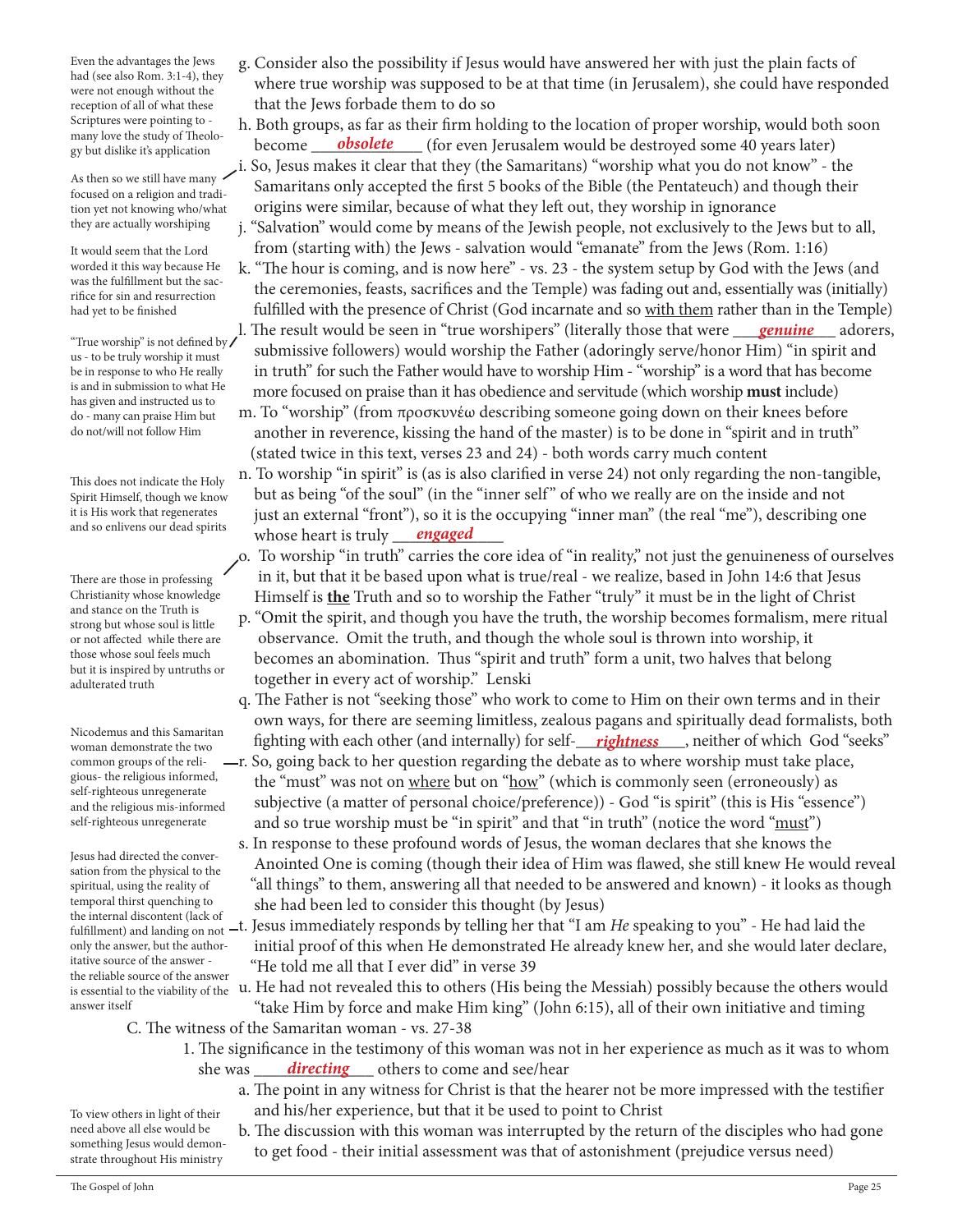- 2. The disciples were taken aback (surprised) that Jesus (a "Rabbi") would be talking with a woman vs. 27 a. It was widely known that a Rabbi was not to talk with a woman in public (not even his wife) and certainly not matters of the Law - most did not believe a woman had anything of None is beneath us - we are all substance to contribute to such discussions (a prejudice Jesus countered by His <u>action</u>)
	- b. Yet many conversations we will have (as demonstrated here) are more in the conversing with another, discovering their questions and needs and pointing to solutions
- c. The answer to such inequities is not an enforced equality as much as it is a change in thinking and perspective of "the peoples" to value all as being made in God's image, and having that and even racism is a focus on truth dictate our first *impressions* - there are always consequences (good and bad) to any what is substantially irrelevant philosophy/worldview of life - Jesus contradicted a bad practice, not just speak against it
	- d. John reveals what they were thinking they were questioning why He would talk with a woman in public and what He was looking to get out of the conversation
- 3. The resulting impact of \_\_\_\_\_\_\_\_\_\_\_\_ insight versus that of theological/theoretical insight vs. 28-30 *intimate* a. Notice the excited urgency of the woman - she leaves her pot to hurry (possibly not to be
	- encumbered going back to town) to tell what has happened and to bring others back with her b. Her message to those she met is intriguing - she was more taken with the fact that He knew her without having met her previously - she, knowing what she was (morally), was encouraged
- that Hers of some type of "magic unity" that He was gracious and actually took an interest in her (He listened and offered *\_hope* ) -c. Her message was for them to "Come and see a man who told me all the things I have done"this is illustrative of what we inwardly desire; not just to know the truth or know of it, but that
- the truth of ourselves (who we really are, what we really struggle with, what we truly desired concept of the "Messiah" and all that we lived in fear of) can be faced - at the core it is very <u>personal</u> to us!
	- d. Her question, "Can it be this is the Christ?" was not intended to question that He was as much as it was to present the possibility to those she wanted to come and find out for themselves this is an example of what evangelism is focused on - not "trust me, or believe me" but come to Him and see for yourself - people are not "won" to ourselves; they are "won" to Christ
	- e. Those that she talked with were intrigued enough to leave the town and make the short journey out to hear Him for themselves
	- 4. True "sustenance" doing the will of God and finishing it vs. 31-38
		- a. As the Samaritans were gathering to come hear Him, the disciples, having suppressed their shock of seeing what the Lord was doing, focus on His physical need (food in this case, for this is what they went into the town to do)
		- b. The Lord responds to their requesting Him to eat; as with the Samaritan woman, Jesus uses another physical need to illustrate a far more important fulfillment (i.e. fulfilling purpose)
		- c. Jesus response is to tell them what His was, in a sense, to describe a food He has already been eating on (food to eat that they didn't know about) - this, of course, causes them to wonder if someone had already brought Him food
- Doing the will of God (as in the  $\:$  d. His food (not just the substance but the <u>entirety of its fulfilling its purpose in meeting a need</u> for living) was not only doing the will "of Him who sent me" (God the Father) but to **finish it** (τελειόω - reach the end, complete, from the same core word Jesus used on the cross, "It is finished") - this contrasts those that see doing the "will of God" as participating in \_\_\_\_\_\_\_\_\_\_\_\_\_\_ rather than staying with it till it is finished *intervals*
	- e. As far as analogies go, in this case (when it comes to the harvest work of the will of God) do not be like farmers when they say there must be a time in between planting and harvesting (though in their case it is true) - with God's harvests, do not assume there will always need to be a length of time between the planting of the seed and the harvesting
	- f. Jesus, giving them an example of the "harvest" He was talking about tells them to "Lift up your eyes, and look on the fields, that they are white already unto harvest..." - we may assume in this context that the Samaritans (here, the "harvest") were coming at this point
	- g. The potential of lives forever changed should drive us, fulfill us, as it did our Lord many did not respond as this group (later in Jesus' ministry), but it did not change His "fulfilling sustenance" (doing the will of God and not allowing predictable norms to dictate the possibilities we look for)
- h. Our focus is to be looking for God's working (readiness for harvest) realizing He may have **been "working on" someone long before we met them**<br>The Gospel of John

None is beneath us - we are all equal in need before God and to allow self to be elevated in its own estimation is never good

One of the fallouts of many philosophies such as evolution and even "racism" is a focus on what is substantially irrelevant to the core need of people

This was more than just telling others of some type of "magic trick" and for them to come see it - she knew there was much more to this man which is why she was considering the concept of the "Messiah"

Evangelism is not "trust my take" on salvation, for as it is  $\prime$ personal with us so it must and will be for others (not personal in that we define it but that we are affected to the core of our inner most self and are radically changed (regenerated))

Hunger and thirst are vivid pictures of desires coming from need - Jesus would use "food" (what is consumed to sustain) to speak of what actually sustains Him

day to day happenings demonstrated in this text) is fulfilling (even surpassing the natural cravings) when it is our focus, joy, purpose

Jesus describes a " miracle grow" that there is no counterpart in creation

A heart for others and their actual needs should be what stirs us "to the heart"- we are to look on others, not for how they can encourage us, but how we may encourage them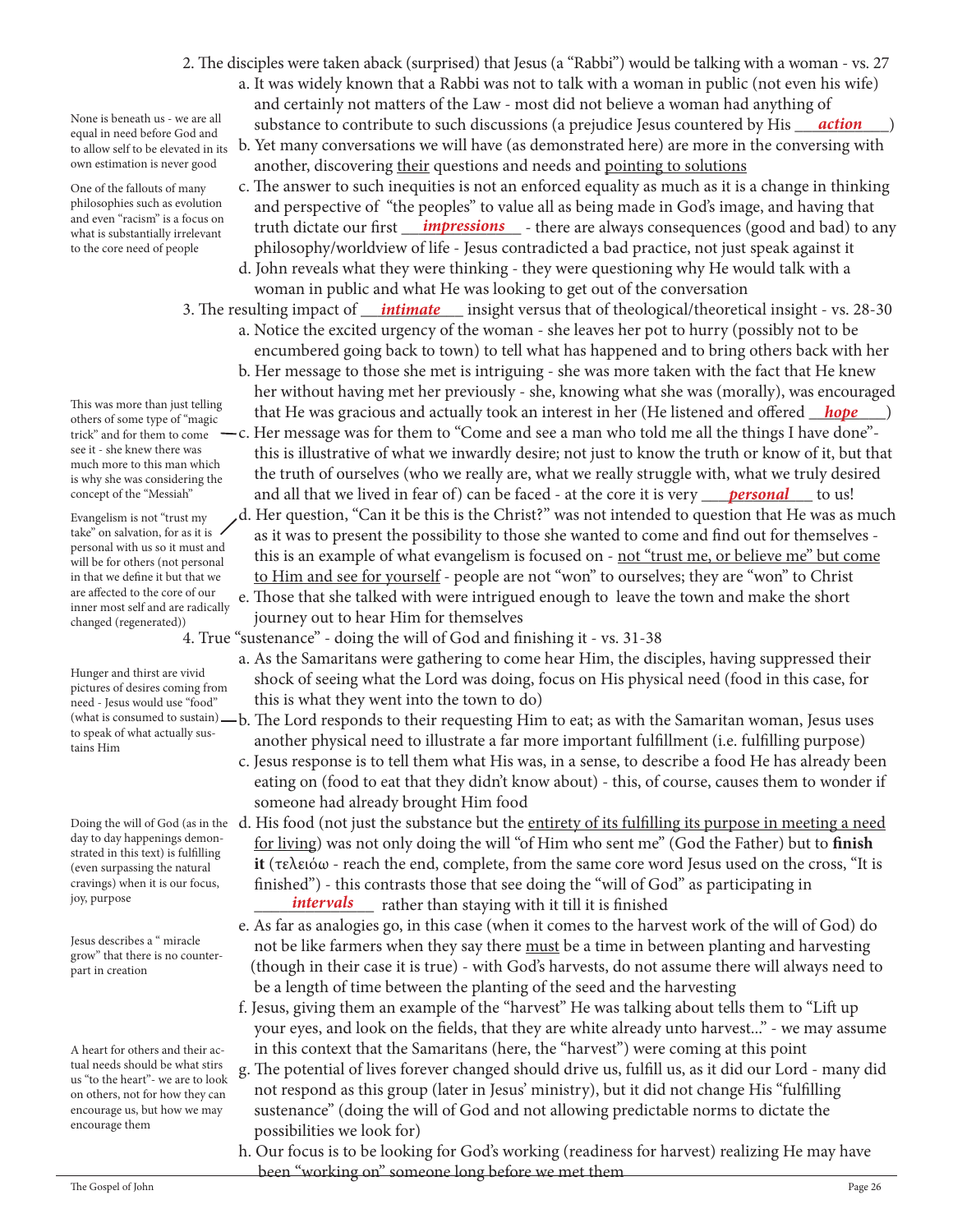The thrill of the Lord's work is that harvest can happen at any time and we need not know when and how the "seed" was sown - we just live in the anticipation of His work already in progress

Results (the "fruit" the "harvest") belong to the Lord and we (as these disciples) will participate in either or both throughout our lives - while no "harvesting" is present we expect to be sowing

This is true with many believersthey are drawn to consider the Gospel through the witness/testimony of another, but it becomes their own testimony, and the personal relationship that is born out of it

Note how long after Philip was able to reap where Jesus had already sown - Acts 8:4-8

People desire answers to the deepest questions of life and life purpose but it will involve far more than some intellectual, philosophical answer (which the age has plenty to recommend) - it an answer to rest securely in!

It looks as though these Samaritans were not given to pride as so many of the Jewish leadership- being "upper class" has issues often not considered (i.e. not having any substantial needs or being self-sustaining)

- i. The analogy of the harvest now focuses on the workers (the sowers and reapers) and Jesus tells His disciples that the "reaper" is already being paid - both the sowers and reapers rejoice together - we don't know who is referenced here as the "sowers" other than the Lord is demonstrating a fact that they are to be looking for from here on out
- j. The "sowing" can come in many ways and we could consider that some of this was the initial teaching this woman (and her fellow citizens) had received regarding their past - there was clearly enough that had been learned for them to know of "the Christ" - the "reaping" can be practically seen as those coming to Christ - compare to I Cor. 3:5-9
- k. The proverb Jesus references is helpful to keep in mind; "One sows and another reaps" the sower can be encouraged just in the "sowing" (the seed) even though he may not get to participate no "harvesting" is present we caping" - we all must not <u>capinal second</u> our joy to seeing the "harvest" for ourselves
	- l. This text is a good reminder to be wary of those who present themselves and their presentation of the Gospel as a *certainty* for a quick harvest - it can and may come, but not because of them m. Jesus tells the disciples that they will reap where they have not (themselves) labored - the
	- others have "labored" long before they had (this could even reference the prophets from long ago, or John the Baptist and certainly means Christ Himself in the immediate context)
	- D. The progress of true faith from that of another's testimony to becoming *personal* faith vs. 39-42 1. The readiness to believe in the Samaritans - vs. 39-40
- a. The power of a testimony should be neither underestimated nor overestimated many believed because of the testimony/witness (literally her "word") - this would lead them to <sub>mony of another, but it becomes</sub> come hear Him and then their **belief** would be firsthand versus secondary
	- b. Her witness was that He "told me all that I ever did," and though that is either an exaggeration on her part or a figure of speech, He really did know all she had ever done
	- c. These asked Jesus to stay (and He did for two days) we have no account of Him performing miracles (as they seem to be unneeded) - they "believed because of His word"
	- d. It had to have been impressive to this group that such a Jew would come to them and minister to them and teach them - Jesus had just described this opportunity as His "food" (that which He was sustained with)
	- 2. Many more came to believe Him to be "the savior of the world" vs. 41-42
- a. His "word" was truth and rather than waning, the group and their interest <u>grew</u>
- b. John points out that these other Samaritans believed because they "heard for themselves" again this is key, not that they "saw" (as in miracles) but "heard" - it is the truth of what is what and why everything is what it is (and where it is all heading) that is needed more than religious \_\_\_\_\_\_\_\_\_\_\_\_\_\_\_\_\_ *sensationalism*
- is the "cry of the heart" that needs c. Their conclusion was not that He was the best philosopher (though He was/is), nor that He was the most powerful (though He was/is) - they conclude with certainty ("indeed") that He is the one to save the world - they knew (likely instinctively) that the world needed to be "saved" (rescued from itself and all that mankind had done and would continue to do to it)
- d. The world cannot save itself because it cannot deal with the core cause... sin Jesus had real lias issues buen not considered a answers because He dealt with the <u>real</u> issues (not the superficial <u>results</u> of sin that the world is not having any substantial seeks to resolve with the best of its "experts") - Jesus truly is the only answer, but so many don't even seem to know the most important question(s)! - see also I John 2:1-2 and John 12:44-50

VIII. More Honor Given to Miracles than the Creator's Message and to His Law than the Lawgiver Himself - 4:43-5:17 A. A prophet "without honor in his own country" - vs. 43-45

- 1. The contrast between the reception in Samaria and that of Galilee vs. 43-44
	- a. There has been no small amount of debate as to the insertion of John that Jesus had testified that a prophet has no honor in his own country - many seek to tie this to the poor reception in Nazareth which is in Galilee (described in the other Gospels), or that it references Judea in general (especially considering the overall resistance in Jerusalem)
	- b. The best answer (because it is reasonable and fits the entire context perfectly) is that John points out the differences in the reception in Samaria (likely an entire town came to hear Him and believed) and all this without miracles (other than His knowing the woman at the well without having previously met her)

True honor would be seen in the faith/belief in the message and the resulting conversion rather than the need to see "signs and wonders" in order to believe (and even then, the message was often rejected)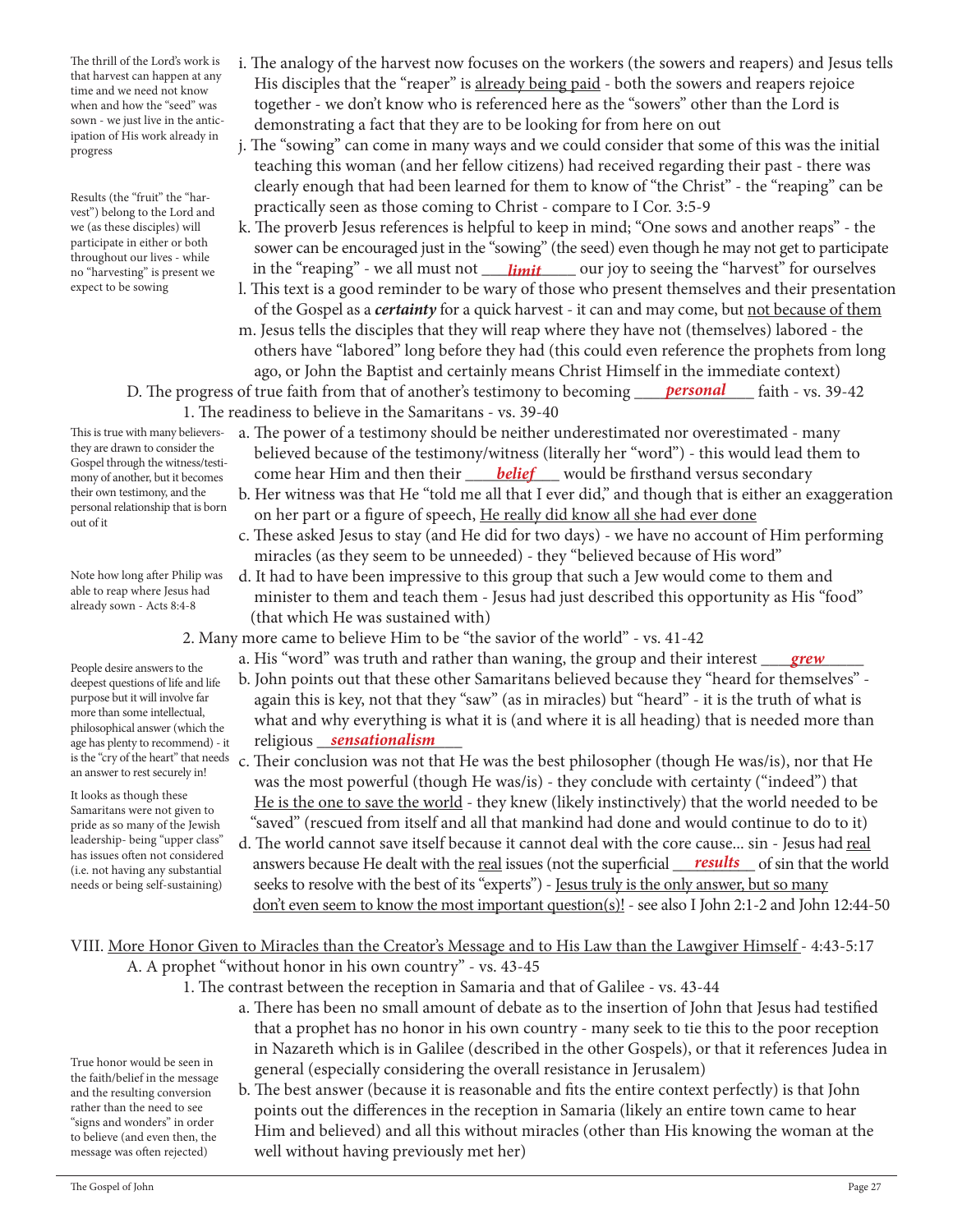True faith is most interested in where everything is headed rather than being obsessed with the present- saving faith looks beyond the present

- c. Jesus spent two days with the Samaritans and "many more believed because of His word" these desired the truth and answers and not to have their immediate needs addressed as top priorities (as would be the case in Galilee)
- 2. When Jesus arrived in Galilee He was welcomed but the reason given was because some of them had seen what He had done in Jerusalem (miracles) - it was a fascination with what was seen rather than what was <u>heard</u> - vs. 45
- note John 20:29 a. To this day, there is a greater interest in the supernatural power of Christ/God to relieve temporal burdens than there is in His eternal message and purposes in/for life
- b. A welcoming reception does not necessarily indicate a reception of what Jesus was truly bringing - many would have the "supernatural" at their beckon call or to excite them when life gets dull, but few would have His truth <u>\_\_\_*redirect*\_\_\_</u> and dictate their lives
	- B. "Unless you see signs and wonders you will not believe" vs. 46-54
		- 1. The faith of desperation vs. 46-50
			- a. A "royal official" approaches Jesus when He enters Cana of Galilee many had seen some of His miracles in Jerusalem and (likely) many knew of His miracle of turning water into wine - His reputation was spreading (though the enthusiasm seemed to be motivated with the excitement that they might see more miracles)
- faith; instead it is more along  $-b$ . This official's son was "at the point of death" and judging by this urgent request, he had no option but Jesus - his request, in his helplessness, was sincere though he only knew of the reputation of Jesus' power and likely knew little of what Jesus taught and who He was
- c. This man's approach to Jesus was one asking for assistance and not as one coming to exercise his authority/rank to force or intimidate Jesus - this was the normal approach people took with Christ when facing a situation beyond their ability - no one dared <u>\_\_*demand*\_\_</u> help! (as some have done and believe they may get what they request if they threaten something)
- d. It was at this point that Jesus declares the "normal" prerequisite to have "signs and wonders" in order to believe - there is a natural (seemingly logical) inclination in us all to require some reveals of Himself is leading httppe of "<u>proof wate</u> (and that on our terms) in order to trust/believe
	- e. As will be seen later, even His miracles could not persuade a majority to follow Him when His teaching became controversial, difficult or association with Him might cost them something
- its own standard nor what will <code>–f.</code> It is instinctive to "walk by sight" in all areas of our lives and a resistance to trust Him completely - how many miracles and what type of miracles would be "enough" to get us to a point where we would believe everything He said from that point on?
	- g. The Samaritans believed when they "heard" what He said this is true faith (trust)
	- h. This man's request became urgent as soon as Jesus said this, so he insists that Jesus "come down" (to Capernaum) before his child dies - the appeal and urgency was more on the need of the child and the perceived restrictive time limit - this man did not know who he was dealing with
- i. Notice how he thought that Jesus had to be present to heal his son this is an example of how we often pray (request) something of God and narrow its answer to how we believe anticipated **things** must be done
	- j. The man "believed the word that Jesus had spoken" when Jesus simply stated "your son lives" (ὁ υἱός σου ζῇ) and the man took Him at His word - this was still a faith, though, that needed validation and it was validated (to the very moment Jesus uttered these few words)
	- 2. Trust validated and its affect on a household vs. 51-54
- a. As the man was returning home (which was likely about a day's journey) his servants met him on the way to tell him "your boy lives" (not that, as some version indicate, he was recovering - so we realize this as *instant* restoration of health)
	- b. Suspecting the greater power of Jesus (than he had expected) he inquired as to the timing and it was at the same time Jesus had told him that his son "lives"
	- c. This man "believed" (having pieced the information together) along with his "household" this belief (as John uses the term throughout this Gospel) indicates true belief and here, it was focused on Jesus Christ - in contrast to this man and his family's response, others believed Jesus could heal and do other miracles, but did not come to believe Him (truly believe in Him)
	- d. The whole family/household had been under the stress of the child's looming death and so shared in the result of this miracle

It is common for even the self-identifying godless to appeal to God in desperation when their helplessness is painfully before them - but this is not true the idea of "hope" - temporary help was found in miracles while lasting help and hope was found in His truth and who He was

Yet the core of what God would have is trust/belief in what He says - this is where all that He reveals of Himself is leading

This is the problem with manmade faith - it does not know satisfy its demands in the future - it may believe today but when faced with a fear it falters or forsakes tomorrow

Jesus would not meet him on his terms but would do above what this man could have anticipated

Not only had Jesus healed this boy, but He did it instantaneously and at a great distance

There are different types of faith, some more exploratory while others fully trusting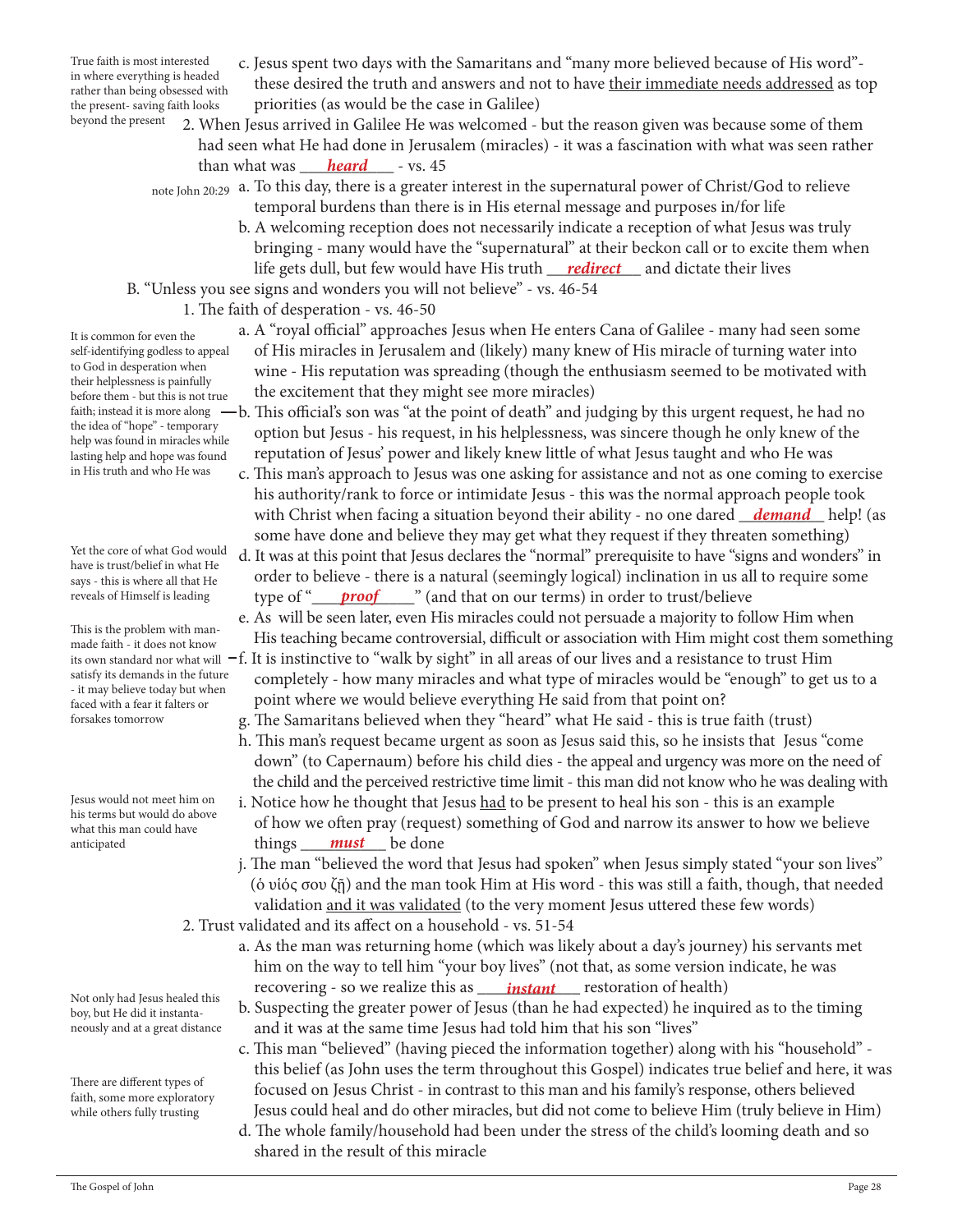C. Focus on the Law without consideration of the Lawgiver - 5:1-17

 1. John has made it a point to describe the signs/miracles of Jesus to not just validate His authority and genuineness (that He was "the eternal Word"), but to also demonstrate how "He came to His own and His own received Him not" (John 1:11)

ural "happen" may seem appealing to consider until we realize how it brings to light what lies within the hearts (and the negativity that ultimately comes when God's existence and authority are

This would have been quite a sight to see so many in such a condition in one place, each essentially competing to reach superstition that drew them is common with humanity when considering God's help (that somehow those that get it are "lucky" - yet "Bethesda" means "house of mercy")

It is easy to become someone used to being served and to over the obligations that come with good health - there was, of course, a greater healing needed that the Lord alludes to in verse 14

This is also common, where we limit how God can meet a need to a small list of possibilities

Texts such as Jer. 17:21 were used to add to the Law (interpretations) to detail work restrictions - but doing the "Lord's work" on the Sabbath was never forbidden

The Jews in this text demonstrate the normal tendency in humanity to focus on an outward standard/measurement of "rightness" - this leads to the "outward evidence" becoming the priority over what is actually true- compare to John 7:23

"take up your bed and walk" are the words that Jesus used (in the Greek)

Having the miraculous/supernat- a. In the beginning of this chapter we have the account of the healing of a man who had been an invalid for 38 years and the response of "the Jews" (the religious leaders) to it because of it how it brings to light what lies being done on the Sabbath - their "read" on it was their supposed <u>authority</u> to judge it b. John uses this account (now back in Jerusalem) to relay Jesus' warning regarding the man's

 (who was healed) sin, and to describe Jesus equating Himself with God (in verses 17-18) 2. "Do you wish to get well?" - vs. 1-9 actually considered)

- a. The setting for this miracle is in a unique location in Jerusalem (a pool located near the "Sheep gate" named "Bethesda") - Jesus had returned to Jerusalem for "a feast of the Jews" and came to this location where there were "a multitude" suffering from various afflictions
- the waters at the right time the b. This looks to have been designed to accommodate the infirm and had the reputation for being a place where one could be healed (when the waters were moving) - the end of verse 3 through verse 4 looks to have been added (not being in the earliest manuscripts) and was likely added (possibly by a scribe) to offer information as to why so many were there and why the man who was healed was waiting to be "first in"
- c. Yet we are told of only one healing (amongst so many) and so we remember <u>miracles</u> were not WHY the Lord came - He singles out one man that had been in a weakened condition for 38 years - we do not know how long he had been coming to the pool
- prefer a weakened condition  $-d$ . Jesus, knowing his condition and how long he had had it asks a question that might seem odd to us, "Do you wish to be healed?" - we are not certain as to why Jesus asked him this, but it does make us consider that there would be some that, though ill/infirm, they do not truly wish to be \_\_\_\_\_\_\_\_\_\_\_\_\_ healed *completely*
	- e. The man, likely realizing Jesus as a possible help, describes his biggest issue as not being able to reach the waters first (someone always is ahead of him) - rather than assist the man by giving him what he wanted, in the way he wanted it, Jesus commands him to stand up, pick up his "bed" and walk
	- f. The power of Jesus' words is on display in this moment, for there is no gradual healing taking place but complete healing - a man who was unable to walk for almost 40 years not only is able to stand, but to walk and to carry his own bed/mat
- g. John now reveals one of the reasons he has shared this particular miracle this was done on restrictions - but doing the **the Sabbath (Jesus having done it with so many around, and even** *commanding* **the**  man to carry his own mat which was a "technical violation" of the Rabbinic law on the Sabbath) 3. "Persecuting" Jesus - Jesus is undeterred with the diverting attacks - vs. 10-17

 a. We are unsure if these Jewish leaders knew the man they saw carrying the mat had just been crippled shortly before - their focus was on enforcing the law (with a particular focus on the The Jews in this text demon-<br> **outward conformity and not as concerned with the** <u>*inward*</u> reality of the person)

 b. Even if one could make a case that what this man was doing was a genuine violation of the law, the point of John is to make the case of Jesus being equal with God and so Lord over the Sabbath - but knowing that Jesus kept the entirety of the Law (as it was meant to be kept and understood), it is not reasonable to believe Jesus had this man do something truly unlawful

c. "True religion is assaulted most cruelly by the pretense of religion itself." GBN

- d. The man who had been healed tells the religious leaders that it was the one that healed him (that made him whole) that had told him to take up his bed and walk - many commentators look upon this man as fearful of these authorities and that he was shifting blame - taken at face value, he was likely just stating the facts (and possibly trusting them to be genuine in their spiritual responsibilities)
- e. Still undeterred with the profound reality that he had been healed, they stay focused on getting the identity of the one that told him to "take up your bed and walk"
- f. Those that are in such positions and are hypocritical are often most afraid of competition (that might threaten to unseat them or show them to be what they really are)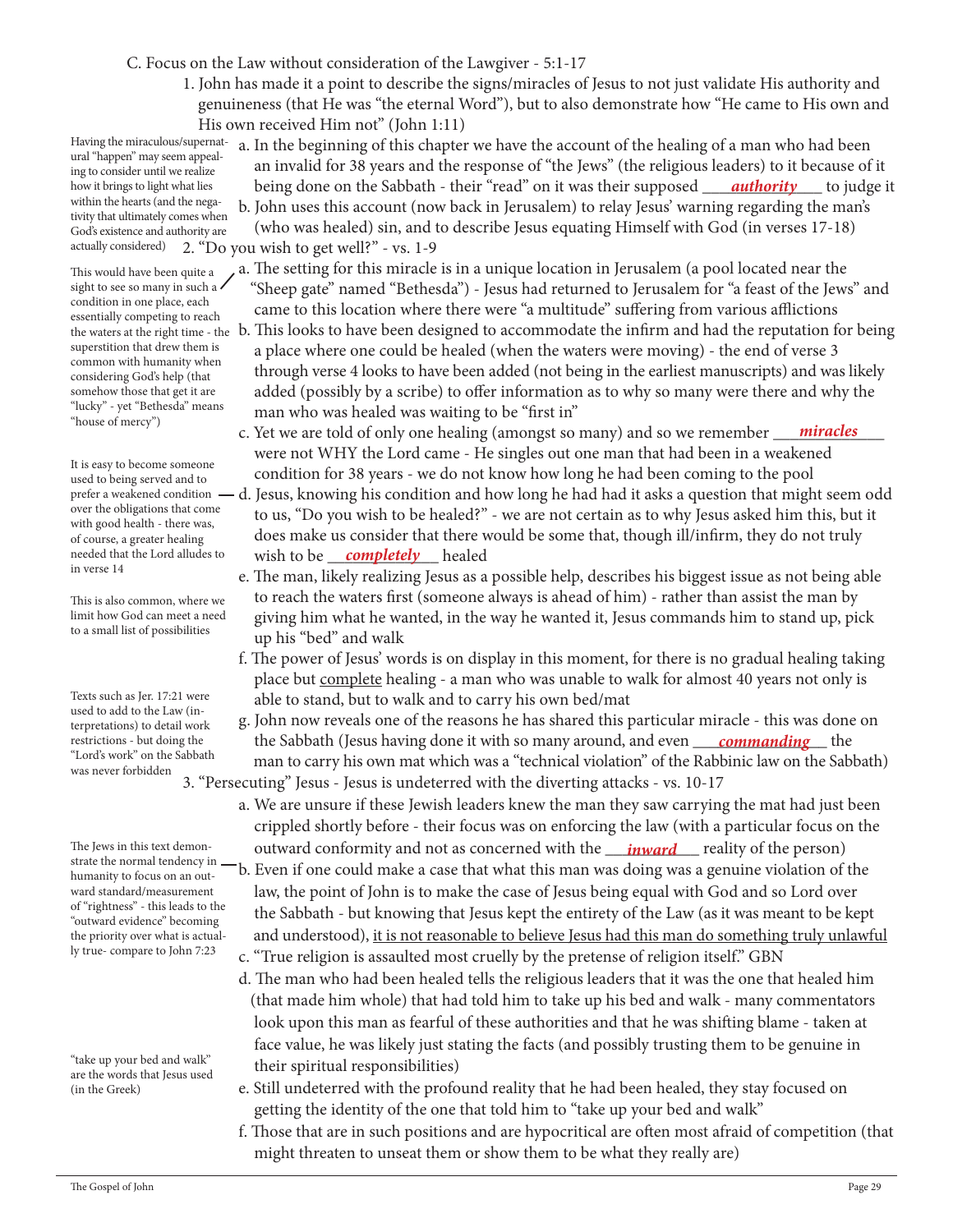Jesus in no way could have been accused of trying to exploit this man or the situation for undue attention - as seen in the following verse, His concern for the man's spiritual well-being was highest

We don't have to know what the sin was, just that sin when yielded to as "master" will always lead to life paths that are worse and will end in eternal misery

see I Peter 4:1-5

One would have hoped that there would have been an interest in Jesus' telling the man not to sin, but the religious self-righteous inwardly love their sin and cling all the more to some type of external evidence of "righteousness" to protect and preserve inner sin

The ever-working since creation applies only to God (and such a stance as the Lord took here could not be taken by us - He was declaring equality with God)

- g. "Thus hypocrites often cover their real enmity against the power of godliness with a pretended zeal for the form of it." MH
- h. The healed man did not know who Jesus was (didn't even know His name) when asked the key to the relationship with God in Christ is His knowledge of us and does not rest upon the depth of our knowledge of Him - this is again an indicator of *grace*
- i. Jesus had immediately worked His way through the crowd and the healed man could not point Him out to the Jews
- j. It is interesting that Jesus finds the man again in the Temple and it's Jesus that finds Him (not the man looking for Jesus) - Jesus says only a few words; "Look, you have become well" followed by a command, "μηκέτι ἁμάρτανε" (no more sin) and the way this is stated it looks as though somehow he would know how his sin had brought him to his being disabled
- k. The reason Jesus gives him is that there are worse things than 38 years of being an invalid (especially considering an eternal condemnation) - it is understandable (knowing human nature) than even after great suffering (as a result associated with our sin) there is still a <sub>eternal misery</sub> that the fully resisted tendency to <u>return</u> to it when all seem well again - apart from grace it cannot be fully resisted l. One of the lies of sin is that when rescued from its consequences, it is "worth the risk" to return
	- to it (forgetting all of its dominating and addictive controls, its promising "freedom" and fulfillment while delivering only bondage and unfulfillment/frustration)
	- m. The man left Jesus and went to tell "the Jews" that it was Jesus "that healed him" this was still the man's focus and he may have thought the religious leaders would desire to know (for the right reasons) - there is no reason in this text to affix ill-will in this man toward Christ (or even possible fear of the Jews)
- n. Instead of exploring more of Jesus and what He taught and who He really was (or could be), these Jewish leaders took on a mission to "persecute" (ἐδίωκον - aggressively pursuing as in hunting down to capture and kill), and John indicates this was what began the process (not just "breaking the Sabbath" in this instance, but because He was becoming (in their eyes) a continuous Sabbath breaker) - they saw this as moral <u>\_\_\_\_\_leverage</u> \_\_\_\_\_ against him
	- o. Jesus' answer to the charge of breaking the Sabbath by working was a statement that would be even more offensive to these "religious police" - He makes it clear that the Father never stops working (not being subject to the same command He gave the Jews), and in like manner Jesus does the same (the working of God (God's true work) does not stop even for the Sabbath)
	- p. As Jesus would explain in John 7:14-24, doing God's will (God's "work") is the right thing to do always (even on the Sabbath) - He, in a sense, pitted one obedience against another to demonstrate the overriding pursuit to obey God in what is done, not just in what is not done (avoided)
	- q. Jesus plainly states that "My Father" has always been (in a sense) working (even when resting from the work of creation) and He Himself then, does the same

# IX. Jesus is Equal (One) With the Father and Has Authority in All He Does - 5:18-47

A. Jesus explains what equality with the Father actually is - vs. 18-23

- 1. The Jews understood Jesus correctly (in what He inferred in verse 17) that He was equal with God a. Now these opponents of Jesus focused not only on the issues with what He was doing on the
	- Sabbaths, but that in His calling God His own Father He was claiming equality with God
	- b. Rather than hear Him out, they determined already to work to kill Him it would normally be understandable to be so reactive to such a claim but Jesus was the actual Son of God, one with the Father and this is partly why John is writing this Gospel
- 2. We see no verbal response from the Jews, but Jesus responds anyway vs. 19-23
- a. The issue (for many, and likely these Jewish leaders) is the wrong understanding with "equality" - most look on it as "I'm equal in power and authority so I can do and will do whatever I choose" - yet in His equality with God (as it is in the entire Godhead) their is unity does not proved inequality **and equality worked out through <u>subordination</u>** 
	- b. Jesus begins, emphasizing what He is about to say with "Truly, truly" (absolutely) that the "Son can do nothing of Himself" - so His equality with God did not indicate His independence from God (and actually it was the extreme opposite - with their equality was a unity of will and direction, revealed to be coming by/through the Father)
- This context is a clear description of the deity of Christ and the Lord is detailing it in answer to how He truly had the authority to do and say all that He did
- This concept is important to accept because it not only explains a perfectly united equality, but also that subordination does not proved inequality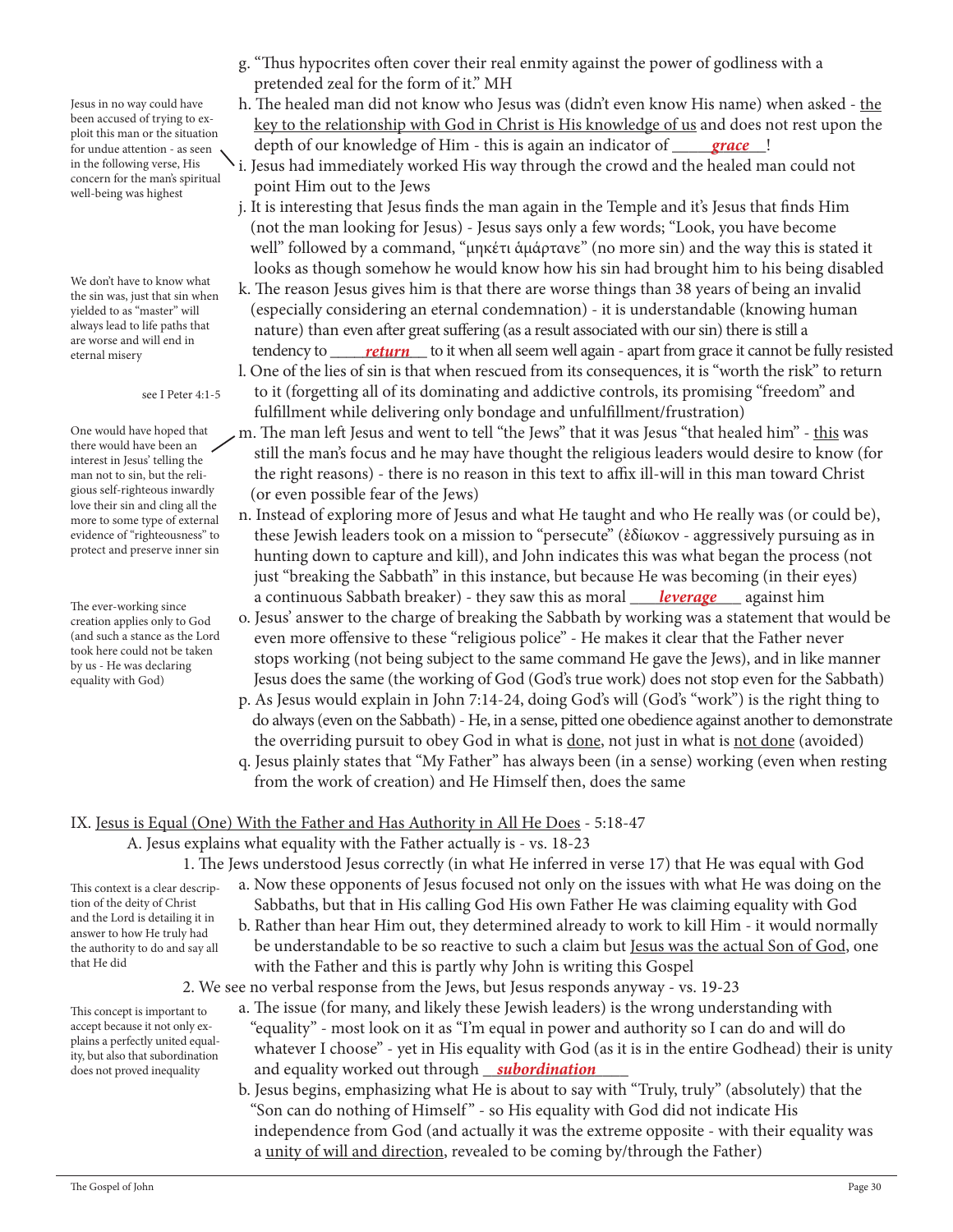Many Christians will read of what God is doing and how He says to follow Him but will feel at liberty to do it on their own terms, their own way

The Lord's explanation is good for us to understand - His focus was more on what God would have done and not on the people (predominately)

This demonstrates that true "greatness" stems from obedience rather than self-rule

Jesus is declaring the same nature/essence since God is His Father, and is also claiming equal power with God (and this out of love in oneness of will)

Jesus left no room for partial following and belief - He tied *all* of what He did and taught together

are the only ones that can rightfully judge themselves, they are grossly in error - the Father could judge but has given this to the Son

This is why the cults (who deny the deity of Christ) cannot possibly be considered honoring to God because they miss this core, authoritative point

Notice also Jesus' allusion to this in Mt. 8:18-22, "leave the dead to bury their own dead"

This is not a conditional sentence but an indicative hearing the word of the Lord and acceptance in faith of it is the first sign of eternal life

Some of the most precious words being "ἔχει ζωὴν αἰώνιον" (he has life eternal") now (not just in the future)

- c. This is not a "stretch" to handle this text as Jesus' declaration of His equality with the Father (God) - as in verse 18, the Jews "were seeking all the more to kill him... "because they knew He was "making Himself equal with God"
- d. So here in verse 19, Jesus is making it clear that His equality with God did not hint of what God is doing and how *independence* and self-will, demonstrated what a oneness of will actually looked like - it was as one watching what another was doing and then doing the exact same thing, and He does it "ὁμοίως" (in the exact same way) - **there is no competition in the Godhead**
	- e. Jesus makes it clear why He can see the Father working the Father loves "the Son" and so shows Him ALL that He Himself is doing; and Jesus does it all - because there is genuine, pure love in the Godhead, everything the one does is in perfect harmony (which is the result of perfect love) - true love unites around something - See Heb. 1:2 (how now God speaks to us)
- f. And Jesus lets them know this was just the beginning "greater works than these" the Father will show Him (and so He will do them) with the purpose that they would "marvel" - even <sup>ence rather than self-rule</sup> he unbelieving would be amazed (though <u>confounded)</u> rather than believing)
	- g. They had yet to see Him raise someone from the dead, yet He tells them this is coming, for as God "raises the dead and gives them life" so also the Son will raise the dead and give them life - giving life is impossible for any created being (for only God gives life)
	- h. Their will was/is so much "one" that Jesus could "give life to whom He will" and it would be in perfect harmony with the Father - this describes a "power unity" and not a "power struggle"
- i. Those that seek to accept some of what Jesus taught and stood for but not other parts (yet still considering Him a "good teacher") cannot grapple with such a text as this - for if what He stated was not true, He would have been a blasphemous \_\_\_\_\_\_\_\_\_\_\_ of the highest sort *madman*
- Even though many think they  $\bigtriangledown$  J. Jesus then goes on to claim the highest authority in "judgment" (making final sentence based upon His determination of what "should be") - in light of the previous verse, Jesus has all authority to give life (in the fullest sense) and to officiate final judgment to those not given life
- k. "He does not make them dead, does not slay them. They are spiritually dead already, and will not be made alive. Here, as in Joh\_3:17-18, the judgment is one of condemnation..." - Cambridge Bible Notes - this was an ominous statement yet those finding moral/spiritual \_\_\_\_\_\_\_\_\_\_\_ in themselves were undeterred (religious and secular) - He will judge the "living *authority* and the dead" (separated from God and true life) - notice how this was used to challenge Timothy in II Timothy 4:1-5 (so "preach the Word")
	- l. The reason for this authority is so that the Son is honored as much as the Father those that say they honor God (the Father) more so than the Son (as in making Him lesser than the Father in any way) do not truly honor the Father - Jews who still reject Christ are rejecting (dishonoring) the Father as well
	- B. Passing from death to life vs. 24-29
		- 1. "Death" is separation from life (true life) the dead of this earth (physically) have no sense of what is happening now in this world for they are dead (separated from life here), so also the spiritually dead have no sense of true life/living (no sense of the greatness/glory of God) because they are separated from it - vs. 24-27
- Notice also Jesus' allusion to **a**. Jesus is about to use the phrase "passed out of death into life" because the **natural** state of mankind is actual spiritual death (deadness to true life) - note Eph. 2:1-10 - notice that those "dead" were not unconscious but only to eternal life
- b. This statement is prefixed again with "Truly, truly" that the dead will hear "the voice of the Son of Man" (as in Daniel in reference to the Messiah) and will live (vs. 25) - this is true (as is about to be mentioned in the resurrection) but is also true now here in verse 24, those dead in sin, separated from God, will show the ultimate signs of life in hearing "my word" the first sign of eternal life **and** *believing* it - as illustrated in the parable of the sower there will be those that seem to hear and grow but their "belief" (faith) is inauthentic and is stolen away and choked out
	- c. Those truly trusting Christ and all He taught have "eternal life" (life unending) one of the key indicators of this is that such "do not come into judgment" (they, having started in the state of condemnation before God will never return (be returned also) to that state)
- d. Physical life is included in this also again, with another "truly, truly" (absolutely, absolutely) the time is coming and is even beginning at that point ("and now is") when those dead will hear His voice (physical and spiritual) and will live - note also verse 28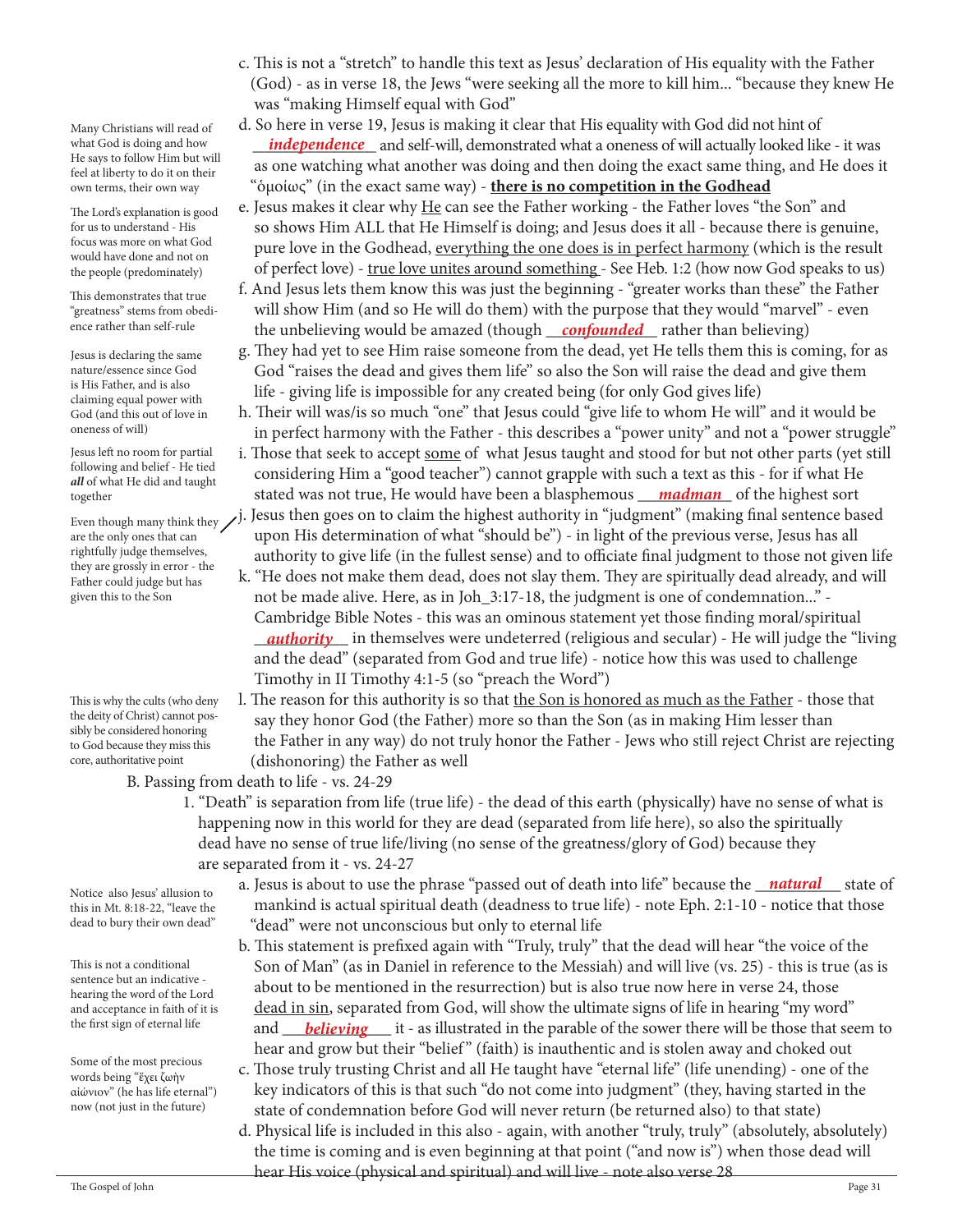Life is temporary here and we are all accountable to our Creator, the Lord Himself so Jesus brings to focus the accounting in the end

Some have and will claim to know the "God of the Bible" yet differing from all that Jesus taught and revealed- if Jesus is not believed, God the Father is not believed

All other sources that are sought after for any life meaning, fulfillment and direction are incapable of providing it for none of them are the source!

compare this to Eph. 1:15-23

see Heb. 4:14-16

It is true that we do not have (as believers) a "blind faith" but neither do we expect that faith will be the scrutinizing everything the Lord reveals as though it is subject to our acceptance of it- once we understand what it says, we accept it even though it may be difficult or beyond our present comprehension

Compare John 6:37-40, I Cor. 15:42-58 and then Rev. 20:11-15

This is as serious as it gets! To disregard the Lord in any way is the highest of risks at any time! - Realize also that these will be condemned because even now they are condemned already (born into it and in disbelief) - John 3:17-21

- e. Only the Lord Jesus Christ can cause those spiritually and physically dead to hear His voice and, when all things are ended as regards this age (the Judgment), only those having heard Him and believed (a belief/faith that characterized their life/walk) will not face judgment (their judgment having been taken in full by Jesus Christ Himself, the Judge!) - see Col. 1:9-14
- Some have and will claim to f. Note also that hearing and believing are *linked* if there is hearing but no believing (faith) is does not transfer them from death to life - many "religious" people associate knowing with believing, but this is not "saving"- notice also this "belief " is "Him who sent Me" (that He (the Father) bears witness to Jesus, all He says and does and is the one that sent Him)
- g. As to the source of life ("aliveness" and all true life/living) it is from the self-existent One, God (here, the Father and the Son) so Jesus, He being God incarnate, in His humanity was "granted" to have life in Himself (and so would be even as a man, a life-giver) - God does not receive life; all others get their life from Him (no other is self-existing, self-sustaining and none of them are the source! so no other is "self-purposing" or self-<u>\_\_determining</u> \_\_) - vs. 26
	- h. He (Jesus) as now having "life in Himself" then also has the authority of ultimate, authoritative judgment (for the creator (source of all life) is the true judge of all life) - vs. 27
- i. Jesus has been given authority (He being called here "Υἱὸς ἀνθρώπου" (son of man, man's son)), He, not only being God but being one of us, will be our judge - think of the significance of those who were opposing Jesus were trying to stand in judgment of the <u>Judge</u> \_\_\_\_ of all! 2. Don't be seized upon with an "analysis paralysis" (inactive with incredulity) - vs. 28-29
- a. The first words of verse 28 "Do not marvel at this" might seem unreasonable to most and in most contexts, but here it is an imperative, because many will fight such faith that confounds them (it seems too much to believe) - such paralyzing responses put off (fight off) a the Lord reveals as though it submissive *yielding* - for see what's coming next (where it's all heading)
	- b. As almost saying, don't let this overwhelm you as being too much to believe, for there is much more to be revealed that is coming and that will be done (in the outworking of this power)
- c. For instance, something even greater is the picturing of the outworking/result of this authority and power - the time is coming (has yet to come, as distinguished from verse 25) when those not just spiritually dead but all the physically dead will hear His voice, and upon hearing Him will come out (rise from physical death... so their <u>bodies</u> are resurrected)
- d. All will be judged by the same standard (as all judgment will be done) by what they have done (what characterized their life; their works) - those distinguished by "good" are raised to the "resurrection of life" (and such because of faith in what Jesus said (verse 24) do not come into this judgment - those distinguished for being who/what they actually are because their life output was "evil" (φαῦλος - a word that means "worthless" so it may not be called "evil" by some but before God it is of no <u>\_\_\_true\_\_\_\_</u>\_ value) to the "resurrection of judgment"
- e. All the dead will be raised to their eternal ends (each is everlasting) those in Christ to eternal life and those judged according to their own works (and so worthless because they are, at their best, self-righteous) to eternal condemnation/damnation - see Mt. 25:46 and will be condemned because **II** Thes. 1:8-9 for two texts that describe the condemnation as <u>eternal</u>
- f. Note also Paul's defense before the Governor, Felix; his case and included the resurrections of both the "just and unjust" - Acts 24:1-21 (and because of his stance on the resurrection he was on trial) - it is abhorrent to human nature to be faced with the idea of final judgment g. In contrast, it is the hope throughout life to realize what eternal life will be and that it, as our inheritance, is <u>\_\_\_\_already</u> \_\_\_\_\_ ours - see I Peter 1:3-5 and Rev. 21

C. Disbelieving the "witnesses" of Jesus (and so a refusal to come to Him to have life) - vs. 30-47 1. The witness of God (the Father) - vs. 30-32

The important thing to consider here is whether or not the witnesses were considered trustworthy and whether or not their witness would be believed

- a. It was common to expect that claims as profound as those of Christ would need to have verification (support) from other sources (other witnesses)
	- b. Jesus, facing this and verifying that if His witnesses was "just of Himself" about Himself, then His testimony/witness would not be "true" (not trustworthy) - see also John 8:17-20
	- c. Jesus reiterates that He can "do nothing of my own" this also is an answer to those who try to push forward in theological debates whether or not Jesus could sin - clearly He could not (unless one desires to posit the idea that the Father would consider such a notion) - see verse 19
	- d. Jesus, as should we, did not seek His own will His will was to do the will of the Father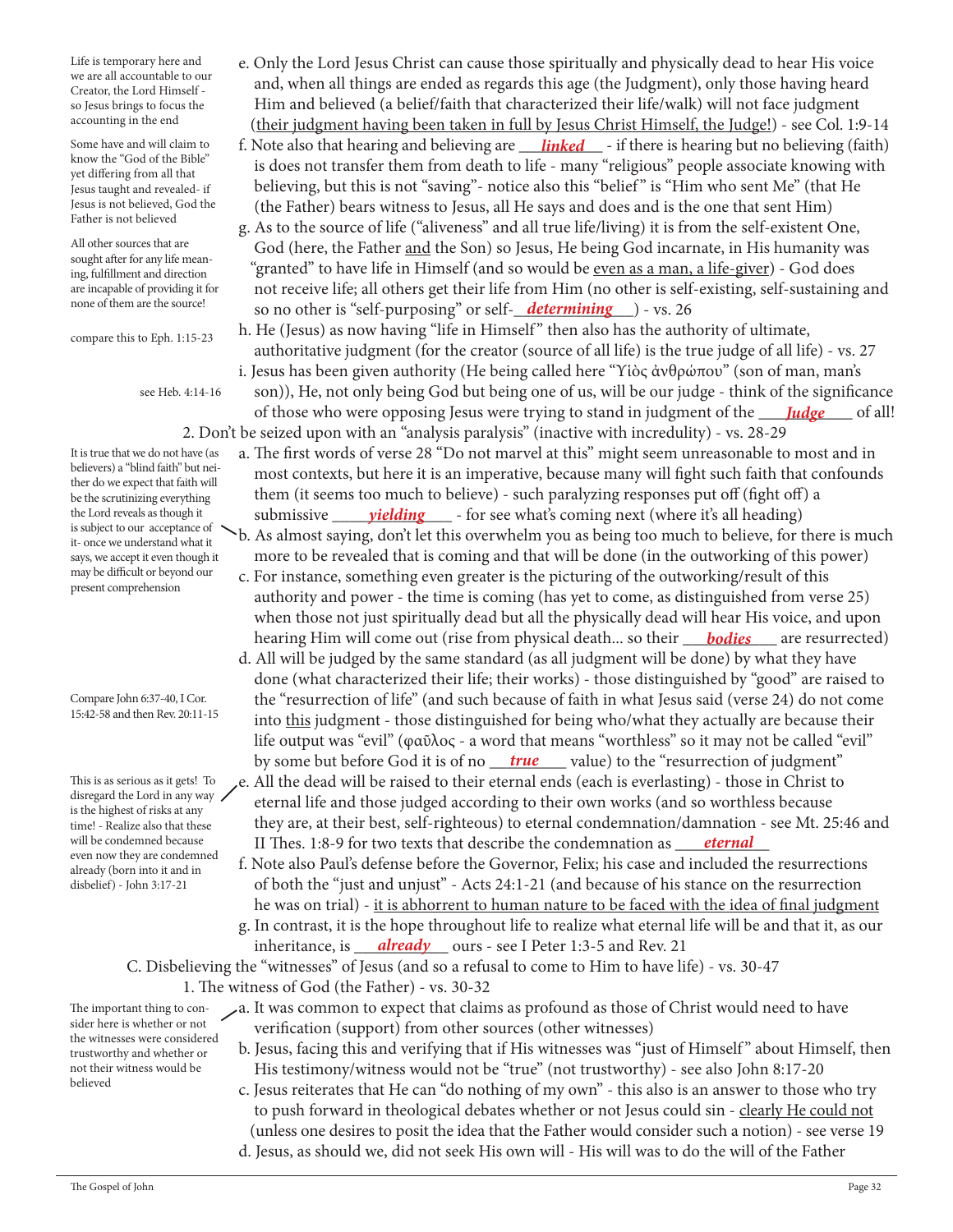Simply put, "My judgment is just" - His ongoing and ultimate final judgments are correct, right and cannot legitimately be deemed wrong in any way - no other "judgment" of anyone else can claim such!

This is one of many texts that demonstrates that disbelief is more an act of the will than it is actually a lack of "evidence"

We may not even know at times that our wills are at the core of whey we refuse to believe/trust God - see vs. 40

John the Baptist was sent to serve as a witness, pointing to Christ for mankind's sake, but not for Jesus' - see John 1:7

Even those that would say they condemn themselves don't have that right

As illustrated in the Parable of the Sower (Mt. 13, Luke 8) there are some religious encounters/experiences that enthusiastically respond but other "cares of life" choke it out

see Mt. 11:9-19 where Jesus describes the response of the people to John the Baptist

Note also these works were not just begun, but included the accomplishment (finishing) of them - many begin works for/of God but do not finish them

Jesus had already revealed that He heard the Father (directly) and this witness would be personal to Himself mainly others did not have to believe it for it to be true - sadly, some doubt what they once believed, not necessarily because they find fault, but because others doubt it - they trust the doubts of others more

- e. Jesus deals with the concept of a "witness," not just for traditional validation, but to demonstrate that even though there are "legitimate" witnesses," many will not accept them, either because they just don't desire it or because they \_\_\_\_\_*trust\_\_\_\_\_\_* other witnesses more
	- f. Some might ask, in light of all this, why then is it significant that judgment is given to the Son if the judgment (anyway) of the Father - in answer to this question, the Pulpit Commentary answered, "It lies here, that the Incarnation is perfect; that the manhood has not obliterated the Divinity, nor the Godhead absorbed the manhood, of the Christ. The human consciousness of the Son becomes the basis for the Father's judgment, which is uttered thus absolutely and finally through human lips."
	- g. There is "another who testifies of Me"- Jesus went on to clarify, that (as seen in verse 37) is the Father - the Jews had sought out the testimony of John the Baptist (seen in the next verses), and though they had this, the miracles and other "witnesses" (proofs) they refused to believe
- h. Many feel <u>gafe han</u> their disbelief using "lack of evidence" as their justification, but it is revealed that the core issue is the heart (the soul/spirit) and in that, the will of a person that refuses to accept any "proof" because the alternative (belief) holds them then ultimately accountable and they are no longer "master of their own destiny" and definers of their own life's worth 2. Four witnesses to who/what Jesus was/is - vs. 33-40
	- a. This listing of witnesses is detailed by the Lord to counter the objections by the Jewish leaders who recognized themselves as the authorities to judge and what "right" judgment really was yet the proofs provided were not the sort and manner that met what they were looking for
	- b. **The testimony of John** serving in an official capacity here as a witness, John the Baptist was one they sought out to see what he had to say regarding Jesus - this was not who Jesus referenced in verse 32 seeing He Himself was "not receiving testimony from man"
- c. Jesus intent in saying all this was "that you might be saved" John testified to the truth also for this purpose (to point them to the one that could save them from what they all rightfully deserved; condemning judgment) - but when one is essentially their own judge, it is not <sup>dont have that right that right to reach a <u>righteous</u> conclusion (and so they will not (willed not) be saved)</sup>
	- d. Jesus calls John the Baptist a "lamp that was burning," picturing not just a light but one that lights a way because it was set aflame (was lit) itself for this purpose - there was an initial attraction to this "light" as John was declaring the coming Messiah - but these did not like what/who the Messiah truly was (in contrast to their perceived ideas of what He was to be) and they were unenthusiastic when the light shown them for what they actually were... hypocrites
- e. Their rejoicing in the light was "for a season" (and so it is with those that only "give it a try")- it is interesting to realize that there is no mention of any uprising against Herod when he imprisoned John the Baptist - possibly the political/secular intimidation was stronger than the religious one - religious zeal is sometimes just from reaction and not \_\_\_\_\_\_\_\_\_\_\_\_\_\_\_\_\_ *transformation*
	- f. **The testimony of works** vs. 36 Even more important and significant that the testimony of John regarding Jesus was the testimony (of the Father) by means of the works that He gave Jesus to do - every work of Jesus was of the Father (not just the miracles, but the teachings, His graciousness, His forthrightness, and His work of redemption on the cross)
- g. All of these "testify that the Father has sent Me" each and all the works combined point to Him being sent of the Father to do the Father's will and it was more than just miracles, for others did these, but His message and completely flawless character in all He did and this witness would be demonstrate, His being of God - **objectors** were dealing with God Himself!
	- h. **The testimony of the Father** vs. 37-38 Jesus now directly states that the Father Himself, the one that sent Him, "has borne witness of Me" - He has done this by His word (which will be stressed in the upcoming verses), as just mentioned He also demonstrated He sent Jesus by means of the works He did (and Nicodemus knew this in John 3:2) - the Father had also borne witness audibly (at the baptism of Jesus and on the Mt. of Transfiguration, though these are not likely the main focus here, which occurred (likely) later)
	- i. Yet even with such witnesses, they were unswayed for the fundamental reason they truly did not know the Father - they had never heard Him (audibly nor in all His revelation) nor had they ever seen Him - Jesus had, in the fullest sense seen and heard the Father, and knew Him completely - these knew of the Father, but it was not personal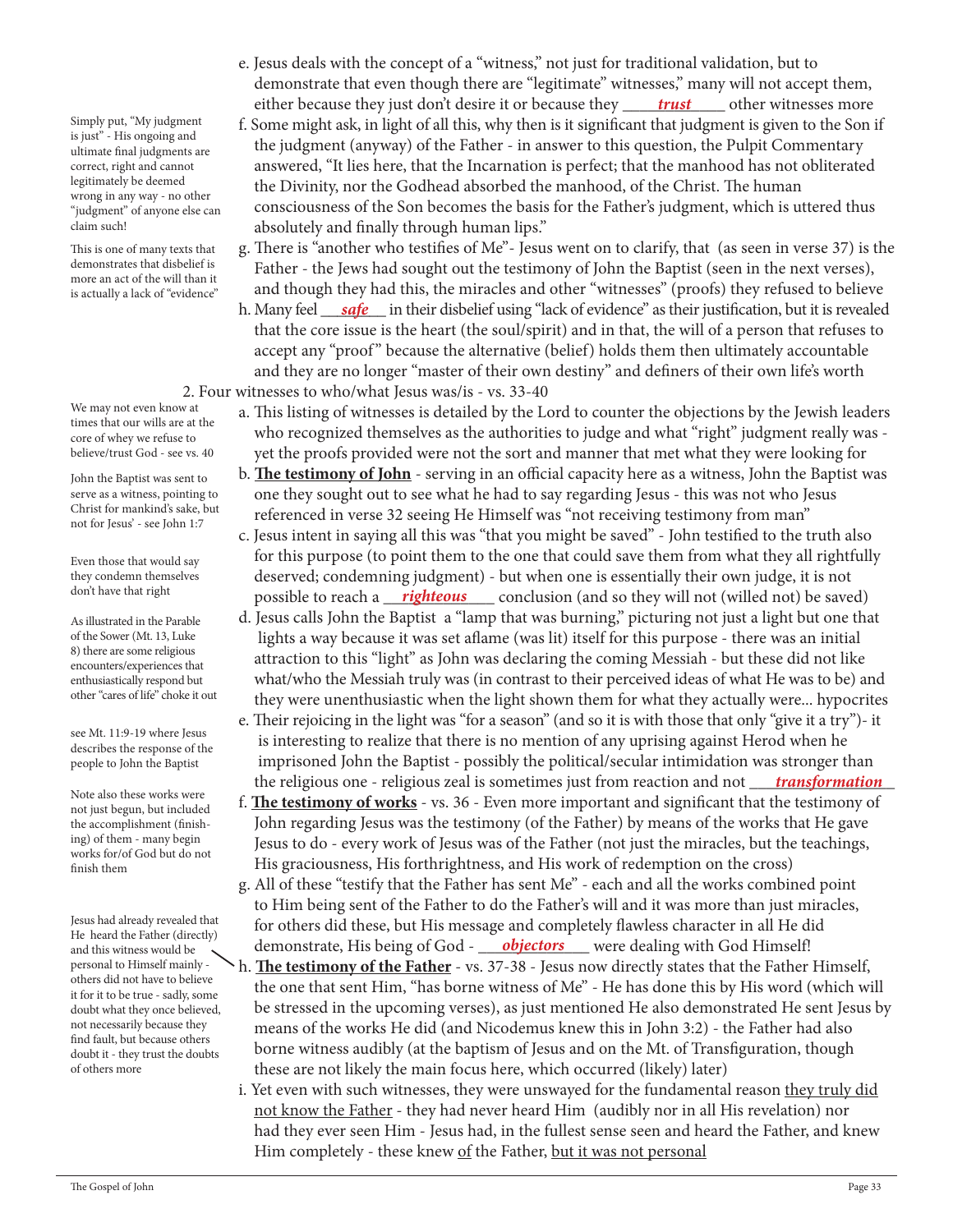This starkly demonstrates the difference between mere knowing/knowledge and true belief/faith - its integration into life/living/thinking is core to its purpose - it's the difference between abiding just in the mind and not the heart also

It is likely the result of having added so much tradition and superstition and other religious baggage to their studies and thinking, that it clouded out what should have stood out to them - the plain meaning would have done them well, but their rationalistic priorities and additives to make the texts more useful and "religious" adulterated it to such a degree it hid its core contents

To come to Him for life is to come in humility and with no other hope but Him - all else is constructed in futility

This is quite the revelation of their true selves - they are, though presenting themselves are godless in their core - why would Jesus seek the praise of those that do not seek the glory of God - why would we?

This also could include the groups that come in the names they have made-up for themselves (groupings)

People have an instinctive desire to follow after those who have a priority and a pursuit of this age and all of its "trimmings" - if one is focused on God's eternal glory and our fulfillment in it, that just doesn't "sell"

This addictive, natural life focus is blinding to the paths of actual "glory"

see Mt. 6:1-2

Moses was already "accusing" them in what he had been used to write - they knew his writings but did not understand them - bias towards self has a blinding affect, so that even while learning, there is no genuine comprehension of the purpose/main focus

- j. This was all most evident in that they did not "have His word abiding in you" for if they did, they would have believed Jesus since it was the Father that sent Him - they, in an intellectual and vocational sense, knew God's Word but it was not a part of who/what they were
- k. Instead of the Word living in them, "They locked it up with sacred care in ark and synagogue, but it found no home in their innermost life, and had no real power on their practice. They could between ablang just in the **seart also** take it up and put it down. It was something <u>outside</u> of themselves." Ellicott's Commentary
	- l. It is key how Jesus sums up this statement the reason they do not believe Him is because they do not believe the one that sent Him (the Father) - they clearly believed in God but did not actually *believe* God
	- m. **The testimony of the Scriptures**  vs. 39-40 Jesus points now to their "searching" (ἐρευνάω diligent pursuit and scrutiny) the Scriptures, which would normally be a good thing, and in their searching they believe they would have eternal life (either just by the study of it that they will gain some credit for eternal life, or that they will come n. The Scriptures "bear witness" (testify) of Christ yet, with all these witnesses, they were unwilling to come to Him for life - even with their knowledge of the Scriptures they did not recognize their Messiah and the actual answer to eternal life (that all was pointing to) *discover* how to have it)
	- o. Notice also the usage of the word "think" ("you think that in them you have eternal life") the underlying word being δοκεῖτε which fits our idea of "thinks" in its reference to personal
- hid its core contents *opinion* it was a pursuit of eternal life as it fit within their "take" on things p. Because of this, they refuse to come to Him (which is the only way to life) - humanity summarily accepts all "ways to life" except that of coming to Jesus for it - it will tolerate (over time) just about anything except what it means to come to Him for life

3. The obstacle/wall of the pursuit of glory from man and the glory of men - vs. 41-47

- a. Jesus was not motivated as they were they refused to come to Him, even for true, eternal life, because they love and so seek the praise/glory from people - notice John 6:14-15
	- b. The word translated "receive" is λαμβάνω revealing that Jesus neither sought for it neither would He receive it from them - He being perfect in all ways, was solely focused on the praise of the Father, from the Father and for the Father
- as at the pinnacle of godliness—  $\rm c.$  After all, why would He seek glory/praise from them when they do not have the love of God in them? - they truly do not love God - vs. 41 - some of these were the same ones referenced in Mt. 23:5 who exaggerated their religious apparel, one part be their "phylacteries" which glory of God - why would we? contained Deut.6:5 (the <u>command</u> to Love God with all the heart)
	- d. These were those "diligently searching the Scriptures", assuming that such diligence would lead them to eternal life and would then also lend them the praise of their peers
- e. Tragically, these would prefer and seek to follow (loyally) those that would come "in their own name" while Jesus came in His Father's name - humanity, naturally, loves those that adore desire to follow after those <u>themselves</u> in a glorious way! (those that come in their own name) - vs. 43
- who have a priority and a  $\sim$  f. Humanity prefers those subject and motivated by its own <u>vices</u> such can be controlled, manipulated to some degree or at least be more predictable - Jesus was a disappointment to them, He not coming to them in glorious splendor - these glory seekers were embarrassed and ashamed of Him - yet how could they then be trusted?
- g. In verse 44 Jesus spells it out in a question form How could they possibly believe/trust Jesus when they themselves pursue glory from each other? How could they trust someone of actual "glory" so unlike themselves (not <u>\_\_\_**motivated**\_\_\_</u> the same way they were)?
	- h. The only true, lasting (unfading) glory comes from God so what they could possibly receive from each other would be temporal (fading) - compare with II Cor. 10:12,18
	- i. Simply put, what one "seeks" drives them and defines/directs their life pursuits
	- j. When all comes to final judgment, Jesus (focused on where everything will ultimately end, which ought to be the most influential life director) plainly states that He will not act as "the accuser" (the prosecutor) to the Father, not just because He will be the Judge, for Moses will do this - vs. 45 - imagine the shock of such a statement! The very one they appealed to for authority and their "rightness" would be the one accusing them before God in their error (getting it all wrong) - it is possible they used details (too many details) to cloud the point
	- k. They had set all their hope on what they *thought* Moses meant, missing what he meant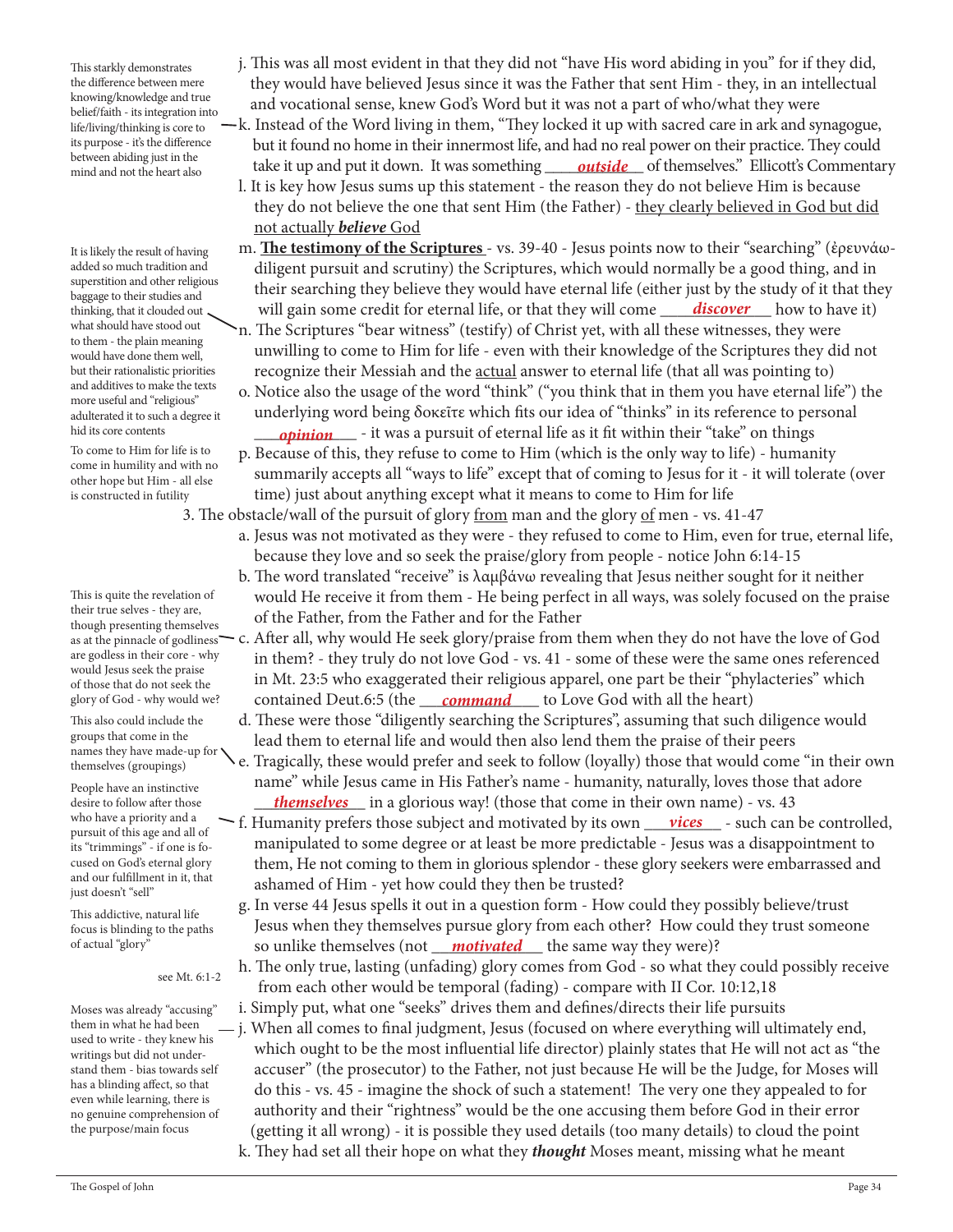These, as so many self-righteous do, interpreted the Law (writings of Moses) in a way that fit them and not as God gave it (to lead them to Christ)- they were not focused on where it was all pointing, just on where it was at that time and how they could utilize it for their own interests - this is how many see "religion" today

Many will espouse a belief in something but will not actually believe it - many believe in

- l. Lenski, quoting Stier, listing what these Jewish leaders actually did not believe regarding what Moses wrote, "They did not believe in the sacred earnestness of the law he delivered, judging the hearts, else their Pharisaic work-righteousness would have fallen to the ground. Finally, they did not believe him when his entire order of priests and sacrifices constantly reviewed the memory of their sins and pointed in shadowy outline to a future real fulfillment, else they would have become through Moses already what the Baptist finally tried to make them, a people ready and prepared for the Lord, embracing his salvation with joy like Simeon."
- m. Even after Jesus said, "....for he wrote of Me" we do not see them asking Him for clarification see "religion" today (through examples) - they did not desire to argue <u> **Scripture** ,</u> just <u>their particular takes</u> on traditions and interpretations - see Deut. 18:15-19
- n. They did believe that these "writings of Moses" were Scripture, so the issue was their not actually believing the words - this being the case, how then could they possibly not believe the words of Jesus? God but do not believe Him

X. Jesus The "Bread of Life" - The Separation of True Believers From Unbelievers ("convenient believers") - 6:1-71

- A. This chapter gives us two miracles of the Lord followed by \_\_\_\_\_*teaching\_\_\_\_\_ that turns away many followers*  1. Trying to stay focused on John's purpose for writing this Gospel, we need to ask ourselves why John shares this (and any of the other) miracle and why in this context
- a. As seen already, the accounts John has focused on have lent to stressing a point of truth/ teaching as well as distinguishing between those that are true followers and those that are not One of the core points being (as well as those that are true spiritual leaders and those that are *\_\_\_\_\_\_\_\_\_\_\_\_\_\_\_*)
	- b. This chapter retells the feeding of the 5,000+ and John points out that this is near the time of Passover - he also points (a couple times) to the fact that many were following Christ to see miracles and get fed - and after dealing with food (bread in particular), John recounts Jesus declaration of being the "Bread of Life" (to be consumed)
	- c. This chapter will end in what will look to be a discouraging way, but what looked to be negative was actually very positive and productive
	- 2. Some time after the confrontation with the Jewish leaders in chapter 5 (all of which was "pushed" by Jesus to be confronted openly), John now brings us to what brought on the Lord teaching about His being the "Bread of Life" - vs. 1-7
- a. Jesus changed the location of His ministering to "the other side of the Sea of Galilee" John clarifies that this is now
- b. A "great multitude" was following Him, and as indicated here, it was "because of the signs He <sub>end of the first century and **was doing**" and because He was healing the sick - also, <u>crowds</u> typically draw crowds</sub> c. It is at this point in time that John the Baptist had been killed (Mt. 14) and so many more
- were now following Jesus Jesus was all the more bold in His presentation which was likely appreciated by His followers... until His teaching became difficult for them \_\_\_*\_\_\_<u>personally</u>\_\_\_\_\_\_*
- d. John mentions in verse 2 that there were "large crowds" following Him because they saw the "signs" (miracles) - the underlying Greek word is "σημεῖον" and "sign" is the better translation because it was a word to indicate a miraculous event that was to point to the **authenticity** of someone with the purpose to hear what they would teach - as will be seen, these were more *required* dedication interested in the venue than they were the message and the *required* dedication
	- e. Jesus, seeing the crowds, asks Philip a question with the intent (as John reveals) to "test him" since they were "coming to Him" Jesus proposed they feed them - so how was this to be accomplished? It was clearly impossible at first glance (to mere humans)
	- f. It is believed He directed this question to Philip because he was from this area, though Jesus already knew what was about to do - He "tested" Philip, not to learn something of him, but to reveal something of Philip to himself (primarily) - Philip had already seen many miracles of Jesus and heard Him teach - what would his initial thoughts/instincts be in the face of a seemingly impossible need when posed with a question seeking a "normal" approach (money/costs)?
	- g. Philip estimates that even with 200 denarii (equivalent to about one half to 3 quarters of a person's annual income) wouldn't even be enough to buy enough to give everyone "a little"
	- h. Jesus was about to take "a little" and make out of it (create of it) something of enormous magnitude - the phrase "little is much when God is in it" is proven to be astoundingly true! i. Philip needed to see life in light of Jesus' power and not in light of "normal" solutions

One of the core points being communicated through these accounts is the insincerity of many of these "disciples" after Jesus reveals that He is what is needed to sustain them forever (in contrast to food)

called the "Sea of Tiberias"- John wrote this toward the end of the first century and the names of some locations had changed

The majority of these were there to see supernatural works (satisfy curiosity or to have some type of entertaining experience)

God will frequently use "impossible" situations (greater than we can handle) to show us our limitations and dependence, and "wow" us with His wisdom and power

Philip's assessment was that they didn't have enough to give enough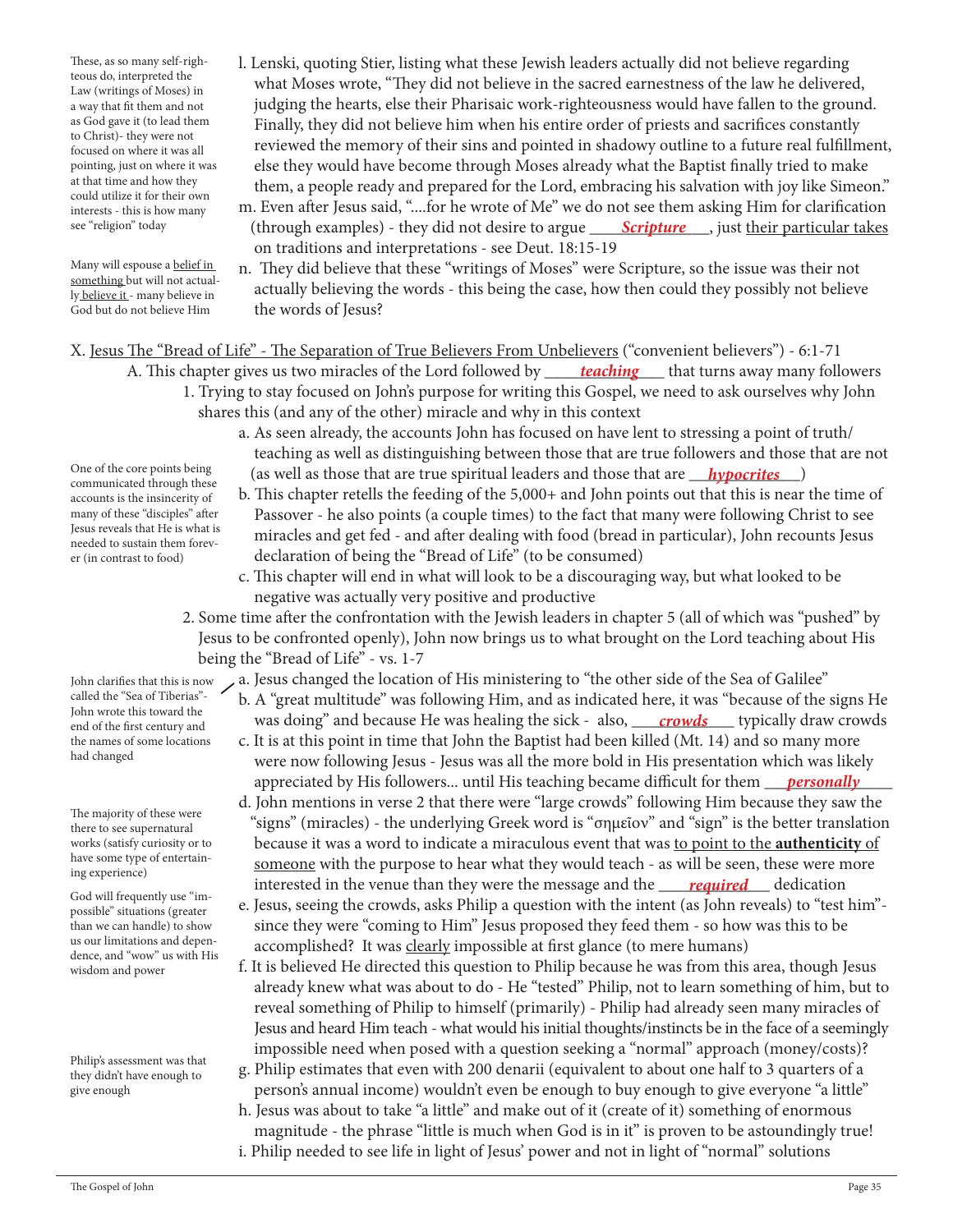#### B. Feeding of the multitude with more than enough - vs. 8-15

It is key to see also that both Philip and Andrew offer comparisons, just comparisons to the wrong thing - "things" were measurable (estimable), but they still did not learn to include Jesus in their estimates

note Isa. 59:1-2

It is almost miraculous to consider so little food was found among so many

John identified earlier that this was partly for the "testing" of Philip, though all the disciples would benefit from seeing the Lord, once again, face the impossible with the impossible!

In Mark 6 we see that they sat down in groups of 50 and 100 and just the men were 5,000 (the estimate including women and children would be about 15,000-20,000)

Ungratefulness is an evidence of moral decline (see Rom. 1:21 - note also Rom 14:5-8 where even though there are differing situations, thankfulness is to be present)

Or was the quantity growing from the serving resource (basket?) the disciples were using?

Many, when blessed with excess resources, become extravagant and wasteful - all the leftovers would be used later - whenever God provides more than enough we must not assume it is without an upcoming purpose

To those living for "the now" (the temporal), Jesus was a tremendous disappointmentthe promised "answer" was not the answer they were looking for

 1. "So little for so many" - vs. 8-9 (this account is also in Mt. 14:31-21, Mk. 6:32-44, Lu. 9:10-17) a. We are not told (here) why Andrew brought this little meal from a little boy (both ideas of the meagerness appear to be amplified in contrast to the multitude) - his answer is in harmony with Philip - Philip offered estimates in money and Andrew offers a comparison of substance (what they actually had on hand) - but what is this compared to so many!?

 • Mark clarifies in Mk. 6:38 that Jesus had them go and see how much food there was b. As is about to be demonstrated, Jesus is not limited in His ability, so to anticipate *how* He <sup>note Isa. 59:1-2 should meet a need is also something to approach with <u>reverent trust</u>/anticipation</sup>

 c. The boy's lunch (which is the only food identified) was made up of five little loaves/cakes of barley (typically considered to be the bread of the poor) and a couple fish (used for making the barley bread "savory")

2. A miracle of creation - vs. 10-13

- a. "Jesus superseded the law of conservation of matter by creating a great amount of bread and meat for the multitude. This law, considered one of the most basic and universal laws of physics, states that matter (or "mass") can neither be created nor destroyed." Henry Morris b. Having had the two negative responses from His disciples, Jesus has them seat the multitude it might have seemed as though they should have been sent away to go get food and prepare possible with the impossible! **For the night, but Jesus having waited till a seemingly most <u>Finconvenient</u> time to meet a** 
	- need, meets the need abundantly, miraculously!
	- c. Before the miracle (before there was anywhere near enough food) Jesus has them seat the people (to be prepared to eat what was not yet prepared) - we read of no resistance, just compliance (as it always should be when following any direction from the Lord - obedience leading to a better understanding) - disobedience seeks anecdotal support for validation
- d. Jesus "gave thanks" for the food, setting the example and following the tradition to thank God for His provision of food (always), even though it was very little (for thanksgiving is based/ founded in faith, because any "thanksgiving" that is not is a "gratefulness" based upon self differing situations, thankful-**computation** and so self **determination** of what is enough) - note it is stressed again in verse 23 e. Note it was the bread and fish together that were distributed - vs. 11
	- f. In light of Philip and Andrew's initial conclusions, the statement that each had "as much as they wanted" (desired) is profound - not only was there enough, there was enough to fill them to satisfaction (fullness) - again, the Lord is the knower and determiner of "enough"!
	- g. We do not know the particulars of how this was worked out, but it is interesting to think on it - was the Lord distributing enough to each disciple over and over again to distribute to each group, or did each disciple receive a basket from the Lord and it continued to grow in content (in each basket) as it was handed out and then stopped when they had distributed enough to each group?
- h. Jesus has His disciples gather up the "leftover fragments" (the literally "over and above" fragments of food) - each had their fill (having taken more than they could use) and Jesus will not have anything wasted - there were 12 baskets filled with the leftovers (John mentions these fragments as being from the "five barley loaves" and Mark adds that they also included the fish - The Lord miraculously created more bread from bread and more meat from meat in massive quantities) - His *source* of provision is not of this world (Php. 4:19) 3. The misinterpretation of the event by the followers - vs. 14-15
	- a. The crowds interpreted the sign correctly in concluding that this must be "the Prophet" who was foretold to "come into the world" - their response to this correct conclusion was incorrect - they believed the "Prophet" (the Messiah) to come focused upon life as it was and not for the purpose for the life to come
- b. The obtaining of food was a daily task, and the appeal to having someone that could provide it, non-stop was very appealing - they wanted what Jesus could offer regarding their "practical" needs but were mostly uninterested (and later even offended) in Jesus' teaching and <u>method</u> of provision to eternal life
	- c. Their response (Jesus perceived, knowing their thoughts and intentions) was to "take Him by force" and make Him king - they would seek to exalt Him on their terms and in their timing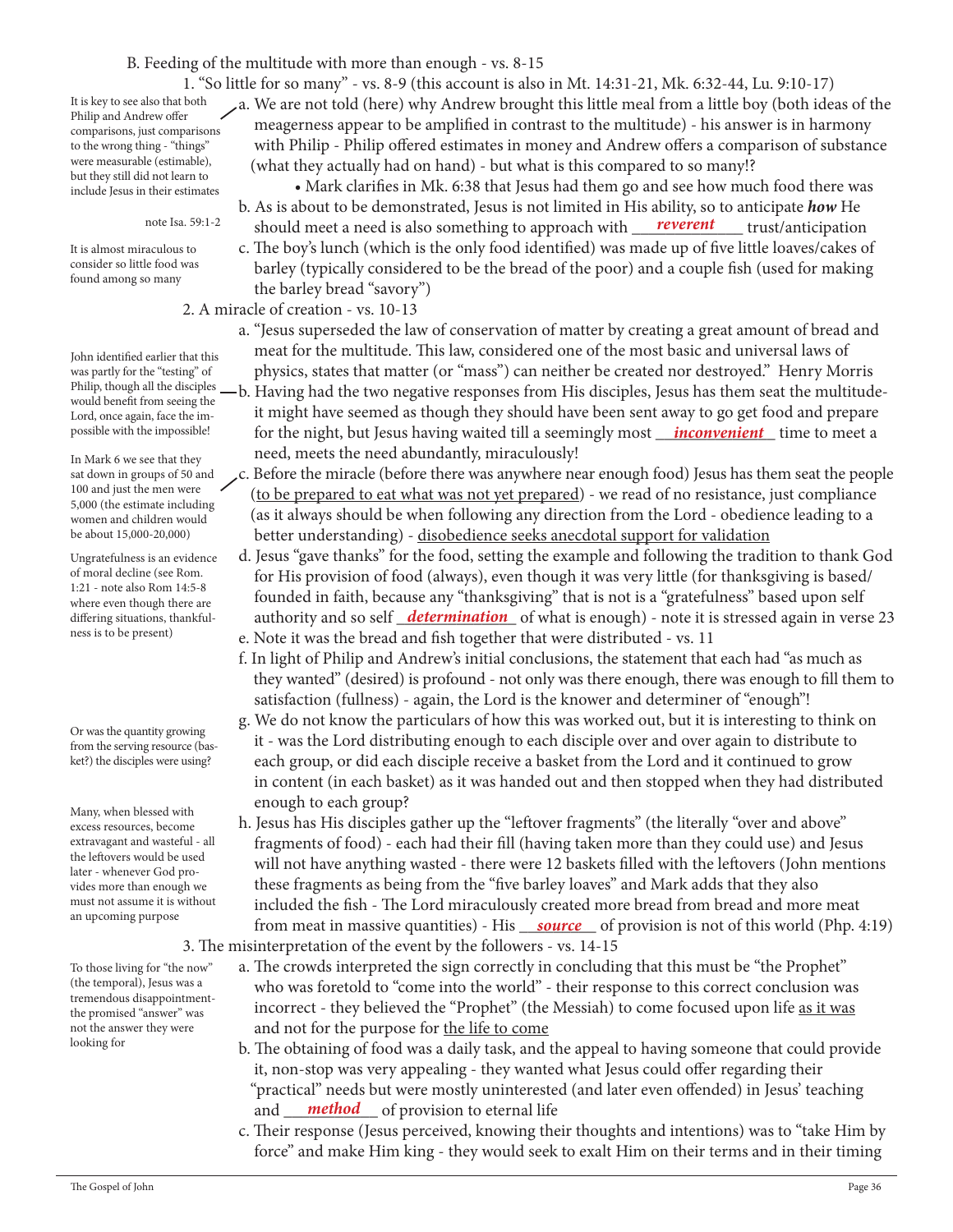To this day there are many who see Jesus only as a means to their own personal ends- there's an initial interest until they realize they must conform to Him and not He to them

- d. Their interpretation of Deut. 18:15-18 morphed in its meaning to include a kingship of sorts and an earthly rule, more than it did its core imperative; to listen to what He said (and not seek to conform Him to their ideas of leadership and their "most important" things to be done)
- realize they must conform to contain the section of these "saw an opportunity" and worked themselves into an urgency of <u>timing</u> (as in it should happen, the way they think it should happen, and it should happen now!)

 f. So, in response, He withdrew from them to be alone rather than cooperate with their seeming offer of exaltation (which was similar to that of the Devil in the temptations in Mt. 4)

- C. "It is I, do not be afraid" circumstantial <u>fear</u> relieved with the coming of Jesus vs. 16-21 1. This account of Jesus walking on the water is also in Mt. 14:22-33 as well as Mk. 6:45-52 - We're told in Matthew that Jesus sent the disciples on while He dismissed the crowds - vs. 16-17
	- a. Another of the most profound and unique miracles is about to be demonstrated, yet only to those closest to Him (it would not be showcased) - the disciples were the ones needing to see it, as God still does today where He walks us all through unique/customized life situations to show Himself strong over against our unique fears and circumstances (customized by His sovereign control)
- One of the points Mark reveals  $\lambda$ b. Notice the setting the disciples went to cross the sea/lake, it was dark and Jesus "had not yet come to them" - this last phrase was an odd way of setting this scene unless we keep in mind John's focus on where it was all heading - Jesus was about to come to them and meet them had not truly understood <sup>f</sup> where they were at, just in a very <u>unpredictable m</u>anner
	- c. Astonishment at the working of God is often seen as being always good, but there is a sense in which we ought not be too surprised with the demonstrations of God's power and wisdom because we, in faith, have grown to trust Him to be perfectly right in all situations (what He is seen to actively do and even in what He seemingly, passively allows)
	- 2. From fear to glad willingness vs. 18-21
		- a. John simply lays out the circumstances of a wind stirring-up the waters to such a point the disciples were making very little progress - in Mk. 6:48 we're told they were making progress but that it was now early in the morning when they saw Jesus walking on the water
- b. John tells they had rowed about 3-4 miles (about half way across) they were clearly struggling but don't express true fear until they spotted Jesus walking on the water - the way Fears and fearful circumstanc-**homoglet in this is worded makes it as though the walking was a <u>hormal</u> walk, so it wasn't the walk the walk so it wasn't the walk of the walk of the walk of the walk of the walk of the walk** that was special as much as it was upon what He was walking
- Lord and not to ourselves-fear c. Here was water (what we would normally sink in), and that in mass, overwhelming quantity, and it all being "stirred-up" - the scenario for terror was ideal - there was darkness, high winds over troubled waters and finally, a sight of something that defied their imagination
- d. We cannot explain the physics of how this happened; just that He could utilize or even defy the observable "laws of nature" for His purpose - in Mt. 14:32-33 we see that the disciples realized that Jesus was truly the Son of God, but we also see they had not come to know Him es (and were unanimous)- we **personally** enough to look on life with Him as supreme over all
	- e. When they saw Him they were afraid (though John does not elaborate on why as Matthew did, letting us know they thought He/it was a ghost) - fear has a way of revealing our superstitions and scary presumptions about life
	- f. It all changes when He simply states "It is I" (we read in the other accounts also that He told them not to be afraid because it was Him) - Here was their dear friend (though they had yet to still know how dear) in a fatiguing, almost hopeless situation
	- g. Their fear became "willingness" (which is an interesting contrast seeing it reveals that one of the core results of fear is stubbornness/resistance)
	- h. As soon as He was welcomed into the boat, they were at their destination (no more effort was needed, the purpose of the Lord had been fulfilled, and so another miracle occurred in an instant where they all were suddenly at the shore)
- i. These miracles were far more than "magic tricks" intended to "wow" an audience they were "signs" in which the observers were to redirect their amazement/wonder over to attentive live by fear... simply because *learning* submission and obedience
	- j. It has been noted that when Jesus addressed them in their fear His wording was simply "I am" (and so, "don't be afraid") - compare to Rev. 1:17-18

We should never be resentful whenever we believe God should have shown/proven Himself in a way or in a timing that He did for another

in Mk. 6:52 was the reason these were "astounded" when Jesus did what He did - they had not truly understood (grasped) the power demonstrated in the feeding of so many with so little, because their hearts were hardened

It is interesting to read in Mark's account that he mentions Jesus "meant to pass by them" as though He would continue on to the other side just as He was

Fears and fearful circumstances are to be compared to the comes when we either exclude Him from our consideration of the situation or we presume ill-intent on His part (both of which are wrong)

They were likely confident in their "read" of the circumstances (and were unanimous)- we need to learn that even in our unanimous doubts, we must never so trust them so as to discount the Lord

Fear and panic beget more fear and panic but the Lord's confident, reassuring response changed everything

We don't need to look on this as a reference to His deity (His "I AMness") but it is fitting to sum up why we do not live by fear... simply because He is the great "I AM" and also why any ruling fear is so wrong to try to justify